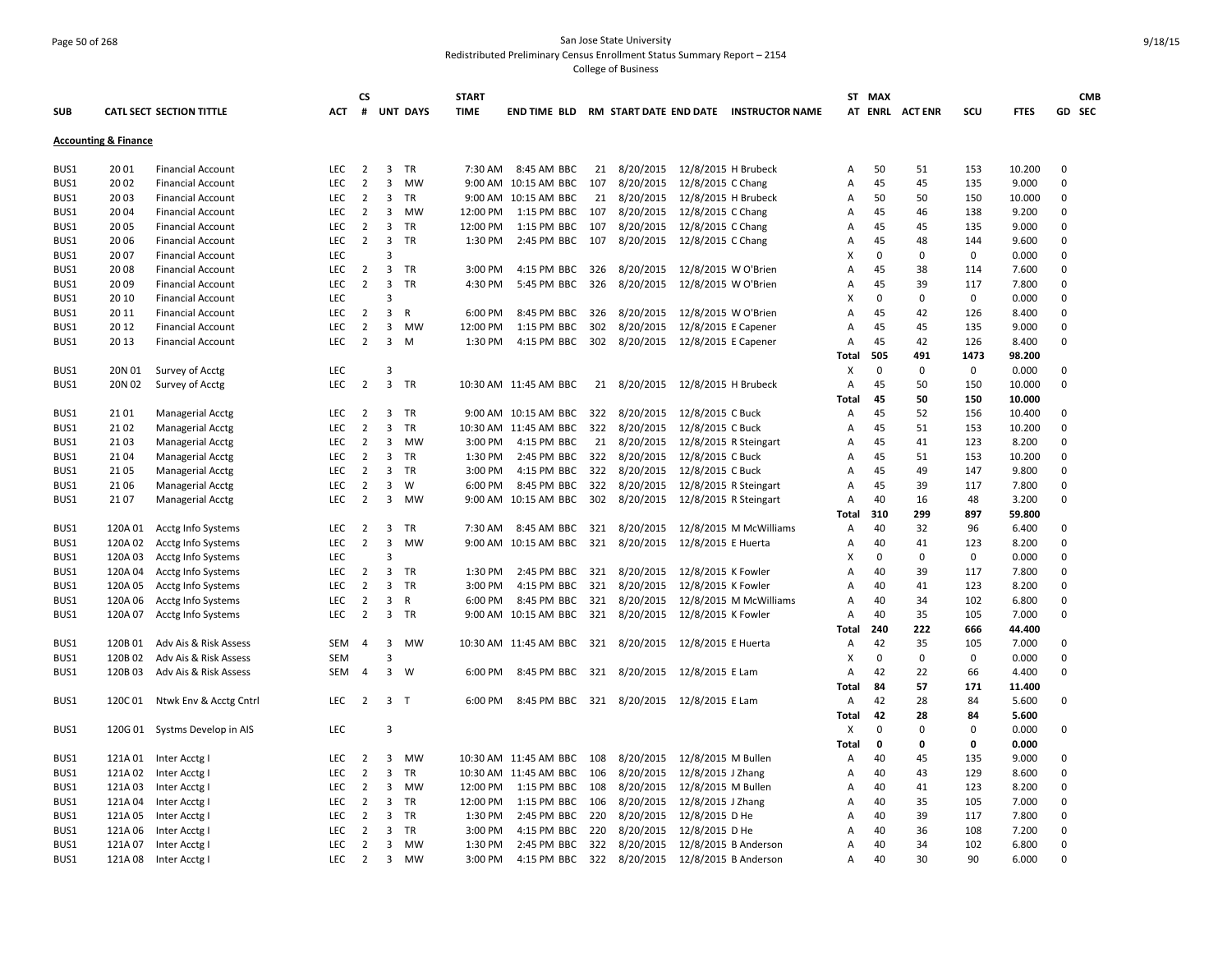# Page 51 of 268 San Jose State University Redistributed Preliminary Census Enrollment Status Summary Report – 2154 College of Business

| <b>SUB</b>   |                   | <b>CATL SECT SECTION TITTLE</b>           | ACT                      | <b>CS</b><br>#                   |                | <b>UNT DAYS</b>        | <b>START</b><br><b>TIME</b> |                                     |            |                                              |                      | END TIME BLD RM START DATE END DATE INSTRUCTOR NAME |              | ST MAX   | AT ENRL ACTENR | scu        | <b>FTES</b>     |                            | <b>CMB</b><br>GD SEC |
|--------------|-------------------|-------------------------------------------|--------------------------|----------------------------------|----------------|------------------------|-----------------------------|-------------------------------------|------------|----------------------------------------------|----------------------|-----------------------------------------------------|--------------|----------|----------------|------------|-----------------|----------------------------|----------------------|
|              |                   |                                           |                          |                                  |                |                        |                             |                                     |            |                                              |                      |                                                     | Total        | 320      | 303            | 909        | 60.600          |                            |                      |
| BUS1         | 121B01            | Inter Acctg II                            | LEC                      | $\overline{2}$                   | 3              | TR                     | 7:30 AM                     | 8:45 AM BBC                         | 3          | 8/20/2015 12/8/2015 M Calegari               |                      |                                                     | Α            | 45       | 40             | 120        | 8.000           | 0                          |                      |
| BUS1         | 121B02            | Inter Acctg II                            | <b>LEC</b>               | $\overline{2}$                   | 3              | <b>MW</b>              |                             | 9:00 AM 10:15 AM BBC                | 202        | 8/20/2015                                    | 12/8/2015 E Jenkins  |                                                     | Α            | 100      | 94             | 282        | 18.800          | $\mathbf 0$                |                      |
| BUS1         | 121B03            | Inter Acctg II                            | LEC                      | $\overline{2}$                   | $\overline{3}$ | <b>MW</b>              | 1:30 PM                     | 2:45 PM BBC                         | 107        | 8/20/2015 12/8/2015 E Jenkins                |                      |                                                     | Α            | 45       | 46             | 138        | 9.200           | $\mathbf 0$                |                      |
|              |                   |                                           |                          |                                  |                |                        |                             |                                     |            |                                              |                      |                                                     | Total        | 190      | 180            | 540        | 36.000          |                            |                      |
| BUS1         | 122A 01           | Mgmt Actg Cntrl Sys                       | LEC                      | 3                                | 3              | <b>MW</b>              |                             | 9:00 AM 10:15 AM BBC                | 3          | 8/20/2015 12/8/2015 T Black                  |                      |                                                     | Α            | 45       | 30             | 90         | 6.000           | 0                          |                      |
| BUS1         | 122A 02           | Mgmt Actg Cntrl Sys                       | <b>LEC</b>               | $\overline{3}$                   | $\overline{3}$ | <b>MW</b>              |                             | 10:30 AM 11:45 AM BBC               | 3          | 8/20/2015                                    | 12/8/2015 T Black    |                                                     | A            | 45       | 39             | 117        | 7.800           | 0                          |                      |
| BUS1         | 122A 03           | Mgmt Actg Cntrl Sys                       | <b>LEC</b>               | 3                                | $\overline{3}$ | <b>MW</b>              | 12:00 PM                    | 1:15 PM BBC                         | 3          | 8/20/2015                                    | 12/8/2015 T Black    |                                                     | Α            | 45       | 37             | 111        | 7.400           | $\mathbf 0$                |                      |
| BUS1         | 122A 04           | Mgmt Actg Cntrl Sys                       | <b>LEC</b>               | 3                                | 3              | TR                     | 12:00 PM                    | 1:15 PM BBC                         | 3          | 8/20/2015                                    | 12/8/2015 Y Tian     |                                                     | Α            | 45       | 48             | 144        | 9.600           | 0                          |                      |
| BUS1         | 122A 05           | Mgmt Actg Cntrl Sys                       | LEC                      | 3                                | 3              | <b>TR</b>              | 3:00 PM                     | 4:15 PM BBC                         | 106        | 8/20/2015                                    | 12/8/2015 Y Tian     |                                                     | Α            | 45       | 46             | 138        | 9.200           | 0                          |                      |
|              |                   |                                           |                          | $\overline{2}$                   |                |                        |                             |                                     |            |                                              |                      |                                                     | Total        | 225      | 200<br>59      | 600        | 40.000          | $\mathbf 0$                |                      |
| BUS1         | 123A01<br>123A 02 | Tax Factor Bus Inv                        | LEC<br><b>LEC</b>        | $\overline{2}$                   | 3<br>3         | MW<br><b>TR</b>        | 12:00 PM                    | 9:00 AM 10:15 AM BBC<br>1:15 PM BBC | 106<br>108 | 8/20/2015 12/8/2015 T Moschetti<br>8/20/2015 | 12/8/2015 J Busch    |                                                     | Α<br>A       | 45<br>45 | 44             | 177<br>132 | 11.800<br>8.800 | 0                          |                      |
| BUS1<br>BUS1 | 123A 03           | Tax Factor Bus Inv<br>Tax Factor Bus Inv  | LEC                      | $\overline{2}$                   | 3              | <b>TR</b>              | 3:00 PM                     | 4:15 PM BBC                         | 108        | 8/20/2015 12/8/2015 J Busch                  |                      |                                                     | Α            | 45       | 46             | 138        | 9.200           | $\mathbf 0$                |                      |
|              |                   |                                           |                          |                                  |                |                        |                             |                                     |            |                                              |                      |                                                     | Total        | 135      | 149            | 447        | 29.800          |                            |                      |
| BUS1         | 123C01            | Tax Indy Pass Ent                         | <b>SEM</b>               | $\overline{4}$                   | 3              | MW                     |                             | 10:30 AM 11:45 AM BBC               | 106        | 8/20/2015                                    |                      | 12/8/2015 T Moschetti                               | A            | 45       | 49             | 147        | 9.800           | 0                          |                      |
| BUS1         | 123C02            | Tax Indv Pass Ent                         | SEM                      | $\overline{4}$                   | $\overline{3}$ | <b>MW</b>              | 1:30 PM                     | 2:45 PM BBC                         | 108        | 8/20/2015  12/8/2015 T Moschetti             |                      |                                                     | Α            | 45       | 49             | 147        | 9.800           | 0                          |                      |
|              |                   |                                           |                          |                                  |                |                        |                             |                                     |            |                                              |                      |                                                     | Total        | 90       | 98             | 294        | 19.600          |                            |                      |
| BUS1         | 124 01            | <b>Forensic Acctg</b>                     | <b>LEC</b>               | $\overline{2}$                   | $\overline{3}$ | T                      | 6:00 PM                     | 8:45 PM BBC                         | 326        | 8/20/2015 12/8/2015 W O'Brien                |                      |                                                     | Α            | 45       | 34             | 102        | 6.800           | 0                          |                      |
|              |                   |                                           |                          |                                  |                |                        |                             |                                     |            |                                              |                      |                                                     | <b>Total</b> | 45       | 34             | 102        | 6.800           |                            |                      |
| BUS1         | 125 01            | Spec Fin Rpt Topcs                        | <b>LEC</b>               | 3                                | 3              | MW                     |                             | 10:30 AM 11:45 AM BBC 107           |            | 8/20/2015 12/8/2015 E Jenkins                |                      |                                                     | Α            | 45       | 42             | 126        | 8.400           | 0                          |                      |
|              |                   |                                           |                          |                                  |                |                        |                             |                                     |            |                                              |                      |                                                     | Total        | 45       | 42             | 126        | 8.400           |                            |                      |
| BUS1         | 125A 01           | WritingforAcctg                           | <b>LEC</b>               | 3                                | 3              | TBA                    |                             |                                     |            | 8/20/2015 12/8/2015 C Lycurgus               |                      |                                                     | Α            | 20       | 21             | 63         | 4.200           | 0                          |                      |
|              |                   |                                           |                          |                                  |                |                        |                             |                                     |            |                                              |                      |                                                     | Total        | 20       | 21             | 63         | 4.200           |                            |                      |
| BUS1         | 126 01            | Adv Acctg                                 | <b>LEC</b>               | $\overline{2}$                   | 3              | <b>TR</b>              |                             | 9:00 AM 10:15 AM BBC                | 3          | 8/20/2015 12/8/2015 M Calegari               |                      |                                                     | Α            | 45       | 41             | 123        | 8.200           | 0                          |                      |
| BUS1         | 126 02            | Adv Acctg                                 | LEC                      | $\overline{2}$                   | 3              | TR                     |                             | 10:30 AM 11:45 AM BBC               | 3          | 8/20/2015                                    |                      | 12/8/2015 M Calegari                                | Α            | 45       | 43             | 129        | 8.600           | 0                          |                      |
|              |                   |                                           |                          |                                  |                |                        |                             |                                     |            |                                              |                      |                                                     | Total        | 90       | 84             | 252        | 16.800          |                            |                      |
| BUS1         | 127A 01           | Corp Fin Mgmt                             | SEM                      | $\overline{4}$                   | 3              | M                      | 6:00 PM                     | 8:45 PM BBC                         | 107        | 8/20/2015 12/8/2015 B Parineh                |                      |                                                     | Α            | 45       | 23             | 69         | 4.600           | 0                          |                      |
|              |                   |                                           |                          |                                  |                |                        |                             |                                     |            |                                              |                      |                                                     | Total        | 45       | 23             | 69         | 4.600           |                            |                      |
| BUS1         | 12801             | Acct Non-Prf Org                          | LEC                      | $\overline{2}$                   | $\overline{3}$ | <b>TR</b>              |                             | 9:00 AM 10:15 AM BBC                | 320        |                                              |                      | 8/20/2015 12/8/2015 M McWilliams                    | Α            | 42       | 38             | 114        | 7.600           | 0                          |                      |
|              |                   |                                           |                          |                                  |                |                        |                             |                                     |            |                                              |                      |                                                     | Total        | 42       | 38             | 114        | 7.600           |                            |                      |
| BUS1         | 129A 01           | <b>Financial Auditing</b>                 | <b>LEC</b>               | 2                                | 3              | TR                     |                             | 9:00 AM 10:15 AM BBC                | 108        | 8/20/2015                                    | 12/8/2015 J Zhang    |                                                     | Α            | 45       | 43             | 129        | 8.600           | 0                          |                      |
| BUS1         | 129A 02           | <b>Financial Auditing</b>                 | LEC                      | $\overline{2}$                   | 3              | TR                     |                             | 10:30 AM 11:45 AM BBC               | 108        | 8/20/2015 12/8/2015 K Fowler                 |                      |                                                     | Α            | 45       | 46             | 138        | 9.200           | 0                          |                      |
|              |                   |                                           |                          |                                  |                |                        |                             |                                     |            |                                              |                      |                                                     | Total        | 90       | 89             | 267        | 17.800          |                            |                      |
| BUS1         | 17001             | Fund of Finance                           | LEC                      | $\overline{2}$                   | 3              | MW                     | 7:30 AM                     | 8:45 AM BBC                         | 202        | 8/20/2015                                    | 12/8/2015 B Parineh  |                                                     | Α            | 100      | 104            | 312        | 20.800          | 0                          |                      |
| BUS1         | 17002             | <b>Fund of Finance</b>                    | <b>LEC</b>               | $\overline{2}$                   | 3              | <b>MW</b>              |                             | 9:00 AM 10:15 AM BBC                | 322        | 8/20/2015                                    | 12/8/2015 L Roden    |                                                     | Α            | 45       | 49             | 147        | 9.800           | 0                          |                      |
| BUS1         | 17003             | Fund of Finance                           | LEC                      | $\overline{2}$                   | 3              | <b>TR</b>              |                             | 9:00 AM 10:15 AM BBC                | 326        | 8/20/2015                                    | 12/8/2015 M Burak    |                                                     | Α            | 45       | 54             | 162        | 10.800          | 0                          |                      |
| BUS1         | 17004             | Fund of Finance                           | <b>LEC</b>               | $\overline{2}$                   | $\overline{3}$ | <b>TR</b>              |                             | 9:00 AM 10:15 AM BBC                | 220        | 8/20/2015                                    | 12/8/2015 X Xu       |                                                     | A            | 45       | 49             | 147        | 9.800           | $\mathbf 0$                |                      |
| BUS1         | 17005             | Fund of Finance                           | LEC                      | $\overline{2}$                   | 3              | <b>MW</b>              |                             | 10:30 AM 11:45 AM BBC               | 322        | 8/20/2015                                    | 12/8/2015 L Roden    |                                                     | Α            | 45       | 44             | 132        | 8.800           | 0                          |                      |
| BUS1         | 17006             | <b>Fund of Finance</b>                    | <b>LEC</b>               | $\overline{2}$                   | 3              | <b>TR</b>              |                             | 10:30 AM 11:45 AM BBC               | 326        | 8/20/2015                                    | 12/8/2015 M Burak    |                                                     | A            | 45       | 56             | 168        | 11.200          | $\mathbf 0$                |                      |
| BUS1         | 17007             | <b>Fund of Finance</b>                    | LEC                      | $\overline{2}$                   | 3<br>3         | <b>TR</b><br><b>MW</b> |                             | 10:30 AM 11:45 AM BBC               | 220        | 8/20/2015                                    |                      | 12/8/2015 A Meshcheryakov                           | Α            | 45<br>45 | 44             | 132        | 8.800           | $\mathbf 0$<br>$\mathbf 0$ |                      |
| BUS1         | 17008             | <b>Fund of Finance</b>                    | <b>LEC</b>               | $\overline{2}$<br>$\overline{2}$ | 3              |                        | 12:00 PM                    | 1:15 PM BBC                         | 322        | 8/20/2015<br>8/20/2015                       | 12/8/2015 S Ahuja    |                                                     | A            |          | 47             | 141        | 9.400           | $\mathbf{1}$               |                      |
| BUS1<br>BUS1 | 17009<br>170 10   | <b>Fund of Finance</b><br>Fund of Finance | <b>LEC</b><br><b>LEC</b> | $\overline{2}$                   | 3              | MW<br><b>MW</b>        | 12:00 PM<br>1:30 PM         | 1:15 PM BBC<br>2:45 PM BBC          | 106<br>106 | 8/20/2015                                    | 12/8/2015 T Rajkovic | 12/8/2015 T Rajkovic                                | Α<br>Α       | 45<br>45 | 45<br>45       | 135<br>135 | 9.050<br>9.000  | 0                          |                      |
| BUS1         | 170 11            | <b>Fund of Finance</b>                    | <b>LEC</b>               | $\overline{2}$                   | 3              | TR                     | 1:30 PM                     | 2:45 PM BBC                         | 326        | 8/20/2015                                    |                      | 12/8/2015 A Meshcheryakov                           | Α            | 45       | 43             | 129        | 8.600           | $\mathbf 0$                |                      |
| BUS1         | 170 12            | Fund of Finance                           | LEC                      | $\overline{2}$                   | 3              | <b>MW</b>              | 3:00 PM                     | 4:15 PM BBC                         | 106        | 8/20/2015                                    | 12/8/2015 S Ahuja    |                                                     | Α            | 45       | 44             | 132        | 8.800           | 0                          |                      |
| BUS1         | 170 13            | <b>Fund of Finance</b>                    | <b>LEC</b>               | 2                                | 3              | M                      | 5:30 PM                     | 8:15 PM BBC                         | 106        | 8/20/2015                                    | 12/8/2015 S Ahuja    |                                                     | Α            | 45       | 46             | 138        | 9.200           | 0                          |                      |
| BUS1         | 170 14            | Fund of Finance                           | LEC                      | $\overline{2}$                   | 3              | T                      | 6:00 PM                     | 8:45 PM BBC                         | 108        | 8/20/2015                                    | 12/8/2015 D Abbott   |                                                     | Α            | 45       | 47             | 141        | 9.400           | 0                          |                      |
| BUS1         | 170 15            | <b>Fund of Finance</b>                    | <b>LEC</b>               | $\overline{2}$                   | $\overline{3}$ | W                      | 6:00 PM                     | 8:45 PM BBC                         | 107        | 8/20/2015                                    | 12/8/2015 D Abbott   |                                                     | A            | 45       | 50             | 150        | 10.000          | $\mathbf 0$                |                      |
| BUS1         | 170 16            | Fund of Finance                           | <b>LEC</b>               | $\overline{2}$                   | $\overline{3}$ | $\overline{R}$         | 6:00 PM                     | 8:45 PM BBC 107                     |            | 8/20/2015 12/8/2015 E Webb                   |                      |                                                     | Α            | 45       | 46             | 138        | 9.200           | $\mathbf 0$                |                      |
|              |                   |                                           |                          |                                  |                |                        |                             |                                     |            |                                              |                      |                                                     | Total        | 775      | 813            | 2439       | 162.650         |                            |                      |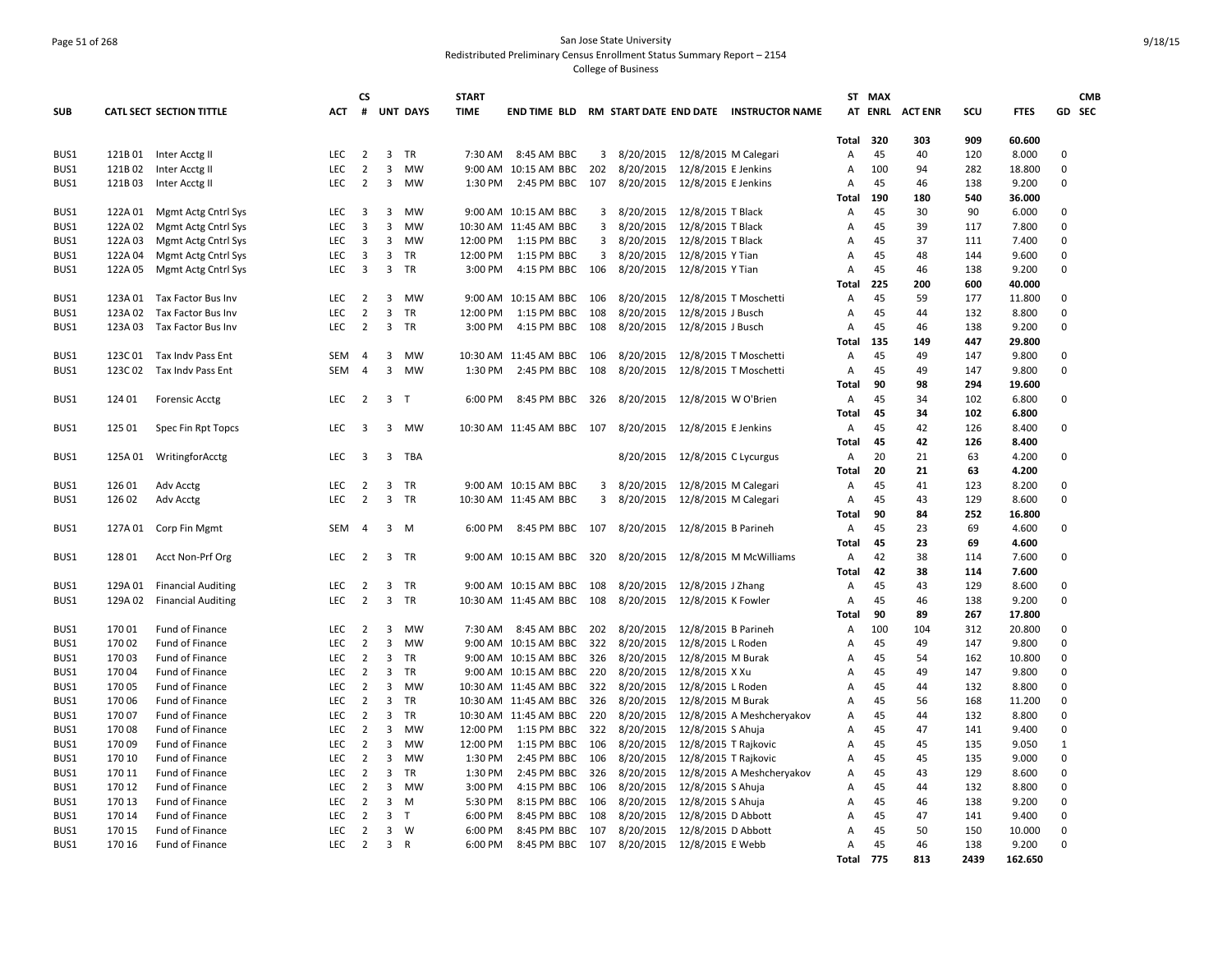# Page 52 of 268 San Jose State University Redistributed Preliminary Census Enrollment Status Summary Report – 2154 College of Business

|            |         |                                 |            | <b>CS</b>      |                |                 | <b>START</b> |                                             |     |              |                              |                                                     |              | ST MAX       |                |             |             |             | <b>CMB</b> |
|------------|---------|---------------------------------|------------|----------------|----------------|-----------------|--------------|---------------------------------------------|-----|--------------|------------------------------|-----------------------------------------------------|--------------|--------------|----------------|-------------|-------------|-------------|------------|
| <b>SUB</b> |         | <b>CATL SECT SECTION TITTLE</b> | ACT        | #              |                | <b>UNT DAYS</b> | <b>TIME</b>  |                                             |     |              |                              | END TIME BLD RM START DATE END DATE INSTRUCTOR NAME |              |              | AT ENRL ACTENR | SCU         | <b>FTES</b> |             | GD SEC     |
| BUS1       |         | 171A 01 Financial Instit        | <b>LEC</b> | $\overline{2}$ | 3              | TR              |              | 9:00 AM 10:15 AM BBC 107                    |     | 8/20/2015    | 12/8/2015 S Ivanov           |                                                     | $\mathsf{A}$ | 45           | 44             | 132         | 8.800       | $\Omega$    |            |
| BUS1       | 171A02  | <b>Financial Instit</b>         | <b>LEC</b> | $\overline{2}$ | $\overline{3}$ | <b>TR</b>       | 12:00 PM     | 1:15 PM BBC 326                             |     | 8/20/2015    | 12/8/2015 X Xu               |                                                     | Α            | 45           | 49             | 147         | 9.800       | $\Omega$    |            |
| BUS1       | 171A03  | <b>Financial Instit</b>         | <b>LEC</b> | $\overline{2}$ | 3              | TR              | 1:30 PM      | 2:45 PM BBC 108 8/20/2015                   |     |              | 12/8/2015 S Ivanov           |                                                     | Α            | 45           | 47             | 141         | 9.400       | 0           |            |
|            |         |                                 |            |                |                |                 |              |                                             |     |              |                              |                                                     | Total        | 135          | 140            | 420         | 28.000      |             |            |
| BUS1       | 171B 01 | <b>Commercial Banking</b>       | LEC        | $\overline{2}$ | 3              | W               | 5:30 PM      | 8:15 PM BBC 106 8/20/2015                   |     |              | 12/8/2015 S Ahuja            |                                                     | Α            | 45           | 46             | 138         | 9.200       | 0           |            |
|            |         |                                 |            |                |                |                 |              |                                             |     |              |                              |                                                     | Total        | 45           | 46             | 138         | 9.200       |             |            |
| BUS1       | 172A 01 | <b>Investmt Analysis</b>        | LEC        | $\overline{2}$ | 3              | TR              | 12:00 PM     | 1:15 PM BBC                                 | 322 | 8/20/2015    | 12/8/2015 J Cho              |                                                     | Α            | 45           | 50             | 150         | 10.000      | 0           |            |
| BUS1       | 172A 02 | <b>Investmt Analysis</b>        | <b>LEC</b> | $\overline{2}$ | $\overline{3}$ | <b>TR</b>       | 3:00 PM      | 4:15 PM BBC                                 | 107 | 8/20/2015    | 12/8/2015 J Cho              |                                                     | A            | 45           | 51             | 153         | 10.200      | 0           |            |
|            |         |                                 |            |                |                |                 |              |                                             |     |              |                              |                                                     | Total        | 90           | 101            | 303         | 20.200      |             |            |
| BUS1       | 172B01  | Portfolio Mgmt                  | <b>LEC</b> | $\overline{2}$ | 3              | MW              |              | 9:00 AM 10:15 AM BBC                        |     | 21 8/20/2015 | 12/8/2015 F Jones            |                                                     | $\mathsf{A}$ | 45           | 50             | 150         | 10.000      | $\Omega$    |            |
|            |         |                                 |            |                |                |                 |              |                                             |     |              |                              |                                                     | <b>Total</b> | 45           | 50             | 150         | 10.000      |             |            |
| BUS1       | 173A 01 | Fin Mgt Theory Pol              | <b>LEC</b> | $\overline{2}$ | 3              | TR              |              | 9:00 AM 10:15 AM BBC 106 8/20/2015          |     |              |                              | 12/8/2015 B Campsey                                 | A            | 45           | 54             | 162         | 10.800      | 0           |            |
| BUS1       | 173A02  | Fin Mgt Theory Pol              | <b>LEC</b> | $\overline{2}$ | 3              | <b>TR</b>       | 12:00 PM     | 1:15 PM BBC                                 | 220 | 8/20/2015    |                              | 12/8/2015 B Campsey                                 | Α            | 45           | 44             | 132         | 8.800       | 0           |            |
| BUS1       | 173A03  | Fin Mgt Theory Pol              | LEC        | $\overline{2}$ | $\overline{3}$ | TR              |              | 10:30 AM 11:45 AM BBC 302 8/20/2015         |     |              |                              | 12/8/2015 B Campsey                                 | Α            | 40           | 39             | 117         | 7.800       | $\mathbf 0$ |            |
|            |         |                                 |            |                |                |                 |              |                                             |     |              |                              |                                                     | Total        | 130          | 137            | 411         | 27.400      |             |            |
| BUS1       | 173B01  | Prob in Fin Mgmt                | LEC        | $\overline{2}$ | $\overline{3}$ | $\mathsf{T}$    | 6:00 PM      | 8:45 PM BBC                                 | 302 | 8/20/2015    |                              | 12/8/2015 A Vuorikoski-Bullis                       | Α            | 45           | 45             | 135         | 9.000       | 0           |            |
|            |         |                                 |            |                |                |                 |              |                                             |     |              |                              |                                                     | Total        | 45           | 45             | 135         | 9.000       |             |            |
| BUS1       | 173C01  | <b>Entrepreneurial Finance</b>  | <b>LEC</b> | $\overline{2}$ | 3              | <b>MW</b>       | 3:00 PM      | 4:15 PM BBC 108 8/20/2015 12/8/2015 L Roden |     |              |                              |                                                     | Α            | 45           | 41             | 123         | 8.200       | 0           |            |
|            |         |                                 |            |                |                |                 |              |                                             |     |              |                              |                                                     | Total        | 45           | 41             | 123         | 8.200       |             |            |
| BUS1       | 175 01  | <b>Real Est Finance</b>         | <b>LEC</b> |                | 3              |                 |              |                                             |     |              |                              |                                                     | X            | $\Omega$     | $\mathbf 0$    | $\mathbf 0$ | 0.000       | 0           |            |
| BUS1       | 175 02  | Real Est Finance                | LEC        | $\overline{2}$ | $\overline{3}$ | MW              |              | 9:00 AM 10:15 AM BBC                        |     | 22 8/20/2015 | 12/8/2015 S Ivanov           |                                                     | Α            | 45           | 45             | 135         | 9.000       | $\Omega$    |            |
|            |         |                                 |            |                |                |                 |              |                                             |     |              |                              |                                                     | Total        | 45           | 45             | 135         | 9.000       |             |            |
| BUS1       | 17701   | Inter Bus Fin                   | <b>LEC</b> | $\overline{2}$ | 3              | W               | 1:30 PM      | 4:15 PM BBC                                 | 302 | 8/20/2015    |                              | 12/8/2015 A Vuorikoski-Bullis                       | Α            | 45           | 44             | 132         | 8.800       | 0           |            |
| BUS1       | 17702   | Inter Bus Fin                   | <b>LEC</b> | $\overline{2}$ | $\overline{3}$ | W               | 5:30 PM      | 8:15 PM BBC                                 | 302 | 8/20/2015    |                              | 12/8/2015 A Vuorikoski-Bullis                       | A            | 42           | 37             | 111         | 7.400       | $\Omega$    |            |
|            |         |                                 |            |                |                |                 |              |                                             |     |              |                              |                                                     | Total        | 87           | 81             | 243         | 16.200      |             |            |
| BUS1       | 179B 01 | Selec Top Bus Fin               | <b>LEC</b> | $\overline{2}$ | 3              | <b>MW</b>       |              | 10:30 AM 11:45 AM BBC                       | 21  | 8/20/2015    | 12/8/2015 F Jones            |                                                     | A            | 45           | 46             | 138         | 9.200       | $\Omega$    |            |
| BUS1       | 179B02  | Selec Top Bus Fin               | <b>LEC</b> | $\overline{2}$ | 3              | <b>MW</b>       | 3:00 PM      | 4:15 PM BBC 107                             |     | 8/20/2015    | 12/8/2015 F Jones            |                                                     | Α            | 45           | 19             | 57          | 3.800       | $\Omega$    |            |
|            |         |                                 |            |                |                |                 |              |                                             |     |              |                              |                                                     | Total        | 90           | 65             | 195         | 13.000      |             |            |
| BUS1       | 180A 01 | Indiv Study Acctg               | <b>SUP</b> | 36             | 1              | TBA             |              |                                             |     | 8/20/2015    | 12/8/2015 E Grace            |                                                     | $\mathsf{A}$ | 5            | 0              | $\mathbf 0$ | 0.000       | $\Omega$    |            |
| BUS1       | 180A02  | Indiv Study Acctg               | <b>SUP</b> | 36             | 1              | TBA             |              |                                             |     | 8/20/2015    | 12/8/2015 E Grace            |                                                     | Α            | $\mathbf{1}$ | 4              | 4           | 0.267       | $\mathbf 0$ |            |
| BUS1       | 180A03  | Indiv Study Acctg               | <b>SUP</b> | 36             | 1              | TBA             |              |                                             |     | 8/20/2015    | 12/8/2015 E Grace            |                                                     | A            | 1            | 0              | $\Omega$    | 0.000       | 0           |            |
| BUS1       | 180A04  | Indiv Study Acctg               | <b>SUP</b> | 36             | 1              | TBA             |              |                                             |     | 8/20/2015    | 12/8/2015 E Grace            |                                                     | Α            | 5            | 0              | $\Omega$    | 0.000       | $\mathbf 0$ |            |
|            |         |                                 |            |                |                |                 |              |                                             |     |              |                              |                                                     | Total        | 12           | 4              | 4           | 0.267       |             |            |
| BUS1       | 180C01  | Indiv Study Finan               | <b>SUP</b> | 36             | 1              | TBA             |              |                                             |     |              | 8/20/2015 12/8/2015          |                                                     | A            | 10           | 0              | $\Omega$    | 0.000       | 0           |            |
|            |         |                                 |            |                |                |                 |              |                                             |     |              |                              |                                                     | Total        | 10           | 0              | 0           | 0.000       |             |            |
| BUS1       |         | 196D 01 Stud Managed Fund       | <b>LEC</b> | 3              | 3              | TR              |              | 10:30 AM 11:45 AM                           |     |              | 8/20/2015 12/8/2015 S Ivanov |                                                     | $\mathsf{A}$ | 20           | 14             | 42          | 2.800       | $\Omega$    |            |
|            |         |                                 |            |                |                |                 |              |                                             |     |              |                              |                                                     | Total        | 20           | 14             | 42          | 2.800       |             |            |
|            |         |                                 |            |                |                |                 |              |                                             |     |              |                              | Accounting & Finance Total 4137                     |              |              | 3990           | 11962       | 797.517     |             |            |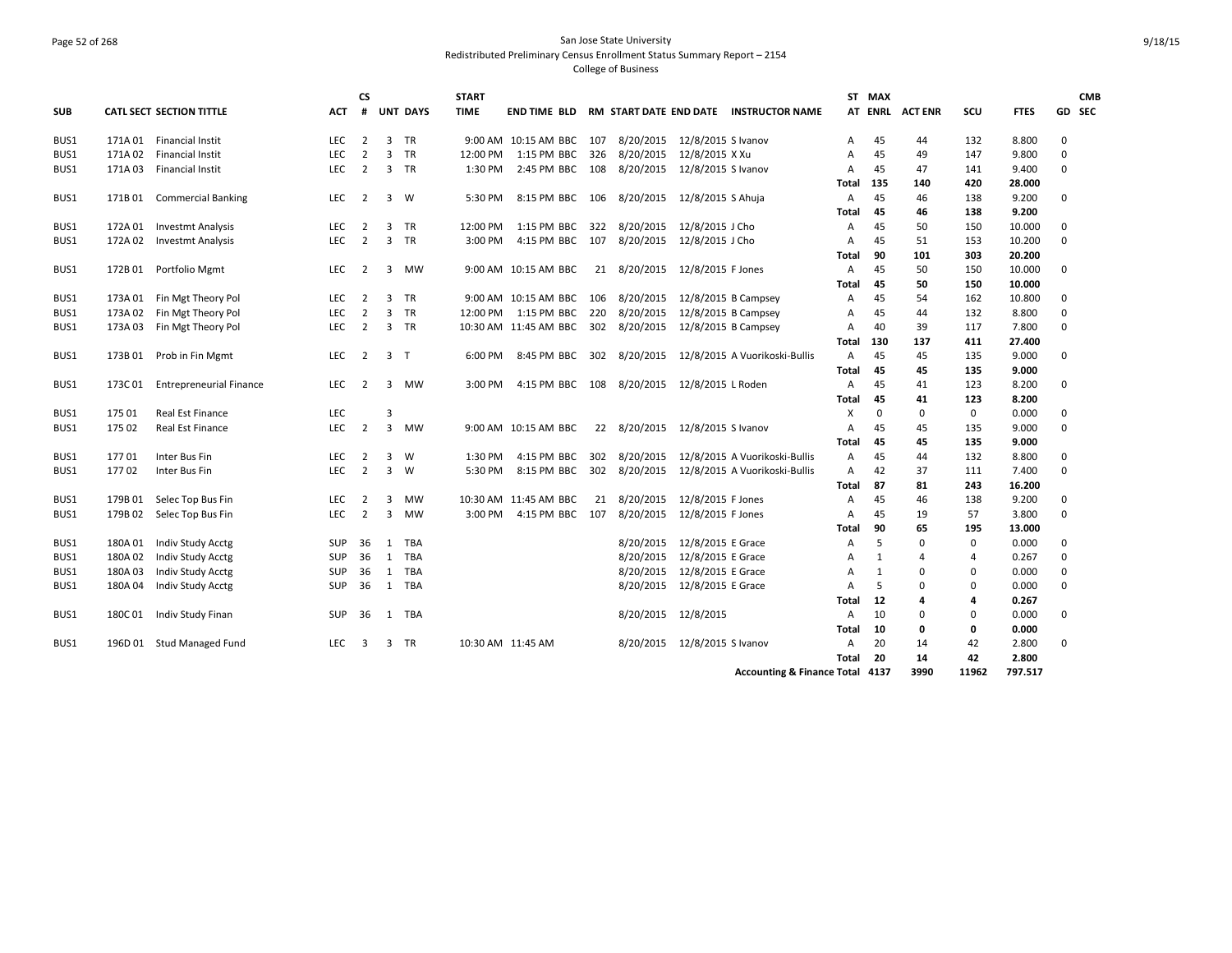# Page 53 of 268 San Jose State University Redistributed Preliminary Census Enrollment Status Summary Report – 2154 College of Business

| <b>SUB</b>               |                                   | <b>CATL SECT SECTION TITTLE</b>            | АСТ        | <b>CS</b><br>#          |                         | <b>UNT DAYS</b> | <b>START</b><br>TIME |                 |   |                                 |                              | <b>END TIME BLD RM START DATE END DATE INSTRUCTOR NAME</b> |            | ST MAX                  | AT ENRL ACTENR          | scu           | <b>FTES</b>    |                  | <b>CMB</b><br>GD SEC |
|--------------------------|-----------------------------------|--------------------------------------------|------------|-------------------------|-------------------------|-----------------|----------------------|-----------------|---|---------------------------------|------------------------------|------------------------------------------------------------|------------|-------------------------|-------------------------|---------------|----------------|------------------|----------------------|
|                          | <b>Business Graduate Programs</b> |                                            |            |                         |                         |                 |                      |                 |   |                                 |                              |                                                            |            |                         |                         |               |                |                  |                      |
| <b>BUS</b>               |                                   | 200W 01 Bus Res and Comm                   | <b>LEC</b> | $\overline{2}$          | 3                       | TBA             |                      |                 |   |                                 | 8/20/2015 10/10/2015         |                                                            | Α          | 40                      | 30                      | 90            | 7.500          | 30               |                      |
| <b>BUS</b>               |                                   | 200W 02 Bus Res and Comm                   | <b>LEC</b> | $\overline{2}$          | 3                       | <b>TBA</b>      |                      |                 |   |                                 | 8/20/2015 10/10/2015         |                                                            | Α          | 40                      | 28                      | 84            | 7.000          | 28               |                      |
|                          |                                   |                                            |            |                         |                         |                 |                      |                 |   |                                 |                              |                                                            | Total      | 80                      | 58                      | 174           | 14.500         |                  |                      |
| <b>BUS</b>               | 22001                             | Fin & Mgnrl Accounting                     | LEC        | $\overline{2}$          | 3                       | TBA             |                      |                 |   |                                 | 8/20/2015 10/10/2015         |                                                            | Α          | 40                      | 22                      | 66            | 5.500          | 22               |                      |
| <b>BUS</b>               | 22002                             | Fin & Mgnrl Accounting                     | <b>LEC</b> | 2                       | 3                       | <b>TBA</b>      |                      |                 |   |                                 | 8/20/2015 10/10/2015         |                                                            | A          | 40                      | 19                      | 57            | 4.750          | 19               |                      |
|                          |                                   |                                            |            |                         |                         |                 |                      |                 |   |                                 |                              |                                                            | Total      | 80                      | 41                      | 123           | 10.250         |                  |                      |
| <b>BUS</b>               | 220A 01                           | Fin Stmt Anal for Acnt                     | <b>LEC</b> | 2                       | 3                       | <b>TR</b>       | 1:30 PM              | 5:30 PM BBC     |   |                                 |                              | 3 11/3/2015 12/8/2015 M McWilliams                         | Α          | 40                      | 32                      | 96            | 8.000          | 32               |                      |
|                          |                                   |                                            |            |                         |                         |                 |                      |                 |   |                                 |                              |                                                            | Total      | 40                      | 32                      | 96            | 8.000          |                  |                      |
| <b>BUS</b>               |                                   | 220D 01 Fin Analysis & Mkt                 | <b>LEC</b> | $\overline{2}$          | $\overline{\mathbf{3}}$ | TR              | 1:30 PM              | 5:30 PM BBC     |   | 3 9/24/2015 10/27/2015 M Pagani |                              |                                                            | Α          | 40                      | 32                      | 96            | 8.000          | 32               |                      |
|                          |                                   |                                            |            |                         |                         |                 |                      |                 |   |                                 |                              |                                                            | Total      | 40                      | 32                      | 96            | 8.000          |                  |                      |
| <b>BUS</b>               |                                   | 220H 01 Audit Cncpt/Pract                  | LEC        | $\overline{2}$          | 3                       | MW              | 1:30 PM              | 5:30 PM BBC     |   | 3 10/28/2015 12/2/2015 J Zhang  |                              |                                                            | Α          | 40<br>40                | 26                      | 78            | 6.500          | 26               |                      |
| <b>BUS</b>               | 220J01                            | <b>Bus Comm &amp; Ethics</b>               | <b>LEC</b> | $\overline{2}$          | 3                       | <b>MW</b>       | 1:30 PM              | 5:30 PM BBC     |   | 3 8/24/2015                     | 9/28/2015 E Grace            |                                                            | Total<br>A | 40                      | 26<br>31                | 78<br>93      | 6.500<br>7.750 | 31               |                      |
|                          |                                   |                                            |            |                         |                         |                 |                      |                 |   |                                 |                              |                                                            | Total      | 40                      | 31                      | 93            | 7.750          |                  |                      |
| <b>BUS</b>               | 220P 01                           | Tax Indiv Flow Thru                        | LEC        | $\overline{2}$          | 3                       | TR              | 1:30 PM              | 5:30 PM BBC     | 3 | 8/20/2015                       | 9/22/2015 T Moschetti        |                                                            | Α          | 40                      | 27                      | 81            | 6.750          | 27               |                      |
|                          |                                   |                                            |            |                         |                         |                 |                      |                 |   |                                 |                              |                                                            | Total      | 40                      | 27                      | 81            | 6.750          |                  |                      |
| <b>BUS</b>               | 220R01                            | Software Application                       | LEC        |                         | 3                       |                 |                      |                 |   |                                 |                              |                                                            | Х          | $\mathbf 0$             | 0                       | $\mathbf 0$   | 0.000          | 0                |                      |
| <b>BUS</b>               | 220R02                            | Software Application                       | LEC        | $\overline{\mathbf{3}}$ | 3                       | F               | 9:00 AM              | 1:00 PM BBC 321 |   | 8/21/2015 10/23/2015 E Huerta   |                              |                                                            | Α          | 50                      | 25                      | 75            | 6.250          | 25               |                      |
|                          |                                   |                                            |            |                         |                         |                 |                      |                 |   |                                 |                              |                                                            | Total      | 50                      | 25                      | 75            | 6.250          |                  |                      |
| <b>BUS</b>               | 26001                             | Mgrl Dec Analysis                          | LEC        | $\overline{2}$          | 3                       | <b>TBA</b>      |                      |                 |   |                                 | 8/20/2015 10/10/2015         |                                                            | Α          | 40                      | 25                      | 75            | 6.250          | 25               |                      |
| <b>BUS</b>               | 260 03                            | <b>Mgrl Dec Analysis</b>                   | <b>LEC</b> | $\overline{2}$          | $\overline{3}$          | <b>TBA</b>      |                      |                 |   | 10/12/2015 12/8/2015            |                              |                                                            | A          | 45                      | 43                      | 129           | 10.750         | 43               |                      |
|                          |                                   |                                            |            |                         |                         |                 |                      |                 |   |                                 |                              |                                                            | Total      | 85                      | 68                      | 204           | 17.000         |                  |                      |
| <b>BUS</b>               | 27001                             | <b>Financial Mgmt</b>                      | LEC        | $\overline{2}$          | 3                       | <b>TBA</b>      |                      |                 |   | 10/12/2015 12/8/2015            |                              |                                                            | Α          | 40                      | 22                      | 66            | 5.500          | 22               |                      |
| <b>BUS</b>               | 270 02                            | <b>Financial Mgmt</b>                      | LEC        | $\overline{2}$          | 3                       | <b>TBA</b>      |                      |                 |   | 10/12/2015 12/8/2015            |                              |                                                            | Α          | 40                      | 19                      | 57            | 4.750          | 19               |                      |
| <b>BUS</b>               | 27003                             | <b>Financial Mgmt</b>                      | <b>LEC</b> | $\overline{2}$          | $\overline{\mathbf{3}}$ | TBA             |                      |                 |   |                                 | 8/20/2015 10/10/2015         |                                                            | A          | 45                      | 42                      | 126           | 10.500         | 42               |                      |
|                          |                                   |                                            |            |                         |                         |                 |                      |                 |   |                                 |                              |                                                            | Total      | 125                     | 83                      | 249           | 20.750         |                  |                      |
| <b>BUS</b>               | 28001                             | Op & Supply Chain Mgt                      | <b>LEC</b> | $\overline{2}$          | 3                       | <b>TBA</b>      |                      |                 |   | 10/12/2015 12/8/2015            |                              |                                                            | Α          | 40                      | 30                      | 90            | 7.500          | 30               |                      |
| <b>BUS</b>               | 28003                             | Op & Supply Chain Mgt                      | LEC        | $\overline{2}$          | $\overline{3}$          | TBA             |                      |                 |   |                                 | 8/20/2015 10/10/2015         |                                                            | Α          | 45                      | 39                      | 117           | 9.750          | 39               |                      |
|                          |                                   |                                            |            |                         |                         |                 |                      |                 |   |                                 |                              |                                                            | Total      | 85                      | 69                      | 207           | 17.250         |                  |                      |
| <b>BUS</b>               | 28204                             | Sicn Val: Bus/Tech                         | LEC        | $\overline{2}$          | $\overline{3}$          | TBA             |                      |                 |   | 10/12/2015 12/8/2015            |                              |                                                            | Α          | 40                      | 36                      | 108           | 9.000          | 36               |                      |
|                          |                                   |                                            |            |                         |                         |                 |                      |                 |   |                                 |                              |                                                            | Total      | 40                      | 36                      | 108           | 9.000          |                  |                      |
| <b>BUS</b>               | 28304                             | Entrepreneurship                           | LEC        | $\overline{2}$          | $\overline{3}$          | TBA             |                      |                 |   |                                 | 8/20/2015 10/10/2015         |                                                            | Α          | 40                      | 16                      | 48            | 4.000          | 16               |                      |
|                          |                                   |                                            |            |                         |                         |                 |                      |                 |   |                                 |                              |                                                            | Total      | 40                      | 16                      | 48            | 4.000          |                  |                      |
| <b>BUS</b>               | 297D04                            | Spec Topics Bus Adm                        | LEC        | $\overline{2}$          | 3                       | TBA             |                      |                 |   | 10/12/2015 12/8/2015            |                              |                                                            | Α          | 40                      | 8                       | 24            | 2.000          | 8                |                      |
| <b>BUS</b>               | 297D 05                           | Spec Topics Bus Adm                        | <b>LEC</b> |                         | $\overline{3}$          |                 |                      |                 |   |                                 |                              |                                                            | X          | $\mathbf 0$             | $\Omega$                | 0             | 0.000          | $\mathbf 0$      |                      |
| <b>BUS</b>               | 297D 06                           | Spec Topics Bus Adm                        | LEC        |                         | 3                       |                 |                      |                 |   |                                 |                              |                                                            | х          | $\mathbf 0$             | $\mathbf 0$             | $\mathbf 0$   | 0.000          | 0                |                      |
| <b>BUS</b>               | 297D 07                           | Spec Topics Bus Adm                        | LEC        |                         | 3                       |                 |                      |                 |   |                                 |                              |                                                            | X          | $\mathbf 0$             | $\Omega$                | $\Omega$      | 0.000          | 0                |                      |
| <b>BUS</b>               | 297D08                            | Spec Topics Bus Adm                        | LEC        |                         | 3                       |                 |                      |                 |   |                                 |                              |                                                            | Х          | $\mathbf 0$             | 0                       | 0             | 0.000          | 0                |                      |
| <b>BUS</b>               | 297D09                            | Spec Topics Bus Adm                        | <b>LEC</b> |                         | 3<br>3                  |                 |                      |                 |   |                                 |                              |                                                            | X          | $\mathbf 0$<br>$\Omega$ | $\mathbf 0$<br>$\Omega$ | 0<br>$\Omega$ | 0.000          | 0                |                      |
| <b>BUS</b>               | 297D 10                           | Spec Topics Bus Adm                        | LEC        |                         | 3                       |                 |                      |                 |   |                                 |                              |                                                            | Χ          | $\Omega$                | $\Omega$                | 0             | 0.000          | 0<br>$\mathbf 0$ |                      |
| <b>BUS</b><br><b>BUS</b> | 297D 11<br>297D 12                | Spec Topics Bus Adm<br>Spec Topics Bus Adm | LEC<br>LEC |                         | 3                       |                 |                      |                 |   |                                 |                              |                                                            | X<br>X     | $\mathbf 0$             | $\mathbf 0$             | 0             | 0.000<br>0.000 | 0                |                      |
|                          |                                   |                                            |            |                         |                         |                 |                      |                 |   |                                 |                              |                                                            | Total      | 40                      | 8                       | 24            | 2.000          |                  |                      |
| <b>BUS</b>               | 298 01                            | Ind Study Prob                             | <b>SUP</b> | 24                      | 3                       | TBA             |                      |                 |   |                                 | 8/20/2015 12/8/2015          |                                                            | Α          | 1                       | $\mathbf 0$             | 0             | 0.000          | 0                |                      |
| <b>BUS</b>               | 29802                             | Ind Study Prob                             | <b>SUP</b> | 24                      | 3                       | TBA             |                      |                 |   |                                 | 8/20/2015 12/8/2015          |                                                            | Α          | 1                       | 0                       | 0             | 0.000          | 0                |                      |
| <b>BUS</b>               | 298 03                            | Ind Study Prob                             | SUP        | 24                      | 1                       | TBA             |                      |                 |   |                                 | 8/20/2015 12/8/2015          |                                                            | Α          | $\overline{2}$          | $\Omega$                | 0             | 0.000          | 0                |                      |
|                          |                                   |                                            |            |                         |                         |                 |                      |                 |   |                                 |                              |                                                            | Total      | 4                       | 0                       | 0             | 0.000          |                  |                      |
| <b>BUS</b>               |                                   | 298C 01 CMBA Internship                    | SUP        | 48                      | $\overline{\mathbf{3}}$ | TBA             |                      |                 |   |                                 | 8/20/2015 12/8/2015 M Pagani |                                                            | Α          | 5                       | $\Delta$                | 12            | 1.000          | 4                |                      |
|                          |                                   |                                            |            |                         |                         |                 |                      |                 |   |                                 |                              |                                                            | Total      | 5                       | 4                       | 12            | 1.000          |                  |                      |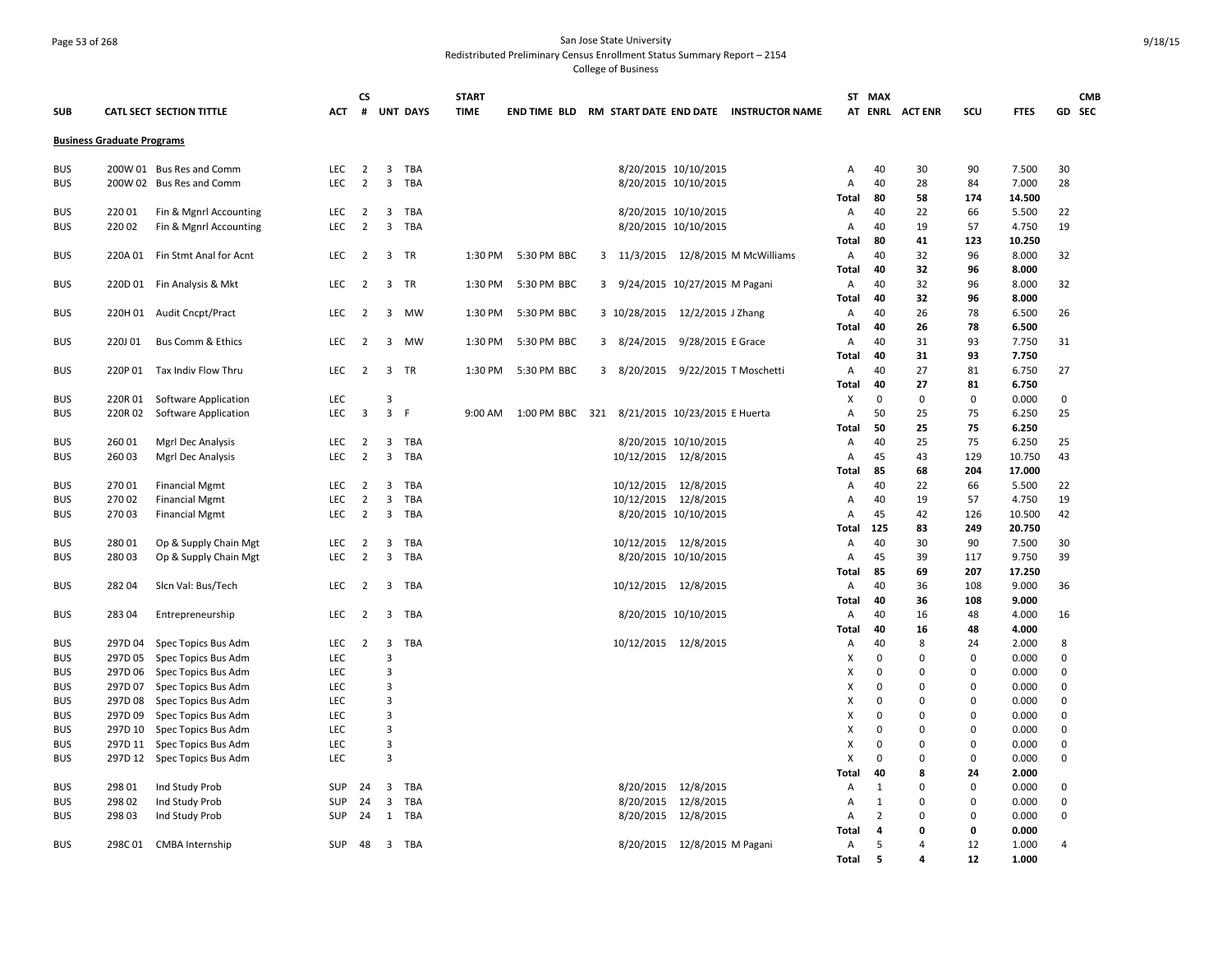# Page 54 of 268 San Jose State University Redistributed Preliminary Census Enrollment Status Summary Report – 2154 College of Business

| <b>SUB</b> | <b>CATL SECT SECTION TITTLE</b> | ACT | CS | <b>UNT DAYS</b> | <b>START</b><br><b>TIME</b> |  |                              | <b>END TIME BLD RM START DATE END DATE INSTRUCTOR NAME</b> |       | ST MAX | AT ENRL ACTENR | scu  | <b>FTES</b>      | <b>GD SEC</b> | <b>CMB</b> |
|------------|---------------------------------|-----|----|-----------------|-----------------------------|--|------------------------------|------------------------------------------------------------|-------|--------|----------------|------|------------------|---------------|------------|
| <b>BUS</b> | Applied Bus Intern<br>298101    | SUP |    | 48 1 TBA        |                             |  | 8/20/2015 12/8/2015 M Pagani |                                                            | Total | A 5    |                |      | 0.250            |               |            |
|            |                                 |     |    |                 |                             |  |                              | <b>Business Graduate Programs Total 839</b>                |       |        | 559            | 1671 | 0.250<br>139.250 |               |            |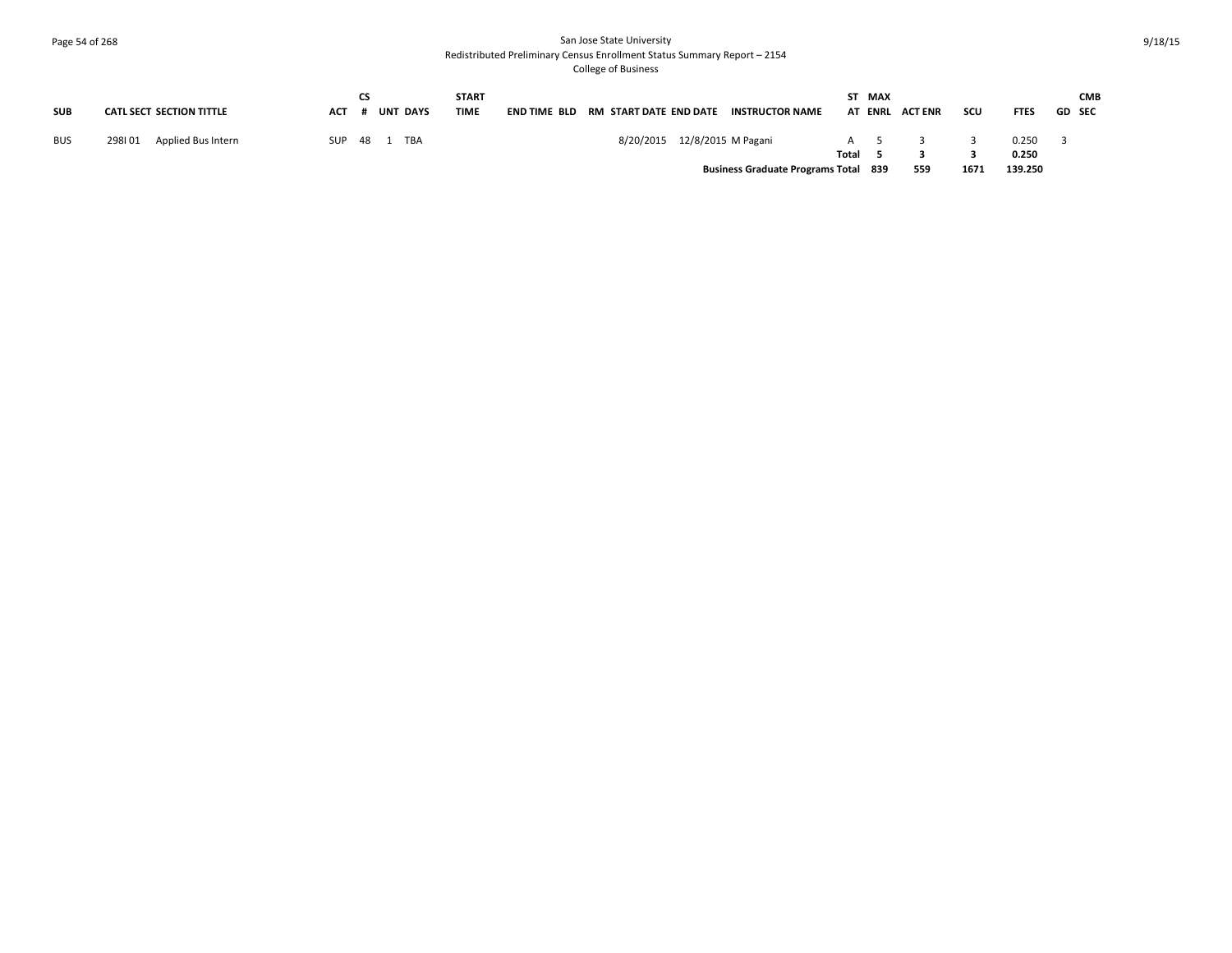# Page 55 of 268 San Jose State University Redistributed Preliminary Census Enrollment Status Summary Report – 2154

College of Business

|              |                                           |                                        |                   | CS                               |                         |                 | <b>START</b>        |                            |                |                               |                                            |                                                     |            | ST MAX      |                |              |                 |                         | <b>CMB</b> |
|--------------|-------------------------------------------|----------------------------------------|-------------------|----------------------------------|-------------------------|-----------------|---------------------|----------------------------|----------------|-------------------------------|--------------------------------------------|-----------------------------------------------------|------------|-------------|----------------|--------------|-----------------|-------------------------|------------|
| <b>SUB</b>   |                                           | <b>CATL SECT SECTION TITTLE</b>        | <b>ACT</b>        | #                                |                         | <b>UNT DAYS</b> | <b>TIME</b>         |                            |                |                               |                                            | END TIME BLD RM START DATE END DATE INSTRUCTOR NAME |            |             | AT ENRL ACTENR | SCU          | <b>FTES</b>     | GD SEC                  |            |
|              | <b>Global Innovation &amp; Leadership</b> |                                        |                   |                                  |                         |                 |                     |                            |                |                               |                                            |                                                     |            |             |                |              |                 |                         |            |
| BUS5         | 1601                                      | Intro Lrdshp & Innov                   | LEC               | $\overline{2}$                   | $\overline{3}$          | M               | 6:00 PM             | 8:45 PM BBC                | 323            | 8/20/2015 12/8/2015 R Pollard |                                            |                                                     | Α          | 45          | 40             | 120          | 8.000           | $\mathbf 0$             |            |
| BUS5         | 1602                                      | Intro Lrdshp & Innov                   | LEC               | $\overline{2}$                   | $\overline{3}$          | $\mathsf{R}$    | 3:00 PM             | 5:45 PM WSQ 109            |                |                               |                                            | 8/20/2015 12/8/2015 L Dunn-Jensen                   | А          | 120         | 119            | 357          | 23.800          | $\mathbf 0$             |            |
|              |                                           |                                        |                   |                                  |                         |                 |                     |                            |                |                               |                                            |                                                     | Total      | 165         | 159            | 477          | 31.800          |                         |            |
| BUS5         | 140 01                                    | Fund of Oper Mgmt                      | <b>LEC</b>        | $\overline{2}$                   | 3                       | TR              |                     | 10:30 AM 11:45 AM BBC      | $\overline{4}$ | 8/20/2015                     | 12/8/2015 S Zhou                           |                                                     | Α          | 110         | 108            | 324          | 21.600          | $\Omega$                |            |
| BUS5         | 140 02                                    | Fund of Oper Mgmt                      | <b>LEC</b>        | $\overline{2}$                   | 3                       | <b>TBA</b>      |                     |                            |                | 8/20/2015                     | 12/8/2015 A Loomba                         |                                                     | Α          | 45          | 44             | 132          | 8.800           | $\mathbf 0$             |            |
| BUS5         | 140 03                                    | Fund of Oper Mgmt                      | <b>LEC</b>        | $\overline{2}$                   | 3                       | TBA             |                     |                            |                | 8/20/2015                     | 12/8/2015 A Loomba                         |                                                     | Α          | 45          | 45             | 135          | 9.000           | $\mathbf 0$             |            |
| BUS5         | 140 04                                    | Fund of Oper Mgmt                      | LEC               | $\overline{2}$                   | 3                       | $\mathsf{T}$    | 6:00 PM             | 8:45 PM BBC                | - 220          | 8/20/2015                     | 12/8/2015 D Gilliss                        |                                                     | Α          | 45          | 44<br>44       | 132          | 8.800           | $\mathbf 0$<br>$\Omega$ |            |
| BUS5         | 140 05                                    | Fund of Oper Mgmt                      | <b>LEC</b><br>LEC | $\overline{2}$<br>$\overline{2}$ | 3<br>3                  | TR<br>TR        | 1:30 PM<br>12:00 PM | 2:45 PM BBC                | 102<br>102     | 8/20/2015                     | 12/8/2015 D Gilliss                        |                                                     | Α          | 45<br>45    | 42             | 132<br>126   | 8.800           | $\Omega$                |            |
| BUS5         | 140 06<br>140 07                          | Fund of Oper Mgmt                      | <b>LEC</b>        | $\overline{2}$                   | $\overline{\mathbf{3}}$ | $\mathsf{R}$    | 6:00 PM             | 1:15 PM BBC<br>8:45 PM BBC | 102            | 8/20/2015<br>8/20/2015        | 12/8/2015 D Gilliss<br>12/8/2015 D Gilliss |                                                     | Α          | 45          | 42             | 126          | 8.400<br>8.400  | $\mathbf 0$             |            |
| BUS5<br>BUS5 | 140 08                                    | Fund of Oper Mgmt                      | <b>LEC</b>        | $\overline{2}$                   | $\overline{3}$          | <b>TR</b>       | 1:30 PM             | 2:45 PM BBC                | 324            |                               |                                            |                                                     | Α<br>A     | 45          | 47             | 141          | 9.400           | $\Omega$                |            |
| BUS5         | 140 09                                    | Fund of Oper Mgmt<br>Fund of Oper Mgmt | LEC               | $\overline{2}$                   | 3                       | <b>TR</b>       | 12:00 PM            | 1:15 PM BBC                | 324            | 8/20/2015<br>8/20/2015        | 12/8/2015 G Mathur<br>12/8/2015 G Mathur   |                                                     | Α          | 45          | 46             | 138          | 9.200           | $\Omega$                |            |
| BUS5         | 140 10                                    | Fund of Oper Mgmt                      | <b>LEC</b>        | $\overline{2}$                   | 3                       | MW              | 7:30 AM             | 8:45 AM BBC                | 102            | 8/20/2015                     | 12/8/2015 J Marino                         |                                                     | Α          | 45          | 48             | 144          | 9.600           | $\Omega$                |            |
| BUS5         | 140 11                                    | Fund of Oper Mgmt                      | LEC               | $\overline{2}$                   | 3                       | TR              | 7:30 AM             | 8:45 AM BBC                | 102            | 8/20/2015                     | 12/8/2015 J Marino                         |                                                     | Α          | 45          | 50             | 150          | 10.000          | $\mathbf 0$             |            |
| BUS5         | 140 12                                    | Fund of Oper Mgmt                      | <b>LEC</b>        | $\overline{2}$                   | 3                       | M               | 6:00 PM             | 8:45 PM BBC                | 222            | 8/20/2015                     | 12/8/2015 J Sung                           |                                                     | Α          | 45          | 46             | 138          | 9.200           | $\mathbf 0$             |            |
| BUS5         | 140 13                                    | Fund of Oper Mgmt                      | <b>LEC</b>        | $\overline{2}$                   | $\overline{\mathbf{3}}$ | <b>MW</b>       | 1:30 PM             | 2:45 PM BBC                | 324            | 8/20/2015                     | 12/8/2015 R Kepple                         |                                                     | Α          | 45          | 47             | 141          | 9.400           | $\Omega$                |            |
| BUS5         | 140 14                                    | Fund of Oper Mgmt                      | LEC               | $\overline{2}$                   | 3                       | TR              | 1:30 PM             | 2:45 PM BBC                | 104            | 8/20/2015                     | 12/8/2015 X Qi                             |                                                     | Α          | 45          | 52             | 156          | 10.400          | $\mathbf 0$             |            |
| BUS5         | 140 15                                    | Fund of Oper Mgmt                      | LEC               | $\overline{2}$                   | $\overline{\mathbf{3}}$ | TR              | 12:00 PM            | 1:15 PM BBC                | 103            | 8/20/2015                     | 12/8/2015 X Qi                             |                                                     | Α          | 45          | 48             | 144          | 9.600           | $\Omega$                |            |
| BUS5         | 140 16                                    | Fund of Oper Mgmt                      | LEC               | $\overline{2}$                   | $\overline{3}$          | W               | 6:00 PM             | 8:45 PM BBC                | 224            | 8/20/2015                     | 12/8/2015 J Marino                         |                                                     | A          | 45          | 49             | 147          | 9.800           | $\Omega$                |            |
|              |                                           |                                        |                   |                                  |                         |                 |                     |                            |                |                               |                                            |                                                     | Total      | 785         | 802            | 2406         | 160.400         |                         |            |
| BUS5         | 14101                                     | <b>Materials Mgt</b>                   | <b>LEC</b>        | $\overline{2}$                   | $\overline{3}$          | TR              |                     | 9:00 AM 10:15 AM BBC       | 324            |                               |                                            | 8/20/2015 12/8/2015 A Musgrave                      | A          | 45          | 44             | 132          | 8.850           | $\mathbf{1}$            |            |
|              |                                           |                                        |                   |                                  |                         |                 |                     |                            |                |                               |                                            |                                                     | Total      | 45          | 44             | 132          | 8.850           |                         |            |
| BUS5         | 14201                                     | <b>Total Quality Mgmt</b>              | LEC               | $\overline{2}$                   | 3                       | W               | 6:00 PM             | 8:45 PM BBC                | 222            | 8/20/2015                     | 12/8/2015 S Javadi                         |                                                     | Α          | 45          | 37             | 111          | 7.400           | $\mathbf{0}$            |            |
| BUS5         | 142 02                                    | <b>Total Quality Mgmt</b>              | <b>LEC</b>        | $\overline{2}$                   | 3                       | <b>MW</b>       |                     | 9:00 AM 10:15 AM BBC       | 102            | 8/20/2015                     | 12/8/2015 T Shi                            |                                                     | Α          | 45          | 43             | 129          | 8.600           | $\Omega$                |            |
| BUS5         | 14203                                     | <b>Total Quality Mgmt</b>              | <b>LEC</b>        | $\overline{2}$                   | $\overline{3}$          | <b>MW</b>       | 1:30 PM             | 2:45 PM BBC                | 102            | 8/20/2015                     | 12/8/2015 T Shi                            |                                                     | А          | 45          | 43             | 129          | 8.600           | $\Omega$                |            |
|              |                                           |                                        |                   |                                  |                         |                 |                     |                            |                |                               |                                            |                                                     | Total      | 135         | 123            | 369          | 24.600          |                         |            |
| BUS5         | 144 01                                    | <b>Supply Chain Mgmt</b>               | LEC               | $\overline{2}$                   | 3                       | TBA             |                     |                            |                | 8/20/2015                     | 12/8/2015 M Zhou                           |                                                     | Α          | 45          | 40             | 120          | 8.000           | $\mathbf{0}$            |            |
| BUS5         | 144 02                                    | Supply Chain Mgmt                      | LEC               | $\overline{2}$                   | $\mathbf{3}$            | T               | 6:00 PM             | 8:45 PM BBC 102            |                | 8/20/2015                     | 12/8/2015 M Zhou                           |                                                     | Α          | 45          | 40             | 120          | 8.000           | $\mathbf 0$             |            |
|              |                                           |                                        |                   |                                  |                         |                 |                     |                            |                |                               |                                            |                                                     | Total      | 90          | 80             | 240          | 16.000          |                         |            |
| BUS5         | 146 01                                    | <b>Project Management</b>              | LEC               | $\overline{2}$                   | 3                       | $\mathsf{R}$    | 6:00 PM             | 8:45 PM BBC 222            |                | 8/20/2015 12/8/2015 X Qi      |                                            |                                                     | A          | 45          | 47             | 141          | 9.450           | 1                       |            |
| BUS5         | 146 02                                    | <b>Project Management</b>              | <b>LEC</b>        | $\overline{2}$                   | $\overline{3}$          | TBA             |                     |                            |                |                               | 8/20/2015 12/8/2015 X Qi                   |                                                     | A          | 45          | 44             | 132          | 8.800           | $\Omega$                |            |
|              |                                           |                                        |                   |                                  |                         |                 |                     |                            |                |                               |                                            |                                                     | Total      | 90          | 91             | 273          | 18.250          |                         |            |
| BUS5         | 14701                                     | Servic Oper Mgmt                       | <b>LEC</b>        | $\overline{2}$                   | 3                       | <b>TR</b>       | 1:30 PM             | 2:45 PM BBC                | 320            | 8/20/2015 12/8/2015 S Zhou    |                                            |                                                     | Α          | 45          | 44             | 132          | 8.800           | $\mathbf 0$             |            |
|              |                                           |                                        |                   |                                  |                         |                 |                     |                            |                |                               |                                            |                                                     | Total      | 45          | 44             | 132          | 8.800           |                         |            |
| BUS5         | 162 01                                    | Intl & Compar Mgmt                     | <b>LEC</b>        | $\overline{2}$                   | 3                       | <b>TR</b>       |                     | 9:00 AM 10:15 AM BBC       | 102            | 8/20/2015                     |                                            | 12/8/2015 A Semenov                                 | Α          | 45          | 30             | 90           | 6.000           | $\mathbf 0$             |            |
| BUS5         | 162 02                                    | Intl & Compar Mgmt                     | LEC               | $\overline{2}$                   | 3                       | TR              |                     | 10:30 AM 11:45 AM BBC      | 102            | 8/20/2015                     |                                            | 12/8/2015 A Semenov                                 | A          | 45          | 39             | 117          | 7.800           | $\Omega$                |            |
| BUS5         | 162 03                                    | Intl & Compar Mgmt                     | LEC               | $\overline{2}$                   | 3                       | <b>MW</b>       | 1:30 PM             | 2:45 PM BBC                | 103            | 8/20/2015                     | 12/8/2015 T Shirley                        |                                                     | A          | 45          | 45             | 135          | 9.000           | $\Omega$<br>$\mathbf 0$ |            |
| BUS5         | 162 04                                    | Intl & Compar Mgmt                     | LEC               | $\overline{2}$                   | 3                       | MW              | 12:00 PM            | 1:15 PM BBC                | 324            | 8/20/2015                     | 12/8/2015 T Shirley                        |                                                     | Α          | 45<br>45    | 48<br>44       | 144<br>132   | 9.600           | $\Omega$                |            |
| BUS5         | 162 05                                    | Intl & Compar Mgmt                     | <b>LEC</b>        | $\overline{2}$                   | 3                       | TR              | 1:30 PM             | 2:45 PM BBC                | 106            |                               |                                            | 8/20/2015 12/8/2015 W Van Hooff                     | Α<br>Total | 225         | 206            | 618          | 8.800<br>41.200 |                         |            |
| BUS5         | 165A01                                    | Global Leadership                      | LEC               | $\overline{2}$                   | 3                       | W               | 3:00 PM             | 5:45 PM BBC                | 323            | 8/20/2015 12/8/2015 G Lester  |                                            |                                                     | Α          | 45          | 28             | 84           | 5.600           | $\Omega$                |            |
|              |                                           |                                        |                   |                                  |                         |                 |                     |                            |                |                               |                                            |                                                     | Total      | 45          | 28             | 84           | 5.600           |                         |            |
| BUS5         | 16701                                     | <b>Managing Envir Iss</b>              | LEC               | $\overline{2}$                   | 3                       | <b>MW</b>       |                     | 9:00 AM 10:15 AM BBC       | 326            | 8/20/2015                     | 12/8/2015 R Roman                          |                                                     | Α          | 45          | 41             | 123          | 8.200           | $\mathbf 0$             | C          |
| <b>ENVS</b>  | 16701                                     | <b>Managing Envir Iss</b>              | <b>LEC</b>        | $\overline{2}$                   | $\overline{3}$          | <b>MW</b>       |                     | 9:00 AM 10:15 AM BBC 326   |                | 8/20/2015                     | 12/8/2015 R Roman                          |                                                     | A          | $\Omega$    | $\Omega$       | $\mathbf{0}$ | 0.000           | $\mathbf{0}$            | C          |
|              |                                           |                                        |                   |                                  |                         |                 |                     |                            |                |                               |                                            |                                                     | Total      | 45          | 41             | 123          | 8.200           |                         |            |
| BUS5         | 180D01                                    | <b>Individ Studies</b>                 | SUP               | 36                               | 3                       | <b>TBA</b>      |                     |                            |                |                               | 8/20/2015 12/8/2015                        |                                                     | A          | $\mathbf 0$ | $\Omega$       | $\mathbf 0$  | 0.000           | $\mathbf 0$             |            |
| BUS5         | 180D02                                    | <b>Individ Studies</b>                 | SUP               | 36                               | 1                       | TBA             |                     |                            |                |                               | 8/20/2015 12/8/2015                        |                                                     | A          | 10          | $\Omega$       | $\mathbf 0$  | 0.000           | $\Omega$                |            |
| BUS5         | 180D03                                    | <b>Individ Studies</b>                 | SUP               | 36                               | $\mathbf{1}$            | <b>TBA</b>      |                     |                            |                |                               | 8/20/2015 12/8/2015                        |                                                     | A          | 10          | $\Omega$       | $\Omega$     | 0.000           | $\Omega$                |            |
| BUS5         | 180D 04                                   | Individ Studies                        | <b>SUP</b>        | 36                               | 1                       | TBA             |                     |                            |                |                               | 8/20/2015 12/8/2015                        |                                                     | A          | 10          | $\Omega$       | $\Omega$     | 0.000           | $\Omega$                |            |
|              |                                           |                                        |                   |                                  |                         |                 |                     |                            |                |                               |                                            |                                                     |            |             |                |              |                 |                         |            |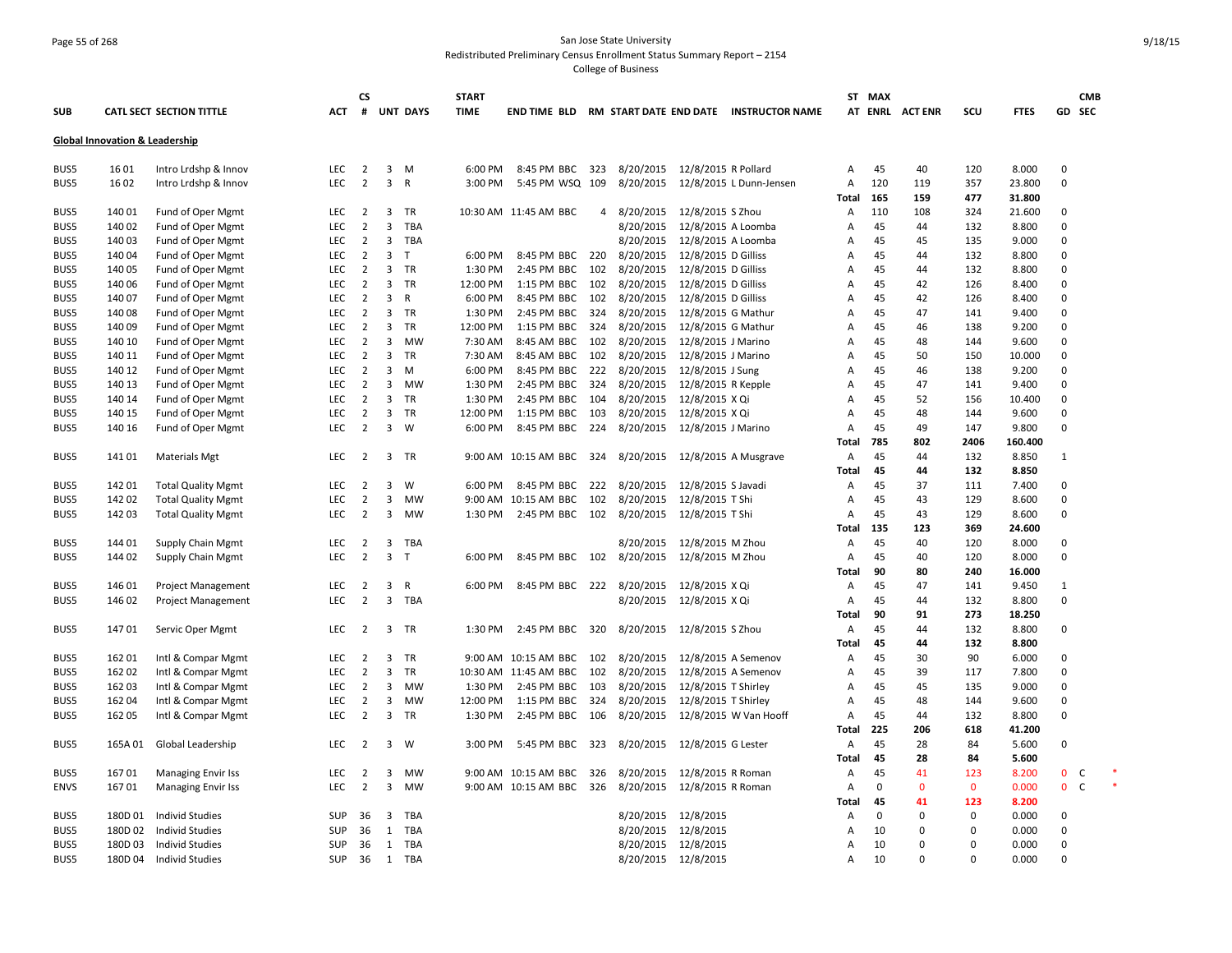# Page 56 of 268 San Jose State University Redistributed Preliminary Census Enrollment Status Summary Report – 2154 College of Business

| <b>SUB</b> |         | <b>CATL SECT SECTION TITTLE</b> | <b>ACT</b> | <b>CS</b><br># |                | <b>UNT DAYS</b> | <b>START</b><br><b>TIME</b> | END TIME BLD          |     | RM START DATE END DATE |                     | <b>INSTRUCTOR NAME</b>                    |              | ST MAX   | AT ENRL ACTENR | SCU         | <b>FTES</b> | GD SEC   | <b>CMB</b> |
|------------|---------|---------------------------------|------------|----------------|----------------|-----------------|-----------------------------|-----------------------|-----|------------------------|---------------------|-------------------------------------------|--------------|----------|----------------|-------------|-------------|----------|------------|
| BUS5       | 180D 05 | <b>Individ Studies</b>          | <b>SUP</b> | 36             | $\overline{3}$ | TBA             |                             |                       |     | 8/20/2015              | 12/8/2015           |                                           | A            | 10       | 0              | 0           | 0.000       | 0        |            |
| BUS5       | 180D06  | <b>Individ Studies</b>          | <b>SUP</b> | 36             | 3              | <b>TBA</b>      |                             |                       |     | 8/20/2015              | 12/8/2015 R Pollard |                                           | A            | 30       | $\overline{2}$ | 6           | 0.400       | $\Omega$ |            |
| BUS5       | 180D07  | <b>Individ Studies</b>          | <b>SUP</b> | 36             | 3              | <b>TBA</b>      |                             |                       |     | 8/20/2015              | 12/8/2015           |                                           | A            | 30       | 0              | $\Omega$    | 0.000       | 0        |            |
|            |         |                                 |            |                |                |                 |                             |                       |     |                        |                     |                                           | Total        | 100      | 2              | 6           | 0.400       |          |            |
| BUS5       | 18101   | Intro to Entrepreneurshp        | <b>LEC</b> | $\overline{2}$ | 3              | M               | 3:00 PM                     | 5:45 PM BBC           | 324 | 8/20/2015              | 12/8/2015 X Quan    |                                           | A            | 45       | 41             | 123         | 8.200       | 0        |            |
| BUS5       | 18102   | Intro to Entrepreneurshp        | <b>LEC</b> | $\overline{2}$ | 3              | <b>MW</b>       |                             | 10:30 AM 11:45 AM BBC | 326 | 8/20/2015              | 12/8/2015 S Pruthi  |                                           | A            | 45       | 29             | 87          | 5.800       | 0        |            |
| BUS5       | 18103   | Intro to Entrepreneurshp        | LEC        | $\overline{2}$ | 3              | <b>MW</b>       | 12:00 PM                    | 1:15 PM BBC           | 326 | 8/20/2015              | 12/8/2015 S Pruthi  |                                           | A            | 45       | 21             | 63          | 4.200       | $\Omega$ |            |
|            |         |                                 |            |                |                |                 |                             |                       |     |                        |                     |                                           | Total        | 135      | 91             | 273         | 18.200      |          |            |
| BUS5       | 18301   | Global Entreneurship            | <b>LEC</b> | $\overline{2}$ | 3              | <b>MW</b>       |                             | 10:30 AM 11:45 AM BBC | 102 | 8/20/2015              | 12/8/2015 X Quan    |                                           | A            | 45       | 15             | 45          | 3.000       | 0        |            |
| BUS5       | 18302   | Global Entreneurship            | LEC        | $\overline{2}$ | $\overline{3}$ | <b>MW</b>       | 12:00 PM                    | 1:15 PM BBC 102       |     | 8/20/2015              | 12/8/2015 X Quan    |                                           | A            | 45       | 23             | 69          | 4.600       | $\Omega$ |            |
|            |         |                                 |            |                |                |                 |                             |                       |     |                        |                     |                                           | Total        | 90       | 38             | 114         | 7.600       |          |            |
| BUS5       | 18501   | <b>Family Business</b>          | LEC        | $\overline{2}$ | 3              | <b>TR</b>       |                             | 10:30 AM 11:45 AM BBC | 320 | 8/20/2015              | 12/8/2015 R Pollard |                                           | $\mathsf{A}$ | 45       | 25             | 75          | 5.000       | 0        |            |
|            |         |                                 |            |                |                |                 |                             |                       |     |                        |                     |                                           | Total        | 45       | 25             | 75          | 5.000       |          |            |
| BUS5       | 186S01  | Current Issues in Entrep        | LEC        | $\overline{2}$ | 3              | M               | 4:30 PM                     | 7:15 PM BBC 102       |     | 8/20/2015              | 12/8/2015 A Basu    |                                           | A            | 45       | 9              | 27          | 1.800       | 0        |            |
|            |         |                                 |            |                |                |                 |                             |                       |     |                        |                     |                                           | Total        | 45       | 9              | 27          | 1.800       |          |            |
| BUS5       | 18701   | <b>Global Dimensn Bus</b>       | LEC.       | $\overline{2}$ | 3              | <b>TR</b>       | 9:00 AM                     | 10:15 AM BBC          | 204 | 8/20/2015              | 12/8/2015 S Francis |                                           | A            | 120      | 119            | 357         | 23.800      | $\Omega$ |            |
| BUS5       | 18702   | <b>Global Dimensn Bus</b>       | <b>LEC</b> | $\overline{2}$ | $\overline{3}$ | <b>TR</b>       | 1:30 PM                     | 2:45 PM BBC           | 21  | 8/20/2015              |                     | 12/8/2015 A Musgrave                      | A            | 45       | 49             | 147         | 9.800       | $\Omega$ |            |
| BUS5       | 18703   | <b>Global Dimensn Bus</b>       | <b>LEC</b> | $\overline{2}$ | 3              | $\mathsf{T}$    | 6:00 PM                     | 8:45 PM BBC           | 222 | 8/20/2015              | 12/8/2015 A Osland  |                                           | A            | 45       | 58             | 174         | 11.600      | $\Omega$ |            |
| BUS5       | 18704   | <b>Global Dimensn Bus</b>       | LEC        | 2              | 3              | W               | 6:00 PM                     | 8:45 PM BBC 102       |     | 8/20/2015              | 12/8/2015 A Osland  |                                           | A            | 45       | 55             | 165         | 11.000      | $\Omega$ |            |
| BUS5       | 18705   | <b>Global Dimensn Bus</b>       | <b>LEC</b> | 2              | 3              | <b>TBA</b>      |                             |                       |     | 8/20/2015              | 12/8/2015 A Rao     |                                           | A            | 45       | 44             | 132         | 8.800       | $\Omega$ |            |
| BUS5       | 18706   | <b>Global Dimensn Bus</b>       | LEC        | $\overline{2}$ | 3              | <b>TBA</b>      |                             |                       |     | 8/20/2015              | 12/8/2015 A Rao     |                                           | A            | 45       | 45             | 135         | 9.000       | $\Omega$ |            |
| BUS5       | 18707   | <b>Global Dimensn Bus</b>       | LEC        | 2              | $\overline{3}$ | <b>TBA</b>      |                             |                       |     | 8/20/2015              | 12/8/2015 A Rao     |                                           | A            | 45       | 44             | 132         | 8.800       | 0        |            |
| BUS5       | 18708   | <b>Global Dimensn Bus</b>       | LEC        | $\overline{2}$ | $\overline{3}$ | <b>MW</b>       | 12:00 PM                    | 1:15 PM BBC 226       |     | 8/20/2015              | 12/8/2015   Yang    |                                           | A            | 45       | 47             | 141         | 9.400       | $\Omega$ |            |
| BUS5       | 18709   | <b>Global Dimensn Bus</b>       | LEC        | $\overline{2}$ | $\overline{3}$ | <b>MW</b>       | 3:00 PM                     | 4:15 PM BBC 102       |     | 8/20/2015              | 12/8/2015   Yang    |                                           | A            | 45       | 47             | 141         | 9.400       | $\Omega$ |            |
| BUS5       | 187 10  | <b>Global Dimensn Bus</b>       | LEC        |                | 3              |                 |                             |                       |     |                        |                     |                                           | X            | $\Omega$ | $\mathbf 0$    | $\mathbf 0$ | 0.000       | $\Omega$ |            |
| BUS5       | 187 11  | <b>Global Dimensn Bus</b>       | LEC        | $\overline{2}$ | $\overline{3}$ | TR              | 7:30 AM                     | 8:45 AM BBC           | 320 | 8/20/2015              | 12/8/2015 S Francis |                                           | A            | 45       | 54             | 162         | 10.800      | 0        |            |
| BUS5       | 187 12  | <b>Global Dimensn Bus</b>       | LEC        | $\overline{2}$ | $\overline{3}$ | R               | 12:00 PM                    | 2:45 PM BBC           | 302 | 8/20/2015              | 12/8/2015 T Kothari |                                           | A            | 45       | 42             | 126         | 8.400       | $\Omega$ |            |
| BUS5       | 187 13  | <b>Global Dimensn Bus</b>       | LEC        | $\overline{2}$ | 3              | R               | 3:00 PM                     | 5:45 PM BBC           | 302 | 8/20/2015              | 12/8/2015 T Kothari |                                           | Α            | 45       | 45             | 135         | 9.000       | 0        |            |
| BUS5       | 187 14  | <b>Global Dimensn Bus</b>       | <b>LEC</b> | $\overline{2}$ | 3              | <b>TR</b>       | 3:00 PM                     | 4:15 PM BBC           | 102 | 8/20/2015              |                     | 12/8/2015 W Van Hooff                     | A            | 45       | 44             | 132         | 8.800       | 0        |            |
| BUS5       | 187 15  | <b>Global Dimensn Bus</b>       | <b>LEC</b> | $\overline{2}$ | 3              | <b>TBA</b>      |                             |                       |     | 8/20/2015              | 12/8/2015   Yang    |                                           | A            | 45       | 47             | 141         | 9.400       | 0        |            |
|            |         |                                 |            |                |                |                 |                             |                       |     |                        |                     |                                           | Total        | 705      | 740            | 2220        | 148.000     |          |            |
|            |         |                                 |            |                |                |                 |                             |                       |     |                        |                     | Global Innovation & Leadership Total 2790 |              |          | 2523           | 7569        | 504.700     |          |            |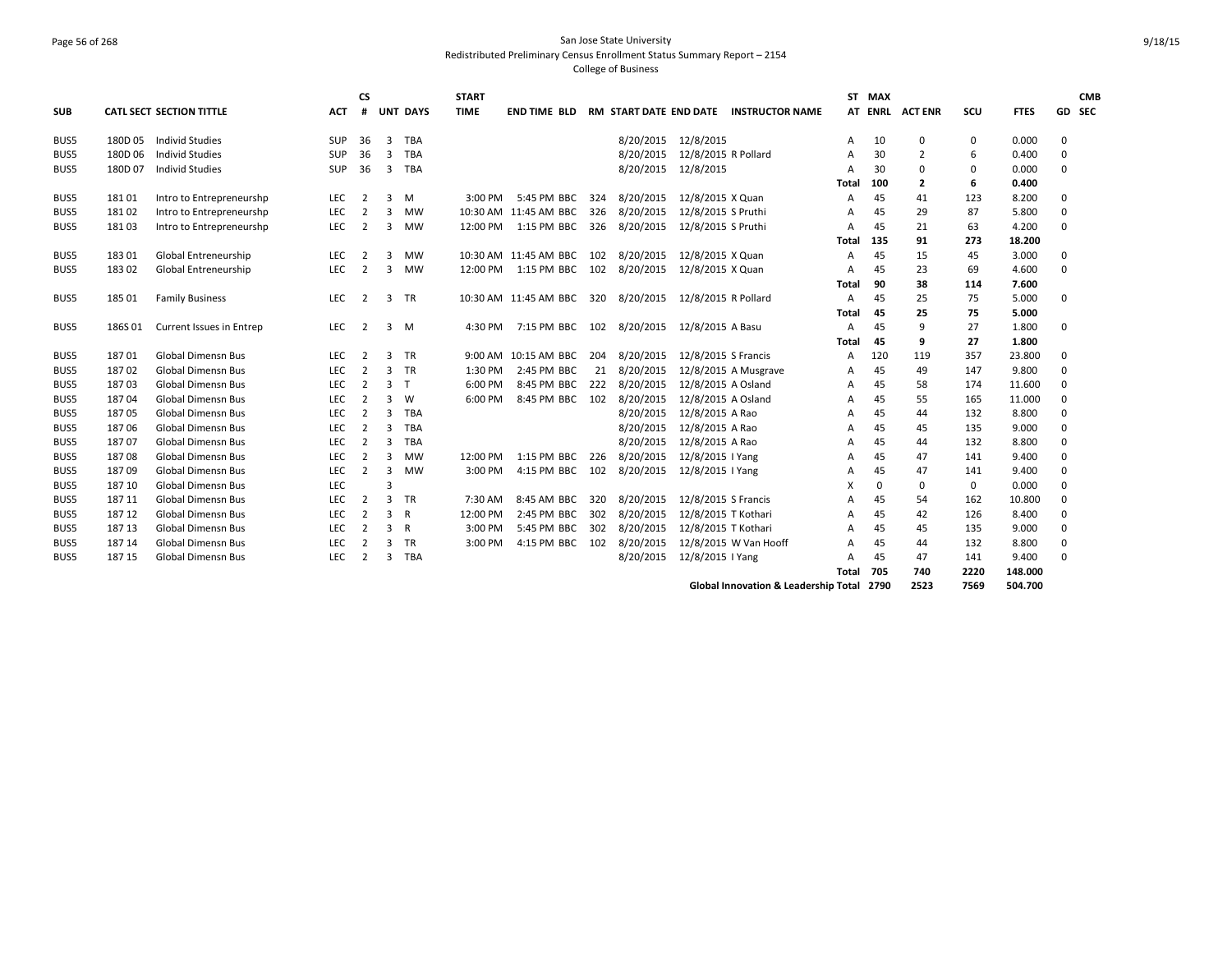# Page 57 of 268 San Jose State University Redistributed Preliminary Census Enrollment Status Summary Report – 2154 College of Business

| <b>SUB</b> |         | <b>CATL SECT SECTION TITTLE</b>       | <b>ACT</b> | <b>CS</b><br># |                | <b>UNT DAYS</b> | <b>START</b><br><b>TIME</b> | END TIME BLD RM START DATE END DATE |     |                               |                                | <b>INSTRUCTOR NAME</b>                  |                   | ST MAX      | AT ENRL ACTENR | SCU      | <b>FTES</b> |              | <b>CMB</b><br>GD SEC |
|------------|---------|---------------------------------------|------------|----------------|----------------|-----------------|-----------------------------|-------------------------------------|-----|-------------------------------|--------------------------------|-----------------------------------------|-------------------|-------------|----------------|----------|-------------|--------------|----------------------|
|            |         |                                       |            |                |                |                 |                             |                                     |     |                               |                                |                                         |                   |             |                |          |             |              |                      |
|            |         | <b>Management Information Systems</b> |            |                |                |                 |                             |                                     |     |                               |                                |                                         |                   |             |                |          |             |              |                      |
| BUS4       | 91L01   | Comp Tools for Bus                    | <b>LEC</b> | 1              | $1$ T          |                 | 6:00 PM                     | 7:15 PM BBC 305                     |     |                               | 9/8/2015 11/10/2015 P Kwan     |                                         | Α                 | 45          | 45             | 45       | 3.000       | $\mathbf{0}$ |                      |
| BUS4       | 91L02   | Comp Tools for Bus                    | <b>LEC</b> | 1              | $\mathbf{1}$   | $\mathsf{T}$    | 7:30 PM                     | 8:45 PM BBC                         | 305 |                               | 9/8/2015 11/10/2015 P Kwan     |                                         | Α                 | 45          | 45             | 45       | 3.000       | $\mathbf 0$  |                      |
| BUS4       | 91L03   | Comp Tools for Bus                    | LEC        | 1              | $\mathbf{1}$   | M               | 1:30 PM                     | 2:45 PM BBC                         | 304 |                               | 9/14/2015 11/16/2015 M Splane  |                                         | Α                 | 45          | 45             | 45       | 3.017       | 1            |                      |
| BUS4       | 91L04   | Comp Tools for Bus                    | LEC        | 1              | $\mathbf{1}$   | M               | 3:00 PM                     | 4:15 PM BBC                         | 304 |                               | 9/14/2015 11/16/2015 M Splane  |                                         | Α                 | 45          | 45             | 45       | 3.000       | $\Omega$     |                      |
| BUS4       | 91L05   | Comp Tools for Bus                    | <b>LEC</b> | 1              | 1              | $\top$          | 1:30 PM                     | 2:45 PM BBC                         | 304 |                               | 9/8/2015 11/10/2015 M Splane   |                                         | Α                 | 45          | 47             | 47       | 3.133       | $\mathbf{0}$ |                      |
| BUS4       | 91L06   | Comp Tools for Bus                    | LEC        | 1              | $1$ T          |                 | 3:00 PM                     | 4:15 PM BBC                         | 304 |                               | 9/8/2015 11/10/2015 M Splane   |                                         | Α                 | 45          | 44             | 44       | 2.933       | $\mathbf 0$  |                      |
| BUS4       | 91L07   | Comp Tools for Bus                    | <b>LEC</b> | 1              |                | 1 W             | 1:30 PM                     | 2:45 PM BBC 304                     |     |                               | 9/9/2015 11/18/2015 M Splane   |                                         | Α                 | 45          | 46             | 46       | 3.067       | $\Omega$     |                      |
| BUS4       | 91L08   | Comp Tools for Bus                    | LEC        | 1              | $\mathbf{1}$   | W               | 3:00 PM                     | 4:15 PM BBC                         | 304 |                               | 9/9/2015 11/18/2015 M Splane   |                                         | Α                 | 45          | 45             | 45       | 3.000       | $\mathbf 0$  |                      |
| BUS4       | 91L09   | Comp Tools for Bus                    | LEC        | 1              | $\mathbf{1}$   | R               | 1:30 PM                     | 2:45 PM BBC                         | 304 |                               | 9/10/2015 11/12/2015 M Splane  |                                         | Α                 | 45          | 45             | 45       | 3.000       | $\Omega$     |                      |
| BUS4       | 91L 10  | Comp Tools for Bus                    | LEC        | 1              | 1              | R               | 3:00 PM                     | 4:15 PM BBC                         | 304 |                               | 9/10/2015 11/12/2015 M Splane  |                                         | Α                 | 45          | 46             | 46       | 3.067       | $\mathbf 0$  |                      |
|            |         |                                       |            |                |                |                 |                             |                                     |     |                               |                                |                                         | <b>Total</b>      | 450         | 453            | 453      | 30.217      |              |                      |
| BUS4       | 92 01   | Intro Bus Prog                        | SEM        | $\overline{4}$ | 3              | <b>TR</b>       | 12:00 PM                    | 1:15 PM BBC                         | 305 |                               | 8/20/2015 12/8/2015 N Aggarwal |                                         | Α                 | 45          | 44             | 132      | 8.800       | $\Omega$     |                      |
| BUS4       | 9202    | Intro Bus Prog                        | SEM        | 4              | 3              | TR              | 1:30 PM                     | 2:45 PM BBC                         | 305 | 8/20/2015                     |                                | 12/8/2015 N Aggarwal                    | Α                 | 45          | 46             | 138      | 9.200       | 0            |                      |
| BUS4       | 9203    | Intro Bus Prog                        | SEM        | $\overline{4}$ | 3              | TR              | 3:00 PM                     | 4:15 PM BBC                         | 305 | 8/20/2015                     |                                | 12/8/2015 N Aggarwal                    | Α                 | 45          | 42             | 126      | 8.400       | 0            |                      |
|            |         |                                       |            |                |                |                 |                             |                                     |     |                               |                                |                                         | Total             | 135         | 132            | 396      | 26.400      |              |                      |
| BUS4       | 110A 01 | Fund Mgmt Info Sys                    | SEM        | 4              | 3              | TR              |                             | 9:00 AM 10:15 AM BBC                | 304 | 8/20/2015                     | 12/8/2015 R Sessions           |                                         | Α                 | 45          | 40             | 120      | 8.000       | $\mathbf{0}$ |                      |
|            | 110A 02 |                                       | SEM        | 4              | 3              | <b>TR</b>       |                             | 10:30 AM 11:45 AM BBC               | 304 | 8/20/2015                     |                                |                                         |                   | 45          | 46             | 138      | 9.200       | $\Omega$     |                      |
| BUS4       |         | Fund Mgmt Info Sys                    |            |                |                |                 |                             |                                     |     |                               | 12/8/2015 R Sessions           |                                         | Α                 |             |                |          |             |              |                      |
|            |         |                                       |            |                |                |                 |                             |                                     |     |                               |                                |                                         | <b>Total</b>      | 90          | 86             | 258      | 17.200      |              |                      |
| BUS4       | 110B 01 | Sys Analysis & Design                 | SEM        | $\overline{4}$ | $\overline{3}$ | <b>MW</b>       |                             | 9:00 AM 10:15 AM BBC                | 103 | 8/20/2015                     |                                | 12/8/2015 R Burkhard                    | Α                 | 45          | 46             | 138      | 9.200       | $\mathbf 0$  |                      |
| BUS4       | 110B 02 | Sys Analysis & Design                 | SEM        | 4              | 3              | <b>MW</b>       | 10:30 AM                    | 11:45 AM BBC                        | 103 | 8/20/2015                     |                                | 12/8/2015 R Burkhard                    | Α                 | 45          | 46             | 138      | 9.200       | 0            |                      |
| BUS4       | 110B03  | Sys Analysis & Design                 | SEM        | 4              | 3              | T               | 3:00 PM                     | 5:45 PM BBC                         | 103 | 8/20/2015                     |                                | 12/8/2015 R Burkhard                    | Α                 | 45          | 44             | 132      | 8.800       | $\mathbf 0$  |                      |
|            |         |                                       |            |                |                |                 |                             |                                     |     |                               |                                |                                         | <b>Total</b>      | 135         | 136            | 408      | 27.200      |              |                      |
| BUS4       | 11101   | Networking & Data Communics           | SEM        | $\overline{4}$ | 3              | <b>MW</b>       | 12:00 PM                    | 1:15 PM BBC                         | 103 |                               | 8/20/2015 12/8/2015 S Dhar     |                                         | Α                 | 45          | 44             | 132      | 8.800       | $\mathbf 0$  |                      |
| BUS4       | 11102   | Networking & Data Communics           | <b>SEM</b> | $\overline{4}$ | $\overline{3}$ | M               | 3:00 PM                     | 5:45 PM BBC                         | 320 | 8/20/2015                     | 12/8/2015 S Dhar               |                                         | A                 | 45          | 35             | 105      | 7.000       | $\Omega$     |                      |
| BUS4       | 11103   | Networking & Data Communics           | SEM        | 4              | 3              | $\mathsf{T}$    | 3:00 PM                     | 5:45 PM BBC                         | 21  | 8/20/2015 12/8/2015 R Sridar  |                                |                                         | Α                 | 45          | 40             | 120      | 8.000       | $\Omega$     |                      |
|            |         |                                       |            |                |                |                 |                             |                                     |     |                               |                                |                                         | Total             | 135         | 119            | 357      | 23.800      |              |                      |
| BUS4       | 11201   | Database Management Systms            | SEM        | 4              | 3              | <b>MW</b>       | 12:00 PM                    | 1:15 PM BBC                         | 305 | 8/20/2015                     |                                | 12/8/2015 S Venkatsubramanyan           | Α                 | 45          | 43             | 129      | 8.600       | $\mathbf 0$  |                      |
| BUS4       | 11202   | Database Management Systms            | SEM        | 4              | 3              | TR              | 3:00 PM                     | 4:15 PM BBC                         | 320 | 8/20/2015                     | 12/8/2015 A Shirani            |                                         | Α                 | 45          | 36             | 108      | 7.200       | 0            |                      |
| BUS4       | 11203   | Database Management Systms            | <b>SEM</b> | $\overline{4}$ | 3              | $\top$          | 6:00 PM                     | 8:45 PM BBC                         | 320 | 8/20/2015                     | 12/8/2015 A Shirani            |                                         | Α                 | 45          | 22             | 66       | 4.400       | $\mathbf 0$  |                      |
|            |         |                                       |            |                |                |                 |                             |                                     |     |                               |                                |                                         | Total             | 135         | 101            | 303      | 20.200      |              |                      |
| BUS4       | 115 01  | Advanced Ntwrkng & Data Comm          | SEM        | $\overline{4}$ |                | $3 \quad W$     | 3:00 PM                     | 5:45 PM BBC                         | 320 | 8/20/2015 12/8/2015 S Dhar    |                                |                                         | Α                 | 45          | 42             | 126      | 8.400       | $\mathbf 0$  |                      |
|            |         |                                       |            |                |                |                 |                             |                                     |     |                               |                                |                                         | Total             | 45          | 42             | 126      | 8.400       |              |                      |
| BUS4       | 118S01  | <b>Special Topics MIS</b>             | SEM        | $\overline{2}$ | 3              | R               | 6:00 PM                     | 8:45 PM BBC                         | 305 | 8/20/2015 12/8/2015 A Shirani |                                |                                         | Α                 | 45          | 45             | 135      | 9.000       | $\mathbf 0$  |                      |
|            |         |                                       |            |                |                |                 |                             |                                     |     |                               |                                |                                         | <b>Total</b>      | 45          | 45             | 135      | 9.000       |              |                      |
| BUS4       |         | 118W 01 Web Based Computing           | SEM        | 4              | 3              | MW              |                             | 9:00 AM 10:15 AM BBC                | 305 |                               |                                | 8/20/2015 12/8/2015 S Venkatsubramanyan | A                 | 45          | 46             | 138      | 9.200       | 0            |                      |
| BUS4       |         | 118W 02 Web Based Computing           | SEM        | $\overline{4}$ | 3              | <b>MW</b>       |                             | 10:30 AM 11:45 AM BBC               | 305 |                               |                                | 8/20/2015 12/8/2015 S Venkatsubramanyan | A                 | 45          | 47             | 141      | 9.400       | 0            |                      |
|            |         |                                       |            |                |                |                 |                             |                                     |     |                               |                                |                                         | <b>Total</b>      | 90          | 93             | 279      | 18.600      |              |                      |
| BUS4       | 119A 01 | Practicum in MIS                      | SEM        | - 5            | 3              | M               | 6:00 PM                     | 8:45 PM BBC                         | 103 |                               | 8/20/2015 12/8/2015 L Gee      |                                         | Α                 | 45          | 48             | 144      | 9.600       | $\mathbf 0$  |                      |
|            | 119A 02 |                                       | <b>SEM</b> | 5              | 3              | W               | 3:00 PM                     | 5:45 PM BBC                         | 326 | 8/20/2015                     | 12/8/2015 R Sridar             |                                         |                   | 45          | 49             | 147      | 9.800       | $\mathbf 0$  |                      |
| BUS4       |         | Practicum in MIS                      |            |                |                |                 |                             |                                     |     |                               |                                |                                         | Α<br><b>Total</b> | 90          | 97             | 291      | 19.400      |              |                      |
|            |         |                                       |            |                |                |                 |                             |                                     |     |                               |                                |                                         |                   |             |                |          |             |              |                      |
| BUS4       | 119B01  | Bus Strat Info Sys                    | SEM        | 5              | 3              | <b>TR</b>       | 1:30 PM                     | 2:45 PM BBC                         | 103 |                               | 8/20/2015 12/8/2015 R Sessions |                                         | Α                 | 45          | 46             | 138      | 9.200       | $\Omega$     |                      |
| BUS4       | 119B 02 | Bus Strat Info Sys                    | <b>SEM</b> | -5             | 3              | W               | 6:00 PM                     | 8:45 PM BBC                         | 320 | 8/20/2015                     | 12/8/2015 L Gee                |                                         | Α                 | 45          | 32             | 96       | 6.400       | 0            |                      |
|            |         |                                       |            |                |                |                 |                             |                                     |     |                               |                                |                                         | Total             | 90          | 78             | 234      | 15.600      |              |                      |
| BUS4       |         | 119H 01 Honors Practicum in MIS       | SEM        | 5              |                | 3 M             | 3:00 PM                     | 5:45 PM BBC 103                     |     | 8/20/2015 12/8/2015 J Sawyer  |                                |                                         | Α                 | 20          | 15             | 45       | 3.000       | $\Omega$     |                      |
|            |         |                                       |            |                |                |                 |                             |                                     |     |                               |                                |                                         | Total             | 20          | 15             | 45       | 3.000       |              |                      |
| BUS4       | 180101  | Ind Studies MIS                       | <b>SUP</b> | 36             | $\overline{4}$ | <b>TBA</b>      |                             |                                     |     |                               | 8/20/2015 12/8/2015 T Hill     |                                         | Α                 | $\mathbf 0$ | 0              | 0        | 0.000       | $\mathbf 0$  |                      |
| BUS4       | 180102  | Ind Studies MIS                       | SUP        | 36             | 1              | TBA             |                             |                                     |     | 8/20/2015                     | 12/8/2015 T Hill               |                                         | Α                 | 10          | 2              | 2        | 0.133       | $\mathbf 0$  |                      |
| BUS4       | 180103  | Ind Studies MIS                       | <b>SUP</b> | 36             |                | 2 TBA           |                             |                                     |     |                               | 8/20/2015 12/8/2015 T Hill     |                                         | Α                 | 10          | $\Omega$       | $\Omega$ | 0.000       | $\Omega$     |                      |
| BUS4       | 180104  | Ind Studies MIS                       | SUP        | 36             | $\overline{3}$ | TBA             |                             |                                     |     |                               | 8/20/2015 12/8/2015 T Hill     |                                         | A                 | 10          | $\Omega$       | $\Omega$ | 0.000       | $\mathbf 0$  |                      |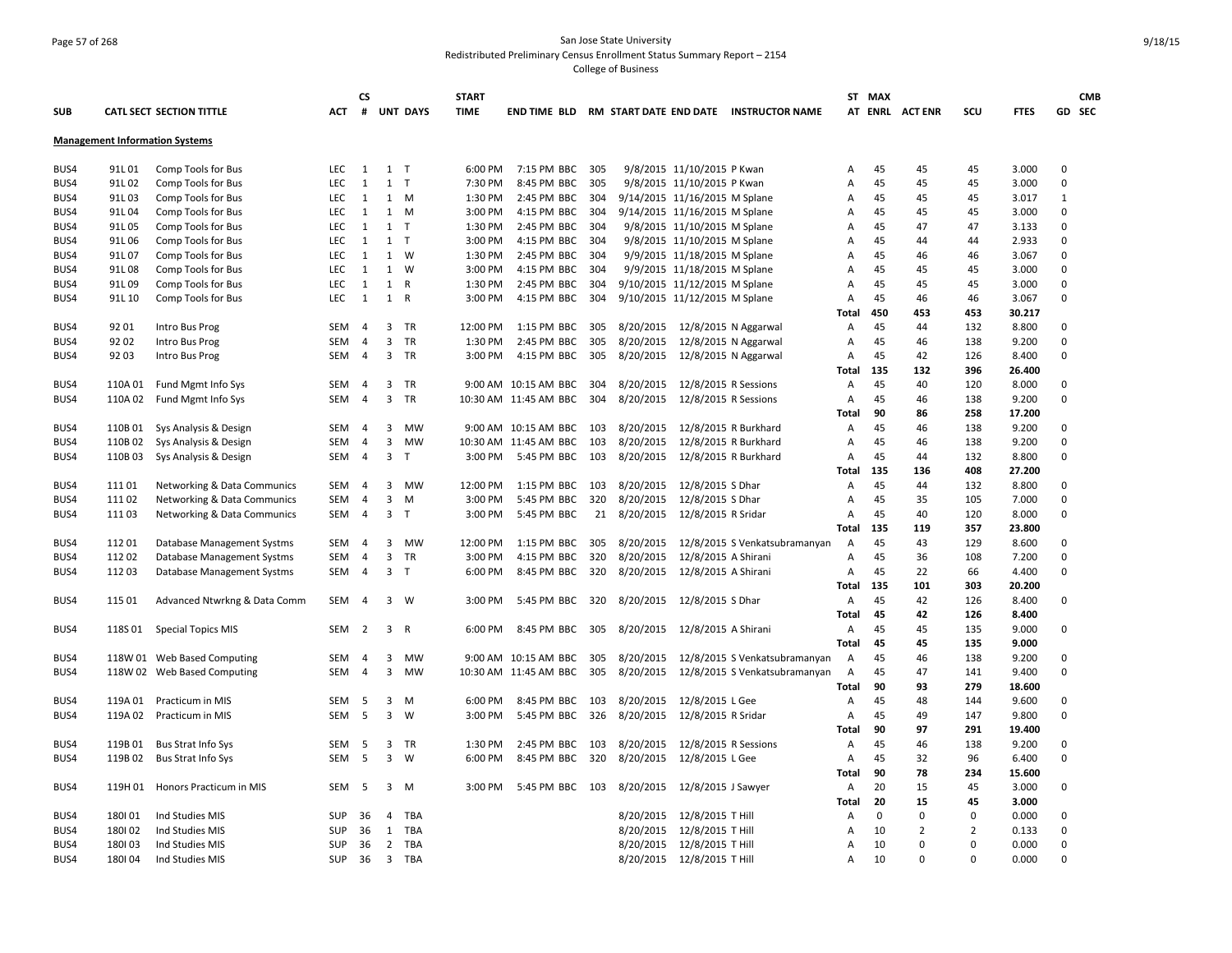# Page 58 of 268 San Jose State University Redistributed Preliminary Census Enrollment Status Summary Report – 2154 College of Business

| <b>SUB</b> |        | <b>CATL SECT SECTION TITTLE</b> | ACT        | <b>CS</b> |              | UNT DAYS  | <b>START</b><br><b>TIME</b> | <b>END TIME BLD</b>   |     | <b>RM START DATE END DATE</b> | <b>INSTRUCTOR NAME</b>                           |       | ST MAX<br>AT ENRL | <b>ACT ENR</b> | scu  | <b>FTES</b> |   | <b>CMB</b><br><b>GD SEC</b> |
|------------|--------|---------------------------------|------------|-----------|--------------|-----------|-----------------------------|-----------------------|-----|-------------------------------|--------------------------------------------------|-------|-------------------|----------------|------|-------------|---|-----------------------------|
|            |        |                                 |            |           |              |           |                             |                       |     |                               |                                                  | Total | - 30              | $\mathbf{2}$   | 2    | 0.133       |   |                             |
| BUS4       | 18801  | <b>Business Systems</b>         | <b>LEC</b> |           |              | <b>MW</b> |                             | 10:30 AM 11:45 AM BBC | 320 | 8/20/2015                     | 12/8/2015 W Nance                                | A     | 45                | 47             | 141  | 9.400       | 0 |                             |
| BUS4       | 18802  | <b>Business Systems</b>         | LEC        |           | 3            | MW        | 12:00 PM                    | 1:15 PM BBC           | 320 | 8/20/2015                     | 12/8/2015 W Nance                                | A     | 45                | 46             | 138  | 9.200       | 0 |                             |
| BUS4       | 18803  | <b>Business Systems</b>         | LEC        |           | 3            | M         | 3:00 PM                     | 5:45 PM BBC           | 105 | 8/20/2015                     | 12/8/2015 R Sridar                               | A     | 45                | 44             | 132  | 8.800       | 0 |                             |
| BUS4       | 18804  | <b>Business Systems</b>         | LEC        |           | 3            |           | 3:00 PM                     | 5:45 PM BBC           | 104 | 8/20/2015                     | 12/8/2015 R Sessions                             | A     | 45                | 44             | 132  | 8.800       | 0 |                             |
| BUS4       | 18805  | <b>Business Systems</b>         | LEC        |           | 3            |           | 6:00 PM                     | 8:45 PM BBC           | 103 | 8/20/2015                     | 12/8/2015 L Gee                                  | A     | 45                | 48             | 144  | 9.600       | 0 |                             |
| BUS4       | 18806  | <b>Business Systems</b>         | <b>LEC</b> |           | 3            | W         | 3:00 PM                     | 5:45 PM BBC           | 103 | 8/20/2015                     | 12/8/2015 S Jensen                               | A     | 45                | 44             | 132  | 8.800       | 0 |                             |
| BUS4       | 18807  | <b>Business Systems</b>         | LEC        |           | 3            | W         | 3:00 PM                     | 5:45 PM BBC           | 204 | 8/20/2015                     | 12/8/2015 G Webb                                 |       | A 119             | 119            | 357  | 23.800      | 0 |                             |
| BUS4       | 18808  | <b>Business Systems</b>         | <b>LEC</b> |           | $\mathbf{3}$ | W         | 6:00 PM                     | 8:45 PM BBC           | 103 | 8/20/2015                     | 12/8/2015 S Jensen                               | A     | 45                | 44             | 132  | 8.800       | 0 |                             |
| BUS4       | 18809  | <b>Business Systems</b>         | <b>LEC</b> |           | 3            | - R       | 3:00 PM                     | 5:45 PM BBC           | 103 | 8/20/2015                     | 12/8/2015 G Webb                                 | A     | 45                | 45             | 135  | 9.000       | 0 |                             |
| BUS4       | 188 10 | <b>Business Systems</b>         | <b>LEC</b> |           | 3            | W         | 3:00 PM                     | 5:45 PM HB            | 407 | 8/20/2015                     | 12/8/2015 K Soohoo                               | A     | 45                | 46             | 138  | 9.200       | 0 |                             |
|            |        |                                 |            |           |              |           |                             |                       |     |                               |                                                  | Total | 524               | 527            | 1581 | 105.400     |   |                             |
|            |        |                                 |            |           |              |           |                             |                       |     |                               | <b>Management Information Systems Total 2014</b> |       |                   | 1926           | 4868 | 324.550     |   |                             |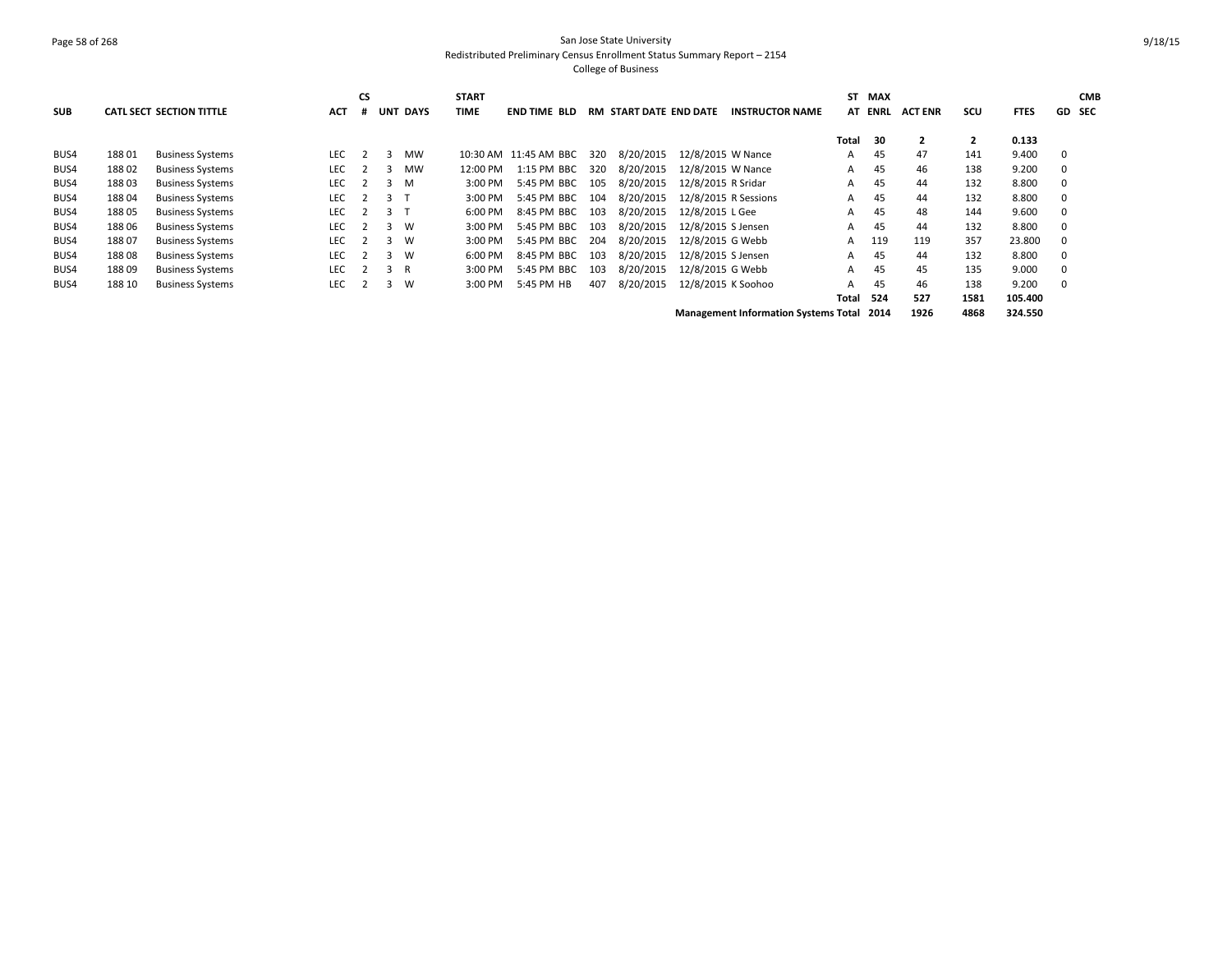# Page 59 of 268 San Jose State University Redistributed Preliminary Census Enrollment Status Summary Report – 2154 College of Business

| <b>SUB</b>       |         | <b>CATL SECT SECTION TITTLE</b> | <b>ACT</b> | CS<br>#        |                | <b>UNT DAYS</b> | <b>START</b><br><b>TIME</b> | <b>END TIME BLD</b>     |       |                               |                      | RM START DATE END DATE INSTRUCTOR NAME |              | ST MAX   | AT ENRL ACTENR | SCU          | <b>FTES</b> | <b>CMB</b><br><b>GD SEC</b> |  |
|------------------|---------|---------------------------------|------------|----------------|----------------|-----------------|-----------------------------|-------------------------|-------|-------------------------------|----------------------|----------------------------------------|--------------|----------|----------------|--------------|-------------|-----------------------------|--|
|                  |         |                                 |            |                |                |                 |                             |                         |       |                               |                      |                                        |              |          |                |              |             |                             |  |
| <b>Marketing</b> |         |                                 |            |                |                |                 |                             |                         |       |                               |                      |                                        |              |          |                |              |             |                             |  |
| BUS <sub>2</sub> | 90 01   | <b>Bus Statistics</b>           | <b>SEM</b> | $\overline{4}$ | 3              | <b>MW</b>       |                             | 10:30 AM  11:45 AM  BBC | 224   | 8/20/2015                     | 12/8/2015 S Tian     |                                        | A            | 45       | 43             | 129          | 8.600       | $\Omega$                    |  |
| BUS2             | 90 02   | <b>Bus Statistics</b>           | <b>SEM</b> | 4              | 3              | <b>MW</b>       | 12:00 PM                    | 1:15 PM BBC             | 224   | 8/20/2015                     |                      | 12/8/2015 A Kalinowski                 | A            | 45       | 50             | 150          | 10.000      | $\pmb{0}$                   |  |
| BUS <sub>2</sub> | 90 03   | <b>Bus Statistics</b>           | <b>SEM</b> | $\overline{4}$ | 3              | <b>MW</b>       | 1:30 PM                     | 2:45 PM BBC             | 320   | 8/20/2015                     |                      | 12/8/2015 A Kalinowski                 | Α            | 45       | 51             | 153          | 10.200      | 0                           |  |
| BUS2             | 90 04   | <b>Bus Statistics</b>           | SEM        | 4              | 3              | <b>MW</b>       | 3:00 PM                     | 4:15 PM BBC             | 224   | 8/20/2015                     | 12/8/2015 S Tian     |                                        | A            | 45       | 42             | 126          | 8.400       | $\Omega$                    |  |
| BUS2             | 90 05   | <b>Bus Statistics</b>           | SEM        | $\overline{4}$ | 3              | TR              |                             | 9:00 AM 10:15 AM BBC    | 224   | 8/20/2015                     | 12/8/2015 Y Ahuja    |                                        | Α            | 45       | 46             | 138          | 9.200       | $\Omega$                    |  |
| BUS <sub>2</sub> | 90 06   | <b>Bus Statistics</b>           | SEM        | 4              | 3              | TR              |                             | 10:30 AM 11:45 AM BBC   | 204   | 8/20/2015                     | 12/8/2015 Y Ahuja    |                                        | Α            | 120      | 117            | 351          | 23.400      | $\mathbf 0$                 |  |
|                  |         |                                 |            |                |                |                 |                             |                         |       |                               |                      |                                        | <b>Total</b> | 345      | 349            | 1047         | 69.800      |                             |  |
| BUS <sub>2</sub> | 13001   | Intro to Marketing              | LEC        | $\overline{2}$ | 3              | <b>MW</b>       | 1:30 PM                     | 2:45 PM BBC             |       | 22 8/20/2015                  | 12/8/2015 S Onkvisit |                                        | A            | 45       | 46             | 138          | 9.250       | 1                           |  |
| BUS <sub>2</sub> | 13002   | Intro to Marketing              | LEC        | $\overline{2}$ | 3              | <b>MW</b>       | 3:00 PM                     | 4:15 PM BBC             | 22    | 8/20/2015                     |                      | 12/8/2015 S Onkvisit                   | A            | 45       | 39             | 117          | 7.800       | $\Omega$                    |  |
| BUS <sub>2</sub> | 13003   | Intro to Marketing              | LEC        | $\overline{2}$ | 3              | TR              | 9:00 AM                     | 10:15 AM BBC            | 202   | 8/20/2015                     | 12/8/2015 R Murray   |                                        | A            | 120      | 120            | 360          | 24.000      | $\mathbf 0$                 |  |
| BUS <sub>2</sub> | 13004   | Intro to Marketing              | LEC        | $\overline{2}$ | 3              | <b>TR</b>       |                             | 10:30 AM 11:45 AM BBC   | 226   | 8/20/2015                     | 12/8/2015 M Rajan    |                                        | Α            | 45       | 45             | 135          | 9.000       | $\Omega$                    |  |
| BUS <sub>2</sub> | 130 06  | Intro to Marketing              | <b>LEC</b> | $\overline{2}$ | $\overline{3}$ | <b>TR</b>       |                             | 10:30 AM 11:45 AM BBC   | 224   | 8/20/2015                     | 12/8/2015 R Murray   |                                        | A            | 45       | 48             | 144          | 9.600       | $\Omega$                    |  |
| BUS <sub>2</sub> | 13007   | Intro to Marketing              | <b>LEC</b> | $\overline{2}$ | $\overline{3}$ | <b>TR</b>       |                             | 10:30 AM 11:45 AM BBC   | 324   | 8/20/2015                     |                      | 12/8/2015 J Giglierano                 | A            | 45       | 50             | 150          | 10.000      | $\Omega$                    |  |
| BUS <sub>2</sub> | 13008   | Intro to Marketing              | LEC        | $\overline{2}$ | 3              | TR              | 12:00 PM                    | 1:15 PM BBC             | 320   | 8/20/2015                     |                      | 12/8/2015 J Giglierano                 | A            | 45       | 51             | 153          | 10.200      | 0                           |  |
| BUS2             | 13009   | Intro to Marketing              | <b>LEC</b> | $\overline{2}$ | 3              | TR              | 1:30 PM                     | 2:45 PM BBC             | 202   | 8/20/2015                     | 12/8/2015 B Boveda   |                                        | A            | 120      | 117            | 351          | 23.400      | $\Omega$                    |  |
| BUS <sub>2</sub> | 130 10  | Intro to Marketing              | <b>LEC</b> | $\overline{2}$ | 3              | <b>TR</b>       | 1:30 PM                     | 2:45 PM BBC             | 204   | 8/20/2015                     | 12/8/2015 M Rajan    |                                        | A            | 120      | 113            | 339          | 22.600      | $\Omega$                    |  |
| BUS <sub>2</sub> | 130 11  | Intro to Marketing              | LEC        | 2              | 3              | $\mathsf{T}$    | 6:00 PM                     | 8:45 PM BBC             | 224   | 8/20/2015                     | 12/8/2015 H Combs    |                                        | A            | 45       | 43             | 129          | 8.600       | $\Omega$                    |  |
| BUS <sub>2</sub> | 130 12  | Intro to Marketing              | LEC        | $\overline{2}$ | 3              | W               | 3:00 PM                     | 5:45 PM BBC             | 105   | 8/20/2015                     | 12/8/2015 B Boveda   |                                        | А            | 45       | 48             | 144          | 9.600       | $\Omega$                    |  |
| BUS2             | 130 13  | Intro to Marketing              | <b>LEC</b> |                | $\overline{3}$ |                 |                             |                         |       |                               |                      |                                        | X            | $\Omega$ | $\Omega$       | $\mathbf 0$  | 0.000       | $\Omega$                    |  |
| BUS <sub>2</sub> | 130 14  | Intro to Marketing              | LEC        | $\overline{2}$ | 3              | M               | 6:00 PM                     | 8:45 PM BBC             | 202   | 8/20/2015                     | 12/8/2015 G Castro   |                                        | A            | 120      | 122            | 366          | 24.400      | $\Omega$                    |  |
| BUS <sub>2</sub> | 130 15  | Intro to Marketing              | LEC        | $\overline{2}$ | 3              | R               | 6:00 PM                     | 8:45 PM BBC             | 224   | 8/20/2015                     | 12/8/2015 M Easter   |                                        | A            | 45       | 40             | 120          | 8.000       | $\mathbf 0$                 |  |
| BUS <sub>2</sub> | 130 16  | Intro to Marketing              | <b>LEC</b> | $\overline{2}$ | $\overline{3}$ | <b>MW</b>       | 7:30 AM                     | 8:45 AM BBC             | 22    | 8/20/2015                     | 12/8/2015 D McCabe   |                                        | A            | 45       | 42             | 126          | 8.400       | $\Omega$                    |  |
| BUS <sub>2</sub> | 130 17  | Intro to Marketing              | LEC        |                | $\overline{3}$ |                 |                             |                         |       |                               |                      |                                        | X            | $\Omega$ | $\Omega$       | $\mathbf 0$  | 0.000       | $\Omega$                    |  |
| BUS2             | 130 18  | Intro to Marketing              | LEC        | $\overline{2}$ | 3              | <b>TR</b>       | 12:00 PM                    | 1:15 PM BBC             | 22    | 8/20/2015                     | 12/8/2015 R Murray   |                                        | A            | 45       | 44             | 132          | 8.800       | $\Omega$                    |  |
| BUS <sub>2</sub> | 130 19  | Intro to Marketing              | LEC        | $\overline{2}$ | 3              | <b>MW</b>       |                             | 9:00 AM 10:15 AM BBC    | 320   | 8/20/2015                     | 12/8/2015 D McCabe   |                                        | A            | 45       | 43             | 129          | 8.600       | $\Omega$                    |  |
| BUS2             | 130 20  | Intro to Marketing              | <b>LEC</b> |                | 3              |                 |                             |                         |       |                               |                      |                                        | х            | $\Omega$ | $\Omega$       | $\mathbf 0$  | 0.000       | $\Omega$                    |  |
| BUS <sub>2</sub> | 130 21  | Intro to Marketing              | LEC        | 2              | 3              | TR              |                             | 10:30 AM 11:45 AM BBC   | 22    | 8/20/2015                     |                      | 12/8/2015 S Lilienthal                 | A            | 45       | 48             | 144          | 9.600       | $\Omega$                    |  |
| BUS <sub>2</sub> | 130 80  | Intro to Marketing              | <b>LEC</b> | 2              | 3              | TBA             |                             |                         |       | 8/20/2015                     | 12/8/2015 M Easter   |                                        | A            | 45       | 44             | 132          | 8.800       | $\Omega$                    |  |
| BUS <sub>2</sub> | 13081   | Intro to Marketing              | <b>LEC</b> | $\overline{2}$ | 3              | <b>TBA</b>      |                             |                         |       | 8/20/2015                     | 12/8/2015 M Easter   |                                        | A            | 45       | 44             | 132          | 8.800       | $\Omega$                    |  |
| BUS <sub>2</sub> | 13082   | Intro to Marketing              | <b>LEC</b> | $\overline{2}$ | 3              | TBA             |                             |                         |       | 8/20/2015                     | 12/8/2015 M Merz     |                                        | A            | 45       | 48             | 144          | 9.600       | $\Omega$                    |  |
|                  |         |                                 |            |                |                |                 |                             |                         |       |                               |                      |                                        | Total        | 1200     | 1195           | 3585         | 239.050     |                             |  |
| BUS <sub>2</sub> | 131A 01 | <b>Bus-to-Bus Mktg</b>          | LEC        | $\overline{2}$ |                | 3 TR            |                             | 9:00 AM 10:15 AM BBC    | 22    | 8/20/2015  12/8/2015 R Vitale |                      |                                        | Α            | 45       | 39             | 117          | 7.800       | $\Omega$                    |  |
|                  |         |                                 |            |                |                |                 |                             |                         |       |                               |                      |                                        | Total        | 45       | 39             | 117          | 7.800       |                             |  |
| BUS2             | 131B01  | <b>Retail Mktg Mgmt</b>         | <b>LEC</b> | $\overline{2}$ | 3              | W               | 6:00 PM                     | 8:45 PM BBC             | - 105 | 8/20/2015 12/8/2015 G Castro  |                      |                                        | A            | 45       | 47             | 141          | 9.400       | 0                           |  |
|                  |         |                                 |            |                |                |                 |                             |                         |       |                               |                      |                                        | <b>Total</b> | 45       | 47             | 141          | 9.400       |                             |  |
| BUS2             | 131D 01 | Mkt in New Ventures             | LEC        | 1              | 3              | TR              | $3:00$ PM                   | 4:15 PM BBC 224         |       | 8/20/2015                     |                      | 12/8/2015 J Giglierano                 | Α            | 45       | 47             | 141          | 9.400       | $\Omega$                    |  |
| BUS <sub>2</sub> | 131D 80 | Mkt in New Ventures             | LEC        | 1              | 3              | <b>TBA</b>      |                             |                         |       | 8/20/2015                     | 12/8/2015 M Merz     |                                        | Α            | 45       | 45             | 135          | 9.000       | $\Omega$                    |  |
|                  |         |                                 |            |                |                |                 |                             |                         |       |                               |                      |                                        | Total        | 90       | 92             | 276          | 18.400      |                             |  |
| BUS <sub>2</sub> | 133A01  | <b>Interntl Marketing</b>       | SEM        | 4              | 3              | <b>MW</b>       |                             | 10:30 AM 11:45 AM BBC   | 22    | 8/20/2015                     |                      | 12/8/2015 S Onkvisit                   | A            | 45       | 38             | 114          | 7.600       | 0                           |  |
| BUS2             | 133A 02 | <b>Interntl Marketing</b>       | <b>SEM</b> | $\overline{4}$ | $\overline{3}$ | <b>MW</b>       | 12:00 PM                    | 1:15 PM BBC             | 22    | 8/20/2015                     |                      | 12/8/2015 S Onkvisit                   | A            | 45       | 38             | 114          | 7.600       | $\Omega$                    |  |
| BUS <sub>2</sub> | 133A03  | Interntl Marketing              | SEM        | 4              | 3              | TR              | 1:30 PM                     | 2:45 PM BBC             |       | 22 8/20/2015                  | 12/8/2015 J Fadiman  |                                        | Α            | 45       | 42             | 126          | 8.400       | $\Omega$                    |  |
|                  |         |                                 |            |                |                |                 |                             |                         |       |                               |                      |                                        | <b>Total</b> | 135      | 118            | 354          | 23.600      |                             |  |
| BUS <sub>2</sub> | 133B01  | Mktg: Pac Rim                   | LEC        | $\overline{2}$ | 3              | W               | 6:00 PM                     | 8:45 PM BBC             | 108   | 8/20/2015                     |                      | 12/8/2015 J Fadiman                    | Α            | 45       | 41             | 123          | 8.200       | 0<br>C                      |  |
| ASIA             | 133B01  | Mktg: Pac Rim                   | <b>LEC</b> | $\overline{2}$ | $\overline{3}$ | W               | 6:00 PM                     | 8:45 PM BBC             | 108   | 8/20/2015                     | 12/8/2015 J Fadiman  |                                        | A            | $\Omega$ | $\mathbf{0}$   | $\mathbf{0}$ | 0.000       | $\overline{0}$<br>C         |  |
|                  |         |                                 |            |                |                |                 |                             |                         |       |                               |                      |                                        | Total        | 45       | 41             | 123          | 8.200       |                             |  |
| BUS <sub>2</sub> | 134A 80 | <b>Consumer Behavior</b>        | SEM        | $\overline{4}$ | 3              | TBA             |                             |                         |       | 8/20/2015                     |                      | 12/8/2015 J Bechkoff                   | Α            | 45       | 42             | 126          | 8.400       | 0                           |  |
| BUS <sub>2</sub> | 134A 81 | <b>Consumer Behavior</b>        | SEM        | 4              | 3              | TBA             |                             |                         |       | 8/20/2015                     |                      | 12/8/2015 J Bechkoff                   | A            | 45       | 45             | 135          | 9.000       | $\Omega$                    |  |
| BUS <sub>2</sub> | 134A 82 | <b>Consumer Behavior</b>        | SEM        | 4              | 3              | TBA             |                             |                         |       | 8/20/2015                     | 12/8/2015 M Merz     |                                        | A            | 45       | 45             | 135          | 9.000       | $\Omega$                    |  |
| BUS2             | 134A 83 | <b>Consumer Behavior</b>        | SEM        | $\overline{4}$ |                | 3 TBA           |                             |                         |       | 8/20/2015                     | 12/8/2015 M Merz     |                                        | A            | 45       | 47             | 141          | 9.400       | $\Omega$                    |  |
|                  |         |                                 |            |                |                |                 |                             |                         |       |                               |                      |                                        |              |          |                |              |             |                             |  |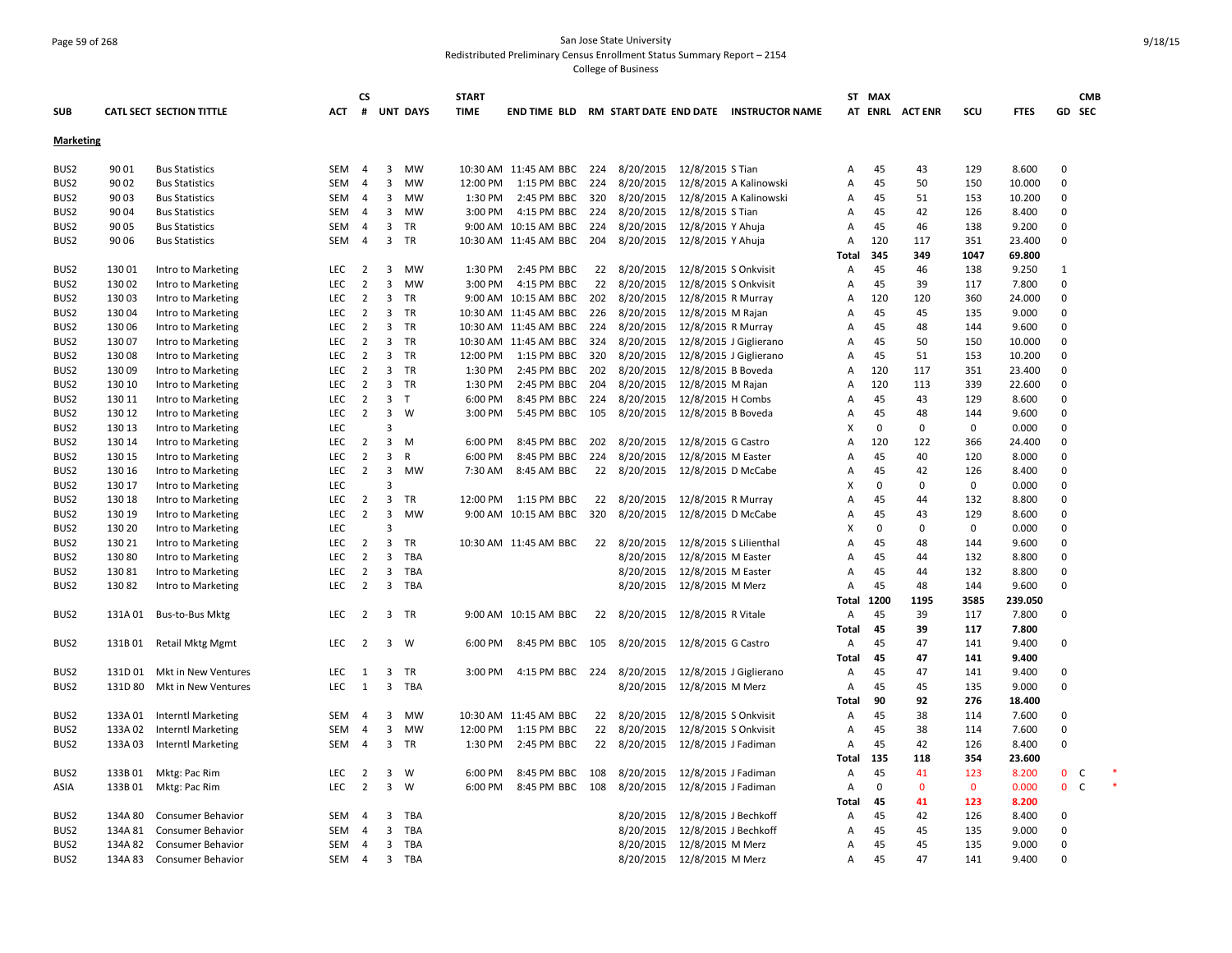# Page 60 of 268 San Jose State University Redistributed Preliminary Census Enrollment Status Summary Report – 2154 College of Business

|                                      |                  |                                                        |                   | <b>CS</b>           |                                  |                   | <b>START</b> |                                                            |     |                                           |                                        |                                                     |            | ST MAX      |                |              |                 |              | <b>CMB</b> |
|--------------------------------------|------------------|--------------------------------------------------------|-------------------|---------------------|----------------------------------|-------------------|--------------|------------------------------------------------------------|-----|-------------------------------------------|----------------------------------------|-----------------------------------------------------|------------|-------------|----------------|--------------|-----------------|--------------|------------|
| <b>SUB</b>                           |                  | <b>CATL SECT SECTION TITTLE</b>                        | АСТ               | #                   |                                  | <b>UNT DAYS</b>   | <b>TIME</b>  |                                                            |     |                                           |                                        | END TIME BLD RM START DATE END DATE INSTRUCTOR NAME |            |             | AT ENRL ACTENR | scu          | <b>FTES</b>     | GD SEC       |            |
|                                      |                  |                                                        |                   |                     |                                  |                   |              |                                                            |     |                                           |                                        |                                                     | Total      | 180         | 179            | 537          |                 |              |            |
| BUS <sub>2</sub>                     | 134B01           | <b>Marketing Com</b>                                   | SEM               | 4                   | 3                                | TR                | 12:00 PM     | 1:15 PM BBC                                                | 224 | 8/20/2015 12/8/2015 R Vitale              |                                        |                                                     | Α          | 45          | 44             | 132          | 35.800<br>8.800 | 0            |            |
| BUS <sub>2</sub>                     | 134B02           | <b>Marketing Com</b>                                   | SEM               | $\overline{4}$      | 3                                | TR                | 1:30 PM      | 2:45 PM BBC                                                | 224 | 8/20/2015                                 | 12/8/2015 R Vitale                     |                                                     | Α          | 45          | 44             | 132          | 8.800           | 0            |            |
| BUS <sub>2</sub>                     | 134B 70          | <b>Marketing Com</b>                                   | SEM               | $\overline{4}$      | $\overline{3}$                   | TBA               |              |                                                            |     | 8/20/2015 12/8/2015                       |                                        |                                                     | Α          | 45          | 46             | 138          | 9.200           | 0            |            |
|                                      |                  |                                                        |                   |                     |                                  |                   |              |                                                            |     |                                           |                                        |                                                     | Total      | 135         | 134            | 402          | 26.800          |              |            |
| BUS <sub>2</sub>                     | 134C 80          | SMM                                                    | LEC               | $\overline{2}$      | 3                                | TBA               |              |                                                            |     | 8/20/2015 12/8/2015 M Merz                |                                        |                                                     | Α          | 45          | 46             | 138          | 9.200           | 0            |            |
|                                      |                  |                                                        |                   |                     |                                  |                   |              |                                                            |     |                                           |                                        |                                                     | Total      | 45          | 46             | 138          | 9.200           |              |            |
| BUS <sub>2</sub>                     | 135 01           | Sales Management                                       | SEM               | 4                   | $\overline{3}$                   | TR                | 3:00 PM      | 4:15 PM BBC                                                | 22  | 8/20/2015 12/8/2015 B Boveda              |                                        |                                                     | Α          | 45          | 49             | 147          | 9.800           | 0            |            |
|                                      |                  |                                                        |                   |                     |                                  |                   |              |                                                            |     |                                           |                                        |                                                     | Total      | 45          | 49             | 147          | 9.800           |              |            |
| BUS2                                 | 137A 80          | Soft Skills                                            | LEC               | $\overline{2}$      | 3                                | TBA               |              |                                                            |     | 8/20/2015 12/8/2015 J Bechkoff            |                                        |                                                     | Α          | 45          | 43             | 129          | 8.600           | 0            |            |
| BUS <sub>2</sub>                     |                  | 137A 81 Soft Skills                                    | <b>LEC</b>        |                     | 3                                |                   |              |                                                            |     |                                           |                                        |                                                     | X          | $\mathbf 0$ | 0              | $\mathbf 0$  | 0.000           | 0            |            |
|                                      |                  |                                                        |                   |                     |                                  |                   |              |                                                            |     |                                           |                                        |                                                     | Total      | 45          | 43             | 129          | 8.600           |              |            |
| BUS2                                 |                  | 137H 01 Mkt Honors Practicum                           | <b>LEC</b>        | $\overline{2}$      | $\overline{3}$                   | M                 | 6:00 PM      | 8:45 PM BBC 224                                            |     | 8/20/2015 12/8/2015 R Vitale              |                                        |                                                     | A          | 45          | 25             | 75           | 5.000           | 0            |            |
|                                      |                  |                                                        |                   |                     |                                  |                   |              |                                                            |     |                                           |                                        |                                                     | Total      | 45          | 25             | 75           | 5.000           |              |            |
| BUS <sub>2</sub>                     | 137S 80          | <b>Mkt Special Topics</b>                              | LEC               | $\overline{2}$      | 3                                | TBA               |              |                                                            |     | 8/20/2015 12/8/2015 M Merz                |                                        |                                                     | Α          | 45          | 41             | 123          | 8.250           | $\mathbf{1}$ |            |
|                                      |                  |                                                        |                   |                     |                                  |                   |              |                                                            |     |                                           |                                        |                                                     | Total      | 45          | 41             | 123          | 8.250           |              |            |
| BUS <sub>2</sub>                     | 13801            | <b>Mktg Research</b>                                   | SEM               | $\overline{4}$      | 3                                | <b>MW</b>         |              | 9:00 AM 10:15 AM BBC 224                                   |     |                                           |                                        | 8/20/2015 12/8/2015 A Kalinowski                    | Α          | 45          | 43             | 129          | 8.600           | 0            |            |
| BUS <sub>2</sub>                     | 13880            | <b>Mktg Research</b>                                   | <b>SEM</b>        | 4                   | 3                                | <b>TBA</b>        |              |                                                            |     | 8/20/2015                                 | 12/8/2015 J Zhang                      |                                                     | Α          | 45          | 45             | 135          | 9.000           | 0            |            |
| BUS <sub>2</sub>                     | 13881            | <b>Mktg Research</b>                                   | SEM               | $\overline{4}$      | 3                                | <b>TBA</b>        |              |                                                            |     | 8/20/2015 12/8/2015 J Zhang               |                                        |                                                     | Α          | 45          | 44             | 132          | 8.800           | 0            |            |
|                                      |                  |                                                        |                   |                     |                                  |                   |              |                                                            |     |                                           |                                        |                                                     |            | 135         | 132            | 396          | 26.400          |              |            |
|                                      |                  |                                                        |                   |                     | $\overline{3}$                   | $\mathsf{T}$      |              |                                                            | 324 |                                           |                                        |                                                     | Total      | 45          |                |              |                 | 0            |            |
| BUS <sub>2</sub>                     | 13901            | <b>Marketing Manage</b>                                | SEM               | $\overline{4}$<br>4 | 3                                | T                 | 3:00 PM      | 5:45 PM BBC                                                |     | 8/20/2015 12/8/2015 R Sibley<br>8/20/2015 | 12/8/2015 R Sibley                     |                                                     | Α<br>A     | 45          | 32<br>21       | 96           | 6.400           | 0            |            |
| BUS2                                 | 13902            | <b>Marketing Manage</b>                                | SEM               |                     | 3                                | W                 | 6:00 PM      | 8:45 PM BBC                                                | 324 |                                           |                                        |                                                     |            | 45          |                | 63<br>84     | 4.200           |              |            |
| BUS <sub>2</sub>                     | 13903            | <b>Marketing Manage</b>                                | SEM               | $\overline{4}$      |                                  |                   | 3:00 PM      | 5:45 PM BBC                                                | 324 | 8/20/2015                                 | 12/8/2015 R Sibley                     |                                                     | Α          | 135         | 28             |              | 5.600           | 0            |            |
| BUS <sub>2</sub>                     | 180F01           | Indiv Study Mktg                                       | <b>SUP</b>        | 36                  | 3                                | TBA               |              |                                                            |     | 8/20/2015 12/8/2015 K Gehrt               |                                        |                                                     | Total<br>A | $\mathbf 0$ | 81<br>$\Omega$ | 243<br>0     | 16.200<br>0.000 | 0            |            |
| BUS <sub>2</sub>                     | 180F02           |                                                        | <b>SUP</b>        | 36                  | $\mathbf{1}$                     | TBA               |              |                                                            |     | 8/20/2015                                 | 12/8/2015 K Gehrt                      |                                                     | Α          | 10          | $\mathbf{1}$   | $\mathbf{1}$ | 0.067           | 0            |            |
|                                      |                  | Indiv Study Mktg                                       |                   |                     |                                  |                   |              |                                                            |     |                                           |                                        |                                                     |            | 10          | $\Omega$       | $\mathbf 0$  |                 |              |            |
| BUS2                                 | 180F03           | Indiv Study Mktg                                       | SUP               | 36                  | $\mathbf{1}$<br>1                | TBA<br><b>TBA</b> |              |                                                            |     | 8/20/2015<br>8/20/2015                    | 12/8/2015 K Gehrt<br>12/8/2015 K Gehrt |                                                     | Α          |             | $\Omega$       | $\mathbf 0$  | 0.000           | 0<br>0       |            |
| BUS2                                 | 180F04           | Indiv Study Mktg                                       | SUP               | 36                  |                                  | <b>TBA</b>        |              |                                                            |     |                                           |                                        |                                                     | Α          | 10<br>10    | $\Omega$       | $\Omega$     | 0.000           | 0            |            |
| BUS <sub>2</sub><br>BUS <sub>2</sub> | 180F05<br>180F06 | Indiv Study Mktg                                       | SUP<br><b>SUP</b> | 36<br>36            | $\overline{2}$<br>$\overline{2}$ | TBA               |              |                                                            |     | 8/20/2015 12/8/2015 K Gehrt<br>8/20/2015  | 12/8/2015 K Gehrt                      |                                                     | Α<br>Α     | 10          | $\Omega$       | 0            | 0.000<br>0.000  | 0            |            |
| BUS2                                 | 180F07           | Indiv Study Mktg                                       | SUP               | 36                  | $\overline{2}$                   | <b>TBA</b>        |              |                                                            |     | 8/20/2015                                 | 12/8/2015 K Gehrt                      |                                                     |            | 10          | $\mathbf 0$    | $\mathbf 0$  | 0.000           | 0            |            |
| BUS <sub>2</sub>                     | 180F08           | Indiv Study Mktg                                       | <b>SUP</b>        | 36                  | 3                                | <b>TBA</b>        |              |                                                            |     | 8/20/2015                                 | 12/8/2015 K Gehrt                      |                                                     | Α<br>A     | 10          | $\Omega$       | $\Omega$     | 0.000           | 0            |            |
| BUS <sub>2</sub>                     | 180F09           | Indiv Study Mktg<br>Indiv Study Mktg                   | SUP               | 36                  | 3                                | <b>TBA</b>        |              |                                                            |     | 8/20/2015                                 | 12/8/2015 K Gehrt                      |                                                     | Α          | 10          | $\Omega$       | 0            | 0.000           | 0            |            |
| BUS <sub>2</sub>                     | 180F 10          |                                                        | <b>SUP</b>        | 36                  | $\overline{3}$                   | <b>TBA</b>        |              |                                                            |     | 8/20/2015                                 | 12/8/2015 K Gehrt                      |                                                     | A          | 10          | $\Omega$       | $\Omega$     | 0.000           | 0            |            |
|                                      |                  | Indiv Study Mktg                                       |                   |                     |                                  |                   |              |                                                            |     |                                           |                                        |                                                     | Total      | 90          | 1              | 1            | 0.067           |              |            |
| BUS <sub>2</sub>                     | 19001            | <b>Quant Bus Analysis</b>                              | SEM               | $\overline{4}$      | 3                                | MW                |              | 9:00 AM 10:15 AM BBC 105                                   |     | 8/20/2015                                 | 12/8/2015 B Boveda                     |                                                     | Α          | 45          | 49             | 147          | 9.800           | 0            |            |
| BUS <sub>2</sub>                     | 190 02           | <b>Quant Bus Analysis</b>                              | <b>SEM</b>        |                     | 3                                |                   |              |                                                            |     |                                           |                                        |                                                     | х          | $\mathbf 0$ | $\mathbf 0$    | 0            | 0.000           | 0            |            |
| BUS <sub>2</sub>                     | 190 03           | <b>Quant Bus Analysis</b>                              | SEM               | $\overline{4}$      | 3                                | <b>MW</b>         |              | 10:30 AM 11:45 AM BBC 105 8/20/2015 12/8/2015 A Kalinowski |     |                                           |                                        |                                                     | A          | 45          | 48             | 144          | 9.600           | 0            |            |
| BUS <sub>2</sub>                     | 19004            | <b>Quant Bus Analysis</b>                              | <b>SEM</b>        |                     | 3                                |                   |              |                                                            |     |                                           |                                        |                                                     | X          | $\mathbf 0$ | 0              | 0            | 0.000           | 0            |            |
| BUS2                                 |                  |                                                        | SEM               |                     | 3                                |                   |              |                                                            |     |                                           |                                        |                                                     | X          | $\mathbf 0$ | $\Omega$       | 0            | 0.000           | 0            |            |
| BUS <sub>2</sub>                     | 19005<br>190 06  | <b>Quant Bus Analysis</b><br><b>Quant Bus Analysis</b> | <b>SEM</b>        | $\overline{4}$      | $\overline{3}$                   | TR                |              | 9:00 AM 10:15 AM BBC                                       | 105 | 8/20/2015 12/8/2015 O Yu                  |                                        |                                                     | A          | 45          | 45             | 135          | 9.000           | $\mathbf 0$  |            |
| BUS2                                 | 19007            | <b>Quant Bus Analysis</b>                              | SEM               | $\overline{4}$      | $\overline{3}$                   | TR                |              | 10:30 AM 11:45 AM BBC                                      | 105 | 8/20/2015                                 | 12/8/2015 O Yu                         |                                                     | A          | 45          | 46             | 138          | 9.200           | 0            |            |
| BUS2                                 | 19008            | <b>Quant Bus Analysis</b>                              | SEM               | 4                   | 3                                | TR                | 12:00 PM     | 1:15 PM BBC                                                | 105 | 8/20/2015                                 | 12/8/2015 O Yu                         |                                                     | Α          | 45          | 47             | 141          | 9.400           | 0            |            |
| BUS2                                 | 19009            | <b>Quant Bus Analysis</b>                              | SEM               | $\overline{4}$      | 3                                | TR                | 1:30 PM      | 2:45 PM BBC                                                | 105 | 8/20/2015                                 | 12/8/2015 R Davis                      |                                                     | Α          | 45          | 47             | 141          | 9.400           | 0            |            |
| BUS2                                 |                  |                                                        | SEM               | $\overline{4}$      | 3                                | TR                | 3:00 PM      | 4:15 PM BBC                                                | 105 | 8/20/2015                                 | 12/8/2015 R Davis                      |                                                     |            | 45          | 48             | 144          | 9.600           | 0            |            |
| BUS <sub>2</sub>                     | 190 10<br>190 11 | <b>Quant Bus Analysis</b>                              | SEM               | $\overline{4}$      | 3                                | T                 | 6:00 PM      | 8:45 PM SCI                                                | 164 | 8/20/2015 12/8/2015 O Yu                  |                                        |                                                     | Α<br>A     | 120         | 121            | 363          | 24.200          | $\mathbf 0$  |            |
| BUS2                                 | 190 80           | <b>Quant Bus Analysis</b><br><b>Quant Bus Analysis</b> | SEM               |                     | 3                                | TBA               |              |                                                            |     | 8/20/2015                                 | 12/8/2015 W Wang                       |                                                     |            | 45          | 44             | 132          | 8.800           | 0            |            |
|                                      |                  |                                                        | SEM               | 4<br>$\overline{4}$ | 3                                | <b>TBA</b>        |              |                                                            |     |                                           |                                        |                                                     | Α<br>A     | 45          | 43             |              |                 | 0            |            |
| BUS <sub>2</sub>                     | 19081            | <b>Quant Bus Analysis</b>                              |                   |                     | 3                                |                   |              |                                                            |     | 8/20/2015                                 | 12/8/2015 W Wang                       |                                                     |            | 45          | 42             | 129          | 8.600           | 0            |            |
| BUS2<br>BUS <sub>2</sub>             | 19082<br>19083   | <b>Quant Bus Analysis</b><br><b>Quant Bus Analysis</b> | SEM<br>SEM        | 4<br>$\overline{4}$ | 3                                | TBA<br><b>TBA</b> |              |                                                            |     | 8/20/2015                                 | 12/8/2015 H Chen                       | 8/20/2015 12/8/2015 D Czerwinski                    | Α<br>Α     | 240         | 234            | 126<br>702   | 8.400<br>46.800 | 0            |            |
| BUS2                                 | 190 84           |                                                        | SEM               |                     | 3                                | <b>TBA</b>        |              |                                                            |     | 8/20/2015 12/8/2015 H Chen                |                                        |                                                     |            | 45          | 43             | 129          | 8.600           | $\Omega$     |            |
|                                      |                  | <b>Quant Bus Analysis</b>                              |                   | $\overline{4}$      |                                  |                   |              |                                                            |     |                                           |                                        |                                                     | A          |             |                |              |                 |              |            |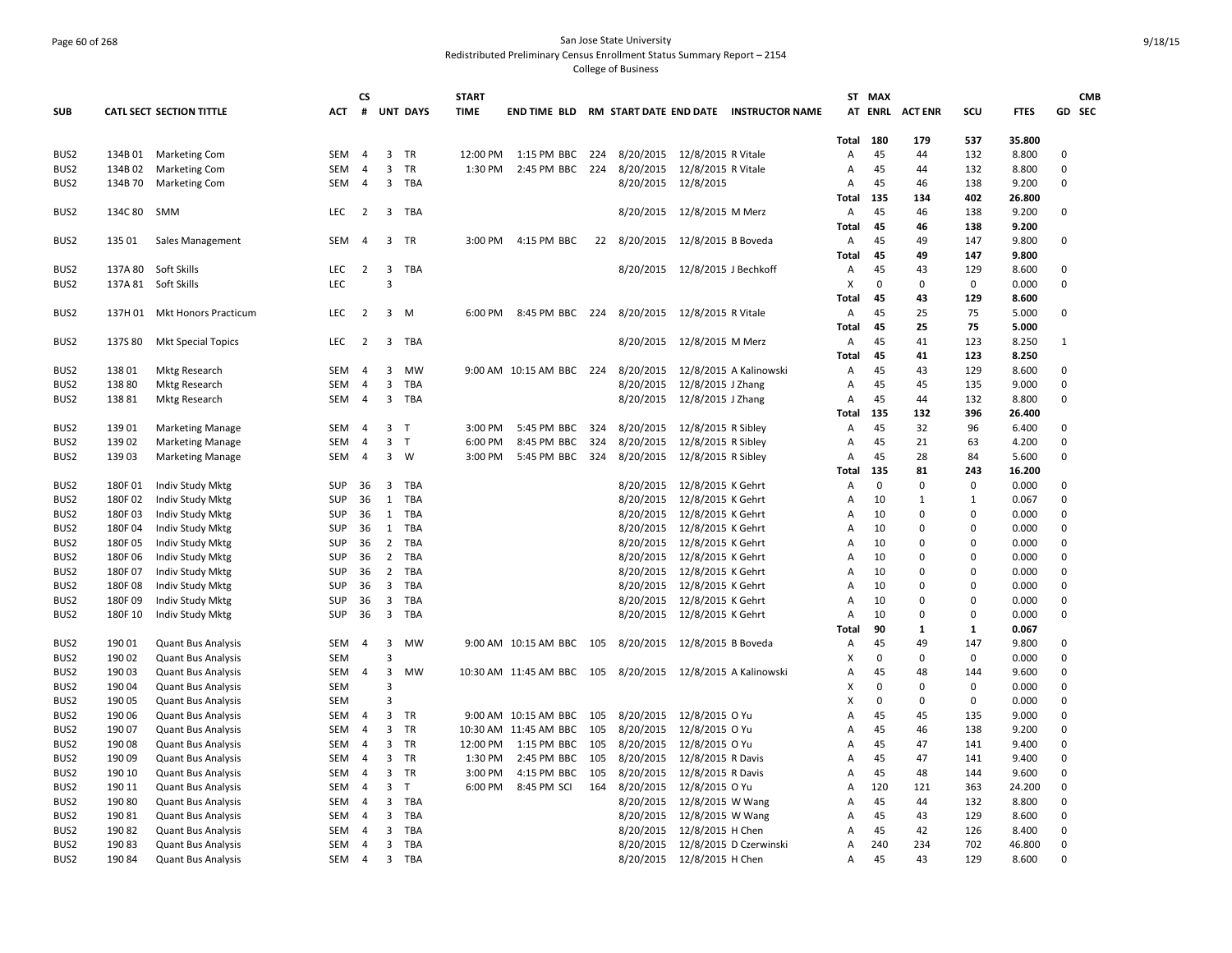# Page 61 of 268 San Jose State University Redistributed Preliminary Census Enrollment Status Summary Report – 2154 College of Business

| <b>SUB</b>       |        | <b>CATL SECT SECTION TITTLE</b> | <b>ACT</b> | <b>CS</b> |                | <b>UNT DAYS</b> | <b>START</b><br><b>TIME</b> | <b>END TIME BLD</b>       | RM START DATE END DATE |                   | <b>INSTRUCTOR NAME</b> |                             | ST MAX<br><b>AT ENRL</b> | <b>ACT ENR</b> | scu   | <b>FTES</b> |              | <b>CMB</b><br><b>GD SEC</b> |
|------------------|--------|---------------------------------|------------|-----------|----------------|-----------------|-----------------------------|---------------------------|------------------------|-------------------|------------------------|-----------------------------|--------------------------|----------------|-------|-------------|--------------|-----------------------------|
|                  |        |                                 |            |           |                |                 |                             |                           |                        |                   |                        |                             | Total 855                | 857            | 2571  | 171.400     |              |                             |
| BUS2             | 191 01 | Dcsn Mkg Under Uncert           | SEM        | 4         | 3 <sub>1</sub> |                 | 6:00 PM                     | 8:45 PM BBC 105           | 8/20/2015              | 12/8/2015 R Davis |                        | A                           | 45                       | 14             | 42    | 2.800       | $\mathbf{0}$ |                             |
|                  |        |                                 |            |           |                |                 |                             |                           |                        |                   |                        | Total                       | - 45                     | 14             | 42    | 2.800       |              |                             |
| BUS <sub>2</sub> |        | 194A 01 Statistical Analysis    | LEC        |           |                | <b>MW</b>       | 1:30 PM                     | 2:45 PM BBC 326 8/20/2015 |                        | 12/8/2015 S Tian  |                        | A                           | 45                       | 18             | 54    | 3.650       |              |                             |
|                  |        |                                 |            |           |                |                 |                             |                           |                        |                   |                        | Total 45                    |                          | 18             | 54    | 3.650       |              |                             |
| BUS2             | 195B01 | Data Viz                        | LEC 2      |           | 3 T            |                 | 3:00 PM                     | 5:45 PM BBC 302           | 8/20/2015              | 12/8/2015 W Wang  |                        | A                           | 45                       | 12             | 36    | 2.650       | - 5          |                             |
|                  |        |                                 |            |           |                |                 |                             |                           |                        |                   |                        | Total                       | - 45                     | 12             | 36    | 2.650       |              |                             |
|                  |        |                                 |            |           |                |                 |                             |                           |                        |                   |                        | <b>Marketing Total 3795</b> |                          | 3513           | 10537 | 702.867     |              |                             |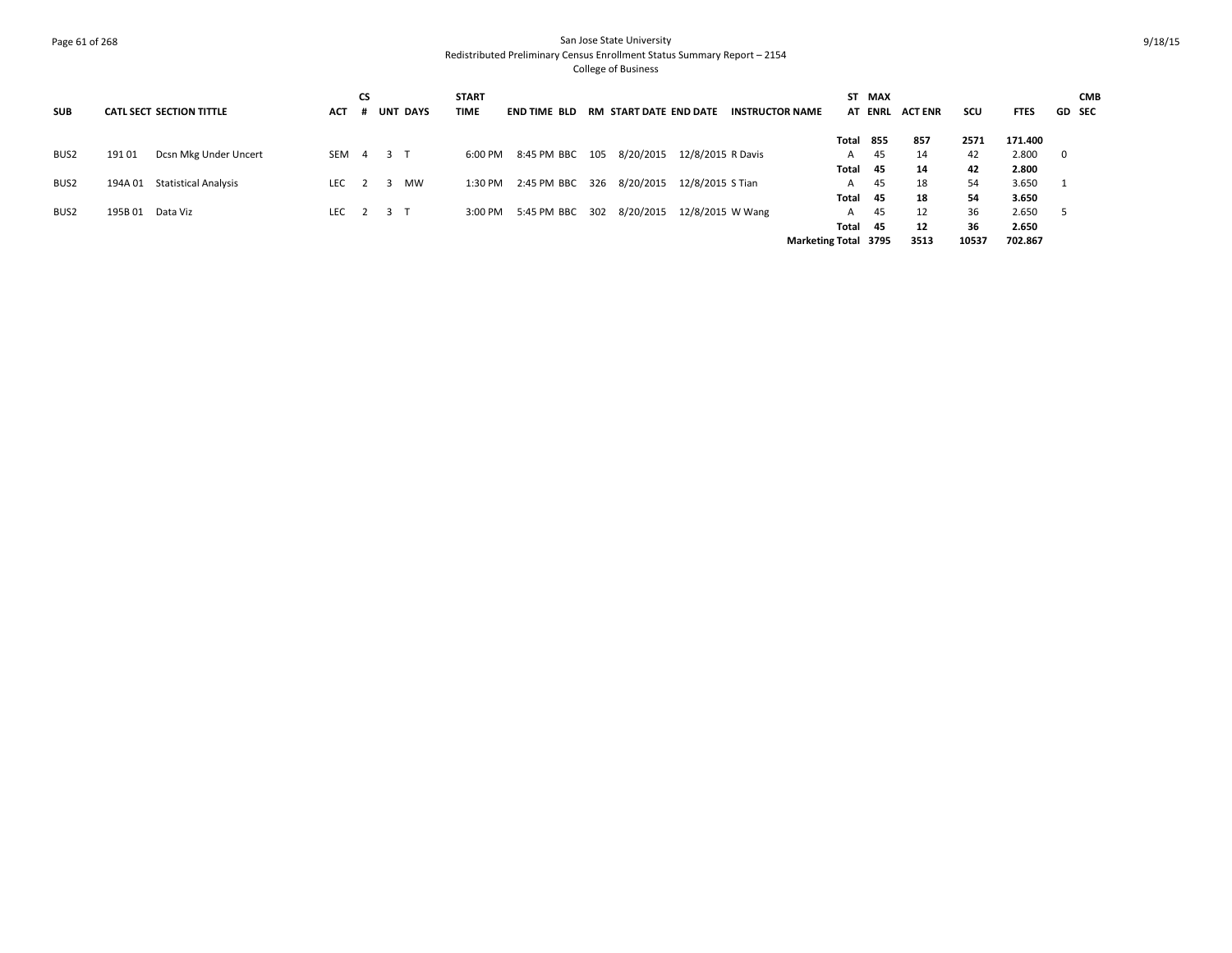# Page 62 of 268 San Jose State University Redistributed Preliminary Census Enrollment Status Summary Report – 2154

College of Business

|              |                                      |                                                      |                          | <b>CS</b>      |                |                 | <b>START</b>       |                                                       |     |                                           |                                         |                                                     |              | ST MAX      |                |             |                |                  | <b>CMB</b> |
|--------------|--------------------------------------|------------------------------------------------------|--------------------------|----------------|----------------|-----------------|--------------------|-------------------------------------------------------|-----|-------------------------------------------|-----------------------------------------|-----------------------------------------------------|--------------|-------------|----------------|-------------|----------------|------------------|------------|
| <b>SUB</b>   |                                      | <b>CATL SECT SECTION TITTLE</b>                      | ACT                      | #              |                | <b>UNT DAYS</b> | <b>TIME</b>        |                                                       |     |                                           |                                         | END TIME BLD RM START DATE END DATE INSTRUCTOR NAME |              |             | AT ENRL ACTENR | SCU         | <b>FTES</b>    |                  | GD SEC     |
|              | <b>Organization &amp; Management</b> |                                                      |                          |                |                |                 |                    |                                                       |     |                                           |                                         |                                                     |              |             |                |             |                |                  |            |
| BUS3         | 1001                                 | <b>Discover Business</b>                             | <b>LEC</b>               | $\overline{2}$ | 3              | MW              |                    | 9:00 AM 10:15 AM BBC 204 8/20/2015 12/8/2015 R Kepple |     |                                           |                                         |                                                     | A            | 120         | 111            | 333         | 22.200         | 0                |            |
|              |                                      |                                                      |                          |                |                |                 |                    |                                                       |     |                                           |                                         |                                                     | Total        | 120         | 111            | 333         | 22.200         |                  |            |
| BUS3         | 1201                                 | <b>Money Matters</b>                                 | LEC                      | 1              | 3              | <b>TBA</b>      |                    |                                                       |     | 8/20/2015 12/8/2015 R Okumoto             |                                         |                                                     | Α            | 240         | 236            | 708         | 47.200         | 0                |            |
| BUS3         | 1202                                 | <b>Money Matters</b>                                 | <b>LEC</b>               | 1              | 3              | <b>TBA</b>      |                    |                                                       |     | 8/20/2015 12/8/2015 J Snell               |                                         |                                                     | Α            | 120         | 119            | 357         | 23.800         | 0                |            |
| BUS3         | 1203                                 | <b>Money Matters</b>                                 | <b>LEC</b>               | 1              | $\overline{3}$ | TBA             |                    |                                                       |     | 8/20/2015 12/8/2015 M Hill                |                                         |                                                     | A            | 120         | 118            | 354         | 23.600         | $\mathbf 0$      |            |
|              |                                      |                                                      |                          |                |                |                 |                    |                                                       |     |                                           |                                         |                                                     | <b>Total</b> | 480         | 473            | 1419        | 94.600         |                  |            |
| BUS3         | 8001                                 | Legal Environment of Bus                             | <b>LEC</b>               | 3              | 3              | R               | 6:00 PM            | 8:45 PM BBC                                           | 3   | 8/20/2015                                 | 12/8/2015 J Dworak                      |                                                     | А            | 45          | 44             | 132         | 8.800          | 0                |            |
| BUS3         | 8002                                 | Legal Environment of Bus                             | <b>LEC</b>               | 3              | 3              | <b>MW</b>       |                    | 10:30 AM 11:45 AM BBC                                 | 104 | 8/20/2015                                 | 12/8/2015 N Clinch                      |                                                     | Α            | 45          | 44             | 132         | 8.800          | 0                |            |
| BUS3         | 8003                                 | Legal Environment of Bus                             | <b>LEC</b>               | 3              | 3              | MW              | 1:30 PM            | 2:45 PM BBC                                           | 204 | 8/20/2015                                 | 12/8/2015 N Clinch                      |                                                     | Α            | 120         | 117            | 351         | 23.400         | 0<br>$\mathbf 0$ |            |
| BUS3         | 8004                                 | Legal Environment of Bus                             | <b>LEC</b>               | 3              | 3<br>3         | <b>MW</b>       |                    | 9:00 AM 10:15 AM BBC 104                              | 104 | 8/20/2015 12/8/2015 N Clinch<br>8/20/2015 |                                         |                                                     | A            | 45<br>45    | 44             | 132<br>132  | 8.800<br>8.800 | 0                |            |
| BUS3<br>BUS3 | 8005<br>8006                         | Legal Environment of Bus<br>Legal Environment of Bus | <b>LEC</b><br><b>LEC</b> | 3<br>3         | 3              | TR<br>M         | 7:30 AM<br>6:00 PM | 8:45 AM BBC<br>8:45 PM BBC                            | 104 | 8/20/2015                                 | 12/8/2015 J Dworak<br>12/8/2015 A Casey |                                                     | Α<br>A       | 45          | 44<br>49       | 147         | 9.800          | $\mathbf 0$      |            |
| BUS3         | 8007                                 | Legal Environment of Bus                             | LEC                      | 3              | 3              | W               | 6:00 PM            | 8:45 PM BBC                                           | 220 | 8/20/2015                                 |                                         | 12/8/2015 C Silberman                               | Α            | 45          | 48             | 144         | 9.600          | $\mathbf 0$      |            |
| BUS3         | 8008                                 | Legal Environment of Bus                             | LEC                      | 3              | 3              | <b>TR</b>       |                    | 10:30 AM 11:45 AM BBC                                 | 107 | 8/20/2015                                 | 12/8/2015   Yang                        |                                                     | Α            | 45          | 41             | 123         | 8.200          | $\mathbf 0$      |            |
|              |                                      |                                                      |                          |                |                |                 |                    |                                                       |     |                                           |                                         |                                                     | Total        | 435         | 431            | 1293        | 86.200         |                  |            |
| BUS3         | 14901                                | Negotn & Cnflct Resoltn                              | LEC                      | $\overline{2}$ | 3              | - F             |                    | 9:30 AM 12:15 PM BBC                                  | 103 | 8/20/2015 12/8/2015 Y No                  |                                         |                                                     | A            | 45          | 39             | 117         | 7.800          | 0                |            |
|              |                                      |                                                      |                          |                |                |                 |                    |                                                       |     |                                           |                                         |                                                     | Total        | 45          | 39             | 117         | 7.800          |                  |            |
| BUS3         | 15001                                | Fund of HR Mgmt                                      | <b>LEC</b>               | $\overline{2}$ | 3              | MW              | 1:30 PM            | 2:45 PM BBC                                           | 220 | 8/20/2015 12/8/2015 R Partridge           |                                         |                                                     | Α            | 45          | 45             | 135         | 9.000          | 0                |            |
| BUS3         | 15002                                | Fund of HR Mgmt                                      | LEC                      | $\overline{2}$ | 3              | TR              | $9:00 \text{ AM}$  | 10:15 AM BBC                                          | 104 | 8/20/2015                                 | 12/8/2015 M Virick                      |                                                     | Α            | 45          | 46             | 138         | 9.200          | 0                |            |
| BUS3         | 15003                                | Fund of HR Mgmt                                      | <b>LEC</b>               | $\overline{2}$ | 3              | $\top$          | 6:00 PM            | 8:45 PM BBC                                           | 104 | 8/20/2015                                 | 12/8/2015 D Fairchild                   |                                                     | Α            | 45          | 46             | 138         | 9.200          | $\mathbf 0$      |            |
| BUS3         | 15004                                | Fund of HR Mgmt                                      | <b>LEC</b>               | $\overline{2}$ | 3              | TR              |                    | 10:30 AM 11:45 AM BBC                                 | 104 | 8/20/2015                                 | 12/8/2015 M Virick                      |                                                     | Α            | 45          | 45             | 135         | 9.000          | 0                |            |
| BUS3         | 15005                                | Fund of HR Mgmt                                      | LEC                      | $\overline{2}$ | 3              | $\mathsf{R}$    | 3:00 PM            | 5:45 PM BBC                                           | 104 | 8/20/2015                                 | 12/8/2015 N Long                        |                                                     | Α            | 45          | 48             | 144         | 9.650          | $\mathbf{1}$     |            |
|              |                                      |                                                      |                          |                |                |                 |                    |                                                       |     |                                           |                                         |                                                     | Total        | 225         | 230            | 690         | 46.050         |                  |            |
| BUS3         | 154 01                               | Wkfrce Plan Staff & Train                            | LEC                      | $\overline{2}$ |                | 3 TR            | 12:00 PM           | 1:15 PM BBC                                           | 104 | 8/20/2015 12/8/2015 M Virick              |                                         |                                                     | Α            | 45          | 45             | 135         | 9.000          | 0                |            |
|              |                                      |                                                      |                          |                |                |                 |                    |                                                       |     |                                           |                                         |                                                     | Total        | 45          | 45             | 135         | 9.000          |                  |            |
| BUS3         | 155 01                               | Performance Mgmnt & Dev                              | LEC                      | $\overline{2}$ | 3              | MW              | 3:00 PM            | 4:15 PM BBC                                           | 220 | 8/20/2015 12/8/2015 R Partridge           |                                         |                                                     | A            | 45          | 15             | 45          | 3.000          | 0                |            |
|              |                                      |                                                      |                          |                |                |                 |                    |                                                       |     |                                           |                                         |                                                     | Total        | 45          | 15             | 45          | 3.000          |                  |            |
| BUS3         | 15601                                | Intl Issues in HRM                                   | <b>LEC</b>               | $\overline{2}$ | 3 R            |                 | 6:00 PM            | 8:45 PM BBC                                           | 104 | 8/20/2015 12/8/2015 N Long                |                                         |                                                     | Α            | 45          | 34             | 102         | 6.800          | 0                |            |
|              |                                      |                                                      |                          |                |                |                 |                    |                                                       |     |                                           |                                         |                                                     | Total        | 45          | 34             | 102         | 6.800          |                  |            |
| BUS3         | 15701                                | Legal Issues in Hrm                                  | <b>LEC</b>               | 2              | 3              | M               | 6:00 PM            | 8:45 PM BBC                                           | 226 | 8/20/2015 12/8/2015 S Malos               |                                         |                                                     | Α            | 45          | 36             | 108         | 7.200          | $\mathbf 0$      |            |
| BUS3         | 15702                                | Legal Issues in Hrm                                  | LEC                      | $\overline{2}$ | 3              | W               | 6:00 PM            | 8:45 PM BBC                                           | 226 | 8/20/2015 12/8/2015 S Malos               |                                         |                                                     | A            | 45          | 19             | 57          | 3.800          | $\mathbf 0$      |            |
|              |                                      |                                                      |                          |                |                |                 |                    |                                                       |     |                                           |                                         |                                                     | Total        | 90          | 55             | 165         | 11.000         |                  |            |
| BUS3         | 158 01                               | Compensatn & Rewd Sys                                | <b>LEC</b>               | $\overline{2}$ | 3              | $\mathsf{R}$    | 3:00 PM            | 5:45 PM BBC                                           |     | 21 8/20/2015 12/8/2015 T Brown            |                                         |                                                     | Α            | 45          | 49             | 147         | 10.000         | 4                |            |
|              |                                      |                                                      |                          |                |                |                 |                    |                                                       |     |                                           |                                         |                                                     | <b>Total</b> | 45          | 49             | 147         | 10.000         |                  |            |
| BUS3         | 15901                                | Senior Sem in HRM                                    | <b>SEM</b>               |                | $\overline{3}$ |                 |                    |                                                       |     |                                           |                                         |                                                     | X            | $\mathbf 0$ | $\mathbf 0$    | $\Omega$    | 0.000          | 0                |            |
| BUS3         | 15902                                | Senior Sem in HRM                                    | SEM                      | 5              | 3              | $\top$          | 6:00 PM            | 8:45 PM BBC 226 8/20/2015 12/8/2015 S Malos           |     |                                           |                                         |                                                     | Α            | 30<br>30    | 33<br>33       | 99<br>99    | 6.600          | 0                |            |
| BUS3         | 16001                                |                                                      | LEC                      |                | $\overline{3}$ |                 |                    |                                                       |     |                                           |                                         |                                                     | Total<br>X   | $\Omega$    | $\mathbf 0$    | 0           | 6.600<br>0.000 | $\mathbf 0$      |            |
| BUS3         | 16002                                | Fund Mgmt & Org Beh<br>Fund Mgmt & Org Beh           | LEC                      | $\overline{2}$ | $\overline{3}$ | W               | 6:00 PM            | 8:45 PM BBC                                           | 104 | 8/20/2015 12/8/2015 P Wells               |                                         |                                                     | A            | 45          | 50             | 150         | 10.000         | $\mathbf 0$      |            |
| BUS3         | 16003                                | Fund Mgmt & Org Beh                                  | <b>LEC</b>               | $\overline{2}$ | 3              | <b>TR</b>       |                    | 10:30 AM 11:45 AM BBC                                 | 202 | 8/20/2015                                 | 12/8/2015 N Da Silva                    |                                                     | Α            | 120         | 118            | 354         | 23.650         | $\mathbf{1}$     |            |
| BUS3         | 16004                                | Fund Mgmt & Org Beh                                  | <b>LEC</b>               | 2              | 3              | R               | 6:00 PM            | 8:45 PM BBC                                           | 202 | 8/20/2015                                 | 12/8/2015 R Pollard                     |                                                     | A            | 120         | 118            | 354         | 23.600         | 0                |            |
| BUS3         | 160 05                               | Fund Mgmt & Org Beh                                  | LEC                      | $\overline{2}$ | 3              | F               |                    | 9:30 AM 12:15 PM BBC                                  | 202 | 8/20/2015                                 | 12/8/2015 P Wells                       |                                                     | Α            | 120         | 120            | 360         | 24.000         | 0                |            |
| BUS3         | 160 06                               | Fund Mgmt & Org Beh                                  | <b>LEC</b>               | $\overline{2}$ | $\overline{3}$ | $\mathsf{T}$    | 6:00 PM            | 8:45 PM BBC                                           | 323 | 8/20/2015                                 | 12/8/2015 P Wells                       |                                                     | A            | 40          | 40             | 120         | 8.000          | 0                |            |
| BUS3         | 16007                                | Fund Mgmt & Org Beh                                  | LEC                      | $\overline{2}$ | 3              | TR              | 12:00 PM           | 1:15 PM BBC 202                                       |     | 8/20/2015                                 | 12/8/2015 E Mullen                      |                                                     | Α            | 120         | 119            | 357         | 23.800         | 0                |            |
| BUS3         | 16008                                | Fund Mgmt & Org Beh                                  | <b>LEC</b>               |                | $\overline{3}$ |                 |                    |                                                       |     |                                           |                                         |                                                     | X            | $\mathbf 0$ | $\mathbf 0$    | $\mathbf 0$ | 0.000          | $\mathbf 0$      |            |
| BUS3         | 16009                                | Fund Mgmt & Org Beh                                  | <b>LEC</b>               | $\overline{2}$ | 3              | W               | 6:00 PM            | 8:45 PM BBC                                           | 3   | 8/20/2015                                 | 12/8/2015 R Blitzer                     |                                                     | Α            | 45          | 47             | 141         | 9.400          | 0                |            |
| BUS3         | 160 10                               | Fund Mgmt & Org Beh                                  | <b>LEC</b>               | $\overline{2}$ | $\overline{3}$ | <b>MW</b>       | 12:00 PM           | 1:15 PM BBC                                           | 104 | 8/20/2015                                 |                                         | 12/8/2015 A Musgrave                                | A            | 45          | 49             | 147         | 9.800          | 0                |            |
| BUS3         | 160 11                               | Fund Mgmt & Org Beh                                  | LEC                      | $\overline{2}$ | 3              | M               | 6:00 PM            | 8:45 PM WSQ 109                                       |     | 8/20/2015                                 | 12/8/2015 N Bussani                     |                                                     | Α            | 120         | 121            | 363         | 24.200         | 0                |            |
| BUS3         | 160 12                               | Fund Mgmt & Org Beh                                  | <b>LEC</b>               | $\overline{2}$ | $\overline{3}$ | <b>MW</b>       | 1:30 PM            | 2:45 PM BBC                                           | 104 | 8/20/2015                                 |                                         | 12/8/2015 A Musgrave                                | A            | 45          | 46             | 138         | 9.200          | $\mathbf 0$      |            |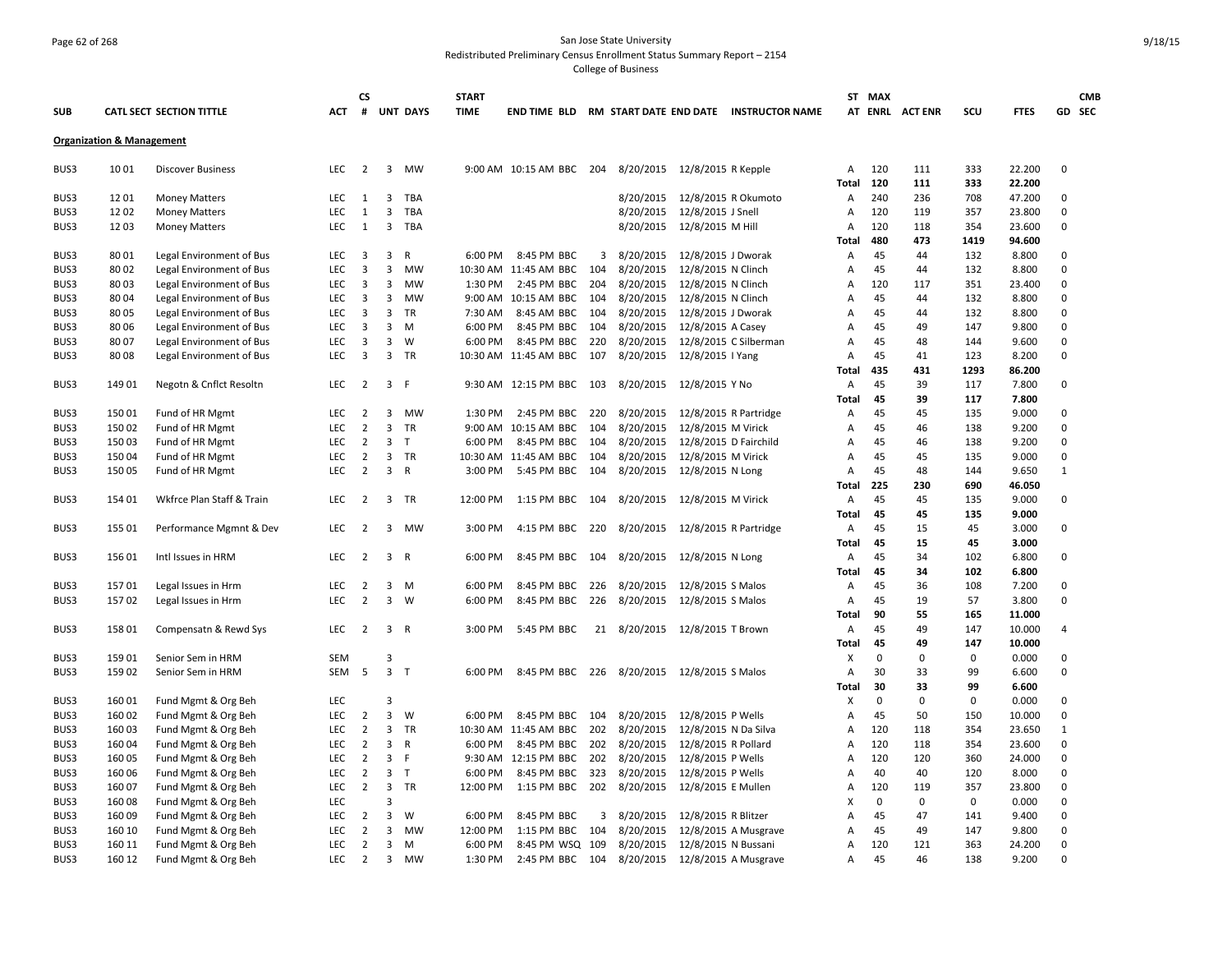# Page 63 of 268 San Jose State University Redistributed Preliminary Census Enrollment Status Summary Report – 2154 College of Business

| <b>SUB</b>   |                 | <b>CATL SECT SECTION TITTLE</b>                | <b>ACT</b> | <b>CS</b><br># |                     | <b>UNT DAYS</b> | <b>START</b><br><b>TIME</b> |                            |            |                               |                                     | END TIME BLD RM START DATE END DATE INSTRUCTOR NAME |                   | ST MAX<br><b>AT ENRL</b> | <b>ACT ENR</b> | SCU            | <b>FTES</b>      | <b>CMB</b><br>GD SEC    |
|--------------|-----------------|------------------------------------------------|------------|----------------|---------------------|-----------------|-----------------------------|----------------------------|------------|-------------------------------|-------------------------------------|-----------------------------------------------------|-------------------|--------------------------|----------------|----------------|------------------|-------------------------|
|              |                 |                                                |            |                |                     |                 |                             |                            |            |                               |                                     |                                                     |                   |                          |                |                |                  |                         |
| BUS3         | 160 13          | Fund Mgmt & Org Beh                            | LEC        | $\overline{2}$ | 3                   | <b>MW</b>       | 7:30 AM                     | 8:45 AM BBC 104            |            | 8/20/2015 12/8/2015 R Kepple  |                                     |                                                     | Α                 | 45                       | 47             | 141            | 9.400            | $\Omega$                |
| BUS3         | 160 14          | Fund Mgmt & Org Beh                            | <b>LEC</b> | $\overline{2}$ | 3                   | $\mathsf{T}$    | 6:00 PM                     | 8:45 PM BBC                | 203        | 8/20/2015                     | 12/8/2015 R Blitzer                 |                                                     | Α                 | 45                       | 46             | 138            | 9.200            | $\mathbf 0$             |
| BUS3         | 160 15          | Fund Mgmt & Org Beh                            | <b>LEC</b> | $\overline{2}$ | $\overline{3}$      | TR              |                             | 9:00 AM 10:15 AM BBC       | 103        | 8/20/2015                     | 12/8/2015 R Kepple                  |                                                     | Α<br><b>Total</b> | 45<br>955                | 48<br>969      | 144<br>2907    | 9.600<br>193.850 | $\Omega$                |
| BUS3         | 161A 01         | Applied Org Behavr                             | SEM        | -5             | 3                   | <b>MW</b>       | 1:30 PM                     | 2:45 PM BBC                | 21         | 8/20/2015                     | 12/8/2015 C Phipps                  |                                                     | Α                 | 45                       | 43             | 129            | 8.600            | $\Omega$                |
| BUS3         | 161A02          | Applied Org Behavr                             | SEM        | 5              | 3                   | <b>TR</b>       | 12:00 PM                    | 1:15 PM BBC                | 21         | 8/20/2015                     | 12/8/2015 N Da Silva                |                                                     | Α                 | 45                       | 42             | 126            | 8.400            | $\Omega$                |
| BUS3         | 161A03          | Applied Org Behavr                             | SEM        | 5              | 3                   | <b>MW</b>       | 12:00 PM                    | 1:15 PM BBC                | 21         | 8/20/2015                     | 12/8/2015 C Phipps                  |                                                     | Α                 | 45                       | 45             | 135            | 9.000            | $\Omega$                |
| BUS3         | 161A04          | Applied Org Behavr                             | SEM        | 5              | 3                   | $\mathsf{R}$    | 6:00 PM                     | 8:45 PM BBC 220            |            | 8/20/2015                     | 12/8/2015 A Walton                  |                                                     | Α                 | 45                       | 29             | 87             | 5.800            | $\Omega$                |
|              |                 |                                                |            |                |                     |                 |                             |                            |            |                               |                                     |                                                     | Total             | 180                      | 159            | 477            | 31.800           |                         |
| BUS3         | 161B01          | Org Theory, Design & Change                    | LEC        | $\overline{2}$ | 3                   | <b>MW</b>       |                             | 10:30 AM 11:45 AM BBC      | 226        | 8/20/2015                     | 12/8/2015 T Altura                  |                                                     | Α                 | 45                       | 50             | 150            | 10.000           | $\Omega$                |
| BUS3         | 161B02          | Org Theory, Design & Change                    | <b>LEC</b> | $\overline{2}$ | $\overline{3}$      | <b>MW</b>       | 1:30 PM                     | 2:45 PM BBC                | 226        | 8/20/2015                     | 12/8/2015 T Altura                  |                                                     | Α                 | 45                       | 50             | 150            | 10.000           | $\Omega$                |
|              |                 |                                                |            |                |                     |                 |                             |                            |            |                               |                                     |                                                     | <b>Total</b>      | 90                       | 100            | 300            | 20.000           |                         |
| BUS3         | 16601           | Bus, Govt, Society                             | <b>LEC</b> | $\overline{2}$ | 3                   | <b>TR</b>       | 1:30 PM                     | 2:45 PM BBC                | 226        | 8/20/2015                     |                                     | 12/8/2015 A Lawrence                                | A                 | 45                       | 44             | 132            | 8.800            | $\Omega$                |
| BUS3         | 166 02          | Bus, Govt, Society                             | LEC        | $\overline{2}$ | 3                   | W               | 6:00 PM                     | 8:45 PM BBC                | 323        | 8/20/2015                     | 12/8/2015 R Pollard                 |                                                     | Α                 | 40                       | 38             | 114            | 7.600            | $\Omega$                |
| BUS3         | 16603           | Bus, Govt, Society                             | <b>LEC</b> | $\overline{2}$ | $\overline{3}$      | <b>MW</b>       | 3:00 PM                     | 4:15 PM BBC                | 104        | 8/20/2015                     | 12/8/2015 R Roman                   |                                                     | A                 | 45                       | 46             | 138            | 9.200            | $\Omega$                |
| BUS3         | 16604           | Bus, Govt, Society                             | <b>LEC</b> | $\overline{2}$ | $\mathbf{3}$        | <b>MW</b>       | 12:00 PM                    | 1:15 PM BBC                | 220        | 8/20/2015                     | 12/8/2015 R Roman                   |                                                     | Α                 | 45                       | 44             | 132            | 8.800            | $\Omega$                |
|              |                 |                                                |            |                |                     |                 |                             |                            |            |                               |                                     |                                                     | <b>Total</b>      | 175                      | 172            | 516            | 34.400           |                         |
| BUS3         | 169A 01         | <b>Honors Seminar</b>                          | <b>LEC</b> |                | 3                   |                 |                             |                            |            |                               |                                     |                                                     | X                 | $\mathbf 0$              | $\mathbf 0$    | 0              | 0.000            | $\Omega$                |
| BUS3         | 169A02          | <b>Honors Seminar</b>                          | <b>LEC</b> | $\overline{2}$ | $\mathbf{3}$        | $\mathsf{T}$    | 12:00 PM                    | 2:45 PM BBC 302            |            | 8/20/2015 12/8/2015 C Johnson |                                     |                                                     | Α                 | 40                       | 15             | 45             | 3.000            | $\Omega$                |
|              |                 |                                                |            |                |                     |                 |                             |                            |            |                               |                                     |                                                     | Total             | 40                       | 15             | 45             | 3.000            |                         |
| BUS3         | 180D 01         | Indiv St Org Mgmt                              | <b>SUP</b> | 36             | 6                   | TBA             |                             |                            |            | 8/20/2015 12/8/2015           |                                     |                                                     | Α                 | $\mathbf 0$              | $\Omega$       | $\Omega$       | 0.000            | $\Omega$                |
| BUS3         | 180D 02         | Indiv St Org Mgmt                              | <b>SUP</b> | 36             | 1                   | TBA             |                             |                            |            | 8/20/2015                     | 12/8/2015 S Rodan                   |                                                     | Α                 | 10                       | 1              | 1              | 0.067            | $\Omega$                |
| BUS3         | 180D03          | Indiv St Org Mgmt                              | <b>SUP</b> | 36             | 1                   | TBA             |                             |                            |            | 8/20/2015                     | 12/8/2015 J Marino                  |                                                     | Α                 | 10                       | $\mathbf{1}$   | $\mathbf{1}$   | 0.067            | $\Omega$                |
| BUS3         | 180D04          | Indiv St Org Mgmt                              | SUP        | 36             | 1                   | TBA             |                             |                            |            | 8/20/2015                     | 12/8/2015 M Virick                  |                                                     | Α                 | 10                       | 1              | 1              | 0.067            | $\Omega$                |
| BUS3         | 180D 05         | Indiv St Org Mgmt                              | <b>SUP</b> | 36             | 1                   | TBA             |                             |                            |            | 8/20/2015                     | 12/8/2015 W Jiang                   |                                                     | Α                 | 10                       | 0              | $\overline{0}$ | 0.000            | $\mathbf 0$             |
| BUS3         | 180D 06         | Indiv St Org Mgmt                              | <b>SUP</b> | 36             | 3                   | <b>TBA</b>      |                             |                            |            | 8/20/2015                     | 12/8/2015 S Rodan                   |                                                     | Α                 | 10                       | $\Omega$       | $\mathbf 0$    | 0.000            | $\Omega$                |
| BUS3         | 180D 07         | Indiv St Org Mgmt                              | SUP        | 36             | 3                   | <b>TBA</b>      |                             |                            |            | 8/20/2015                     | 12/8/2015 W Jiang                   |                                                     | Α                 | 10                       | $\mathbf 0$    | $\overline{0}$ | 0.000            | $\mathbf 0$             |
| BUS3         | 180D08          | Indiv St Org Mgmt                              | SUP        | 36             | 3                   | TBA             |                             |                            |            | 8/20/2015                     | 12/8/2015 W Jiang                   |                                                     | Α                 | 10                       | $\Omega$       | $\Omega$       | 0.000            | $\Omega$                |
| BUS3         | 180D09          | Indiv St Org Mgmt                              | <b>SUP</b> | 36             | $\mathbf{1}$        | <b>TBA</b>      |                             |                            |            | 8/20/2015                     | 12/8/2015 C Wang                    |                                                     | Α                 | 10                       | $\mathbf{1}$   | $\mathbf{1}$   | 0.067            | $\Omega$                |
| BUS3         | 180D 10         | Indiv St Org Mgmt                              | <b>SUP</b> | 36             | 1                   | TBA             |                             |                            |            | 8/20/2015                     | 12/8/2015 W Jiang                   |                                                     | Α                 | 10                       | $\mathbf 0$    | $\mathbf 0$    | 0.000            | $\Omega$                |
| BUS3         | 180D 11         | Indiv St Org Mgmt                              | SUP        | 36             | $\mathbf{1}$        | <b>TBA</b>      |                             |                            |            | 8/20/2015                     | 12/8/2015 W Jiang                   |                                                     | Α                 | 10                       | $\mathbf 0$    | $\overline{0}$ | 0.000            | $\mathbf 0$             |
|              |                 |                                                |            |                |                     |                 |                             |                            |            |                               |                                     |                                                     | Total             | 100                      | 4              | $\overline{a}$ | 0.267            |                         |
| BUS3         | 18901           | <b>Strategic Mgmt</b>                          | SEM        | 5              | 3                   | <b>TR</b>       |                             | 7:30 AM 8:45 AM BBC 226    |            | 8/20/2015                     | 12/8/2015 C Wang                    |                                                     | Α                 | 30                       | 31             | 93             | 6.200            | $\Omega$                |
| BUS3         | 18902           | <b>Strategic Mgmt</b>                          | <b>SEM</b> | 5              | 3                   | <b>MW</b>       |                             | 10:30 AM 11:45 AM BBC      | 302        | 8/20/2015                     | 12/8/2015 G Lester                  |                                                     | A                 | 30                       | 29             | 87             | 5.800            | $\Omega$                |
| BUS3         | 18903           | <b>Strategic Mgmt</b>                          | SEM        | 5              | 3<br>$\overline{3}$ | TR              |                             | 9:00 AM 10:15 AM BBC 302   |            | 8/20/2015                     | 12/8/2015 G Mathur                  |                                                     | Α                 | 30<br>$\Omega$           | 31<br>$\Omega$ | 93             | 6.200            | $\mathbf 0$<br>$\Omega$ |
| BUS3         | 18904           | <b>Strategic Mgmt</b>                          | <b>SEM</b> |                | $\mathbf{3}$        |                 |                             |                            |            |                               |                                     |                                                     | X                 | 30                       | 31             | $\mathbf 0$    | 0.000            | $\Omega$                |
| BUS3         | 18905           | <b>Strategic Mgmt</b>                          | SEM        | 5              |                     | TR              |                             | 9:00 AM 10:15 AM BBC 226   |            | 8/20/2015                     | 12/8/2015 C Wang                    |                                                     | Α                 |                          |                | 93             | 6.200            | $\Omega$                |
| BUS3         | 18906           | <b>Strategic Mgmt</b>                          | SEM        | 5              | 3                   | $\mathsf R$     | 6:00 PM                     | 8:45 PM BBC                | 130        | 8/20/2015<br>8/20/2015        | 12/8/2015 L Gee                     |                                                     | Α                 | 30<br>30                 | 35<br>32       | 105            | 7.000<br>6.400   | $\mathbf 0$             |
| BUS3         | 18907           | <b>Strategic Mgmt</b>                          | SEM        | 5              | 3<br>3              | TR<br>W         | 12:00 PM                    | 1:15 PM BBC                | 226        |                               | 12/8/2015 C Wang                    |                                                     | А                 | 30                       | 31             | 96             | 6.200            | $\Omega$                |
| BUS3         | 18908           | <b>Strategic Mgmt</b>                          | SEM        | 5<br>5         | 3                   | F               | 6:00 PM                     | 8:45 PM BBC                | 130<br>302 | 8/20/2015<br>8/20/2015        | 12/8/2015 R Wood                    |                                                     | Α                 | 30                       | 28             | 93<br>84       |                  | $\Omega$                |
| BUS3<br>BUS3 | 18909<br>189 10 | <b>Strategic Mgmt</b><br><b>Strategic Mgmt</b> | SEM<br>SEM | 5              | 3                   | $\mathsf T$     | 12:30 PM<br>6:00 PM         | 3:15 PM BBC<br>8:45 PM BBC | 130        | 8/20/2015                     | 12/8/2015 L Gee<br>12/8/2015 R Wood |                                                     | А<br>Α            | 30                       | 31             | 93             | 5.600<br>6.200   | $\Omega$                |
| BUS3         | 189 11          | <b>Strategic Mgmt</b>                          | SEM        | -5             | 3                   | <b>MW</b>       | 3:00 PM                     | 4:15 PM BBC                | 226        | 8/20/2015                     | 12/8/2015 T Shirley                 |                                                     | Α                 | 30                       | 33             | 99             | 6.600            | $\Omega$                |
| BUS3         | 189 12          | <b>Strategic Mgmt</b>                          | SEM        | 5              | 3                   | R               | 6:00 PM                     | 8:45 PM BBC                | 226        | 8/20/2015                     | 12/8/2015 M Kayhan                  |                                                     | Α                 | 30                       | 28             | 84             | 5.600            | $\Omega$                |
| BUS3         | 189 13          | <b>Strategic Mgmt</b>                          | SEM        | 5              | 3                   | $\mathsf{T}$    | 6:00 PM                     | 8:45 PM BBC                | 3          | 8/20/2015                     | 12/8/2015 Y No                      |                                                     | Α                 | 30                       | 25             | 75             | 5.000            | $\Omega$                |
| BUS3         | 189 14          | <b>Strategic Mgmt</b>                          | SEM        | 5              | 3                   | <b>MW</b>       |                             | 10:30 AM 11:45 AM BBC      | 220        | 8/20/2015                     | 12/8/2015 T Shirley                 |                                                     | Α                 | 30                       | 35             | 105            | 7.000            | $\Omega$                |
| BUS3         | 189 15          | <b>Strategic Mgmt</b>                          | SEM        | -5             | 3                   | M               | 6:00 PM                     | 8:45 PM BBC                | 130        | 8/20/2015                     | 12/8/2015 R Wood                    |                                                     | Α                 | 30                       | 28             | 84             | 5.600            | $\Omega$                |
| BUS3         | 189 16          | <b>Strategic Mgmt</b>                          | SEM        | 5              | 3                   | F               |                             | 9:30 AM 12:15 PM BBC       | 126        | 8/20/2015                     | 12/8/2015 M Kayhan                  |                                                     | Α                 | 30                       | 26             | 78             | 5.200            | $\mathbf 0$             |
| BUS3         | 189 17          | <b>Strategic Mgmt</b>                          | <b>SEM</b> | 5              | $\overline{3}$      | W               | 6:00 PM                     | 8:45 PM BBC                | 324        | 8/20/2015                     | 12/8/2015 K Chandy                  |                                                     | A                 | 30                       | 24             | 72             | 4.800            | $\Omega$                |
| BUS3         | 189 18          | <b>Strategic Mgmt</b>                          | SEM        | 5              | 3                   | M               | 6:00 PM                     | 8:45 PM BBC 128 8/20/2015  |            |                               | 12/8/2015 K Chandy                  |                                                     | Α                 | 30                       | 23             | 69             | 4.600            | $\Omega$                |
|              |                 |                                                |            |                |                     |                 |                             |                            |            |                               |                                     |                                                     | Total             | 510                      | 501            | 1503           | 100.200          |                         |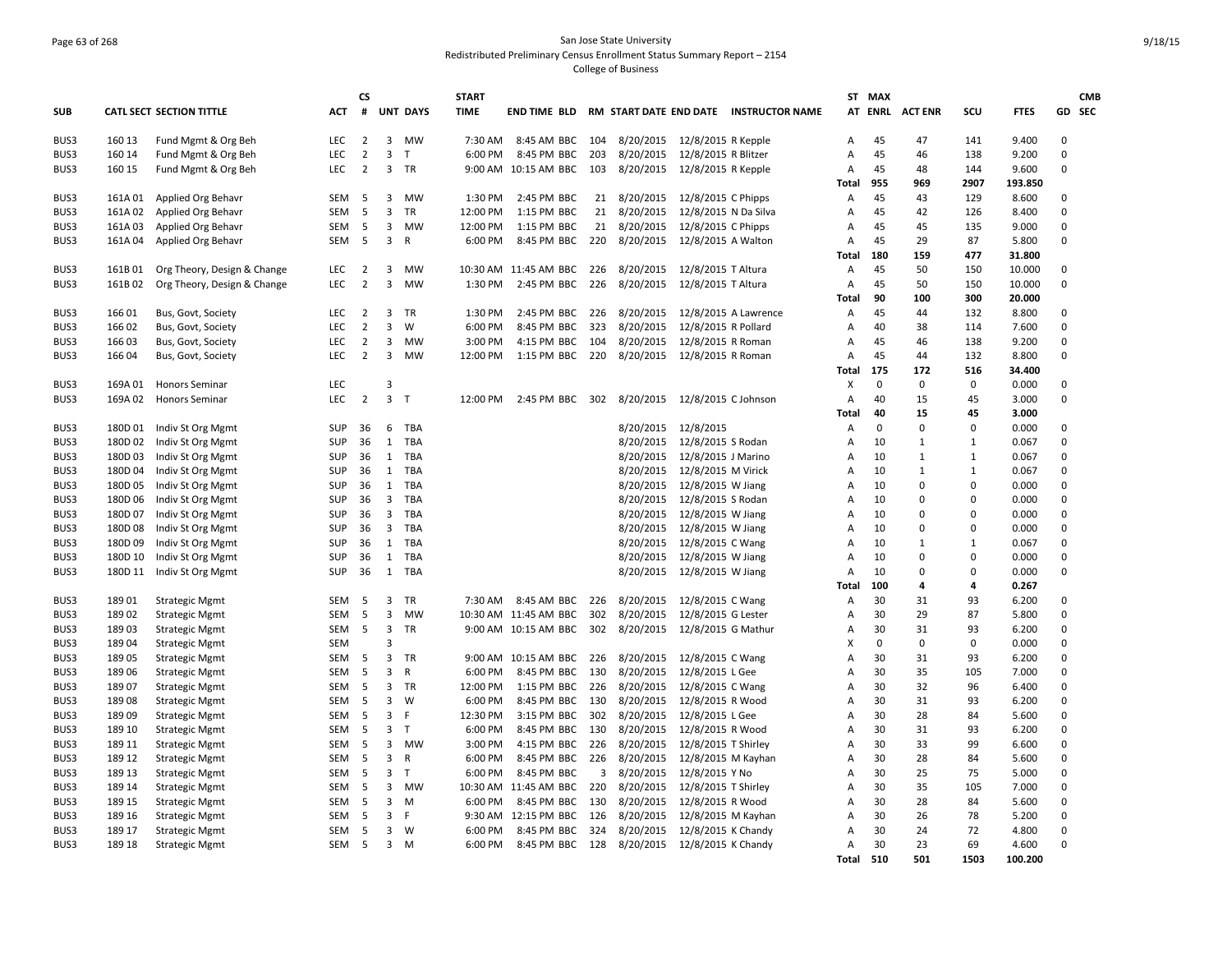# Page 64 of 268 San Jose State University Redistributed Preliminary Census Enrollment Status Summary Report – 2154

College of Business

|            |                                 |     |                 | <b>START</b> |                     |                        |                        | MAX |                    |     |            |               | <b>CMB</b> |
|------------|---------------------------------|-----|-----------------|--------------|---------------------|------------------------|------------------------|-----|--------------------|-----|------------|---------------|------------|
| <b>SUB</b> | <b>CATL SECT SECTION TITTLE</b> | ACT | <b>UNT DAYS</b> | <b>TIME</b>  | <b>END TIME BLD</b> | RM START DATE END DATE | <b>INSTRUCTOR NAME</b> | AT  | <b>ENRL ACTENR</b> | scu | <b>FTE</b> | <b>GD SEC</b> |            |
|            |                                 |     |                 |              |                     |                        |                        |     |                    |     |            |               |            |

**Organization & Management Total 3655 3435 10297 686.767**